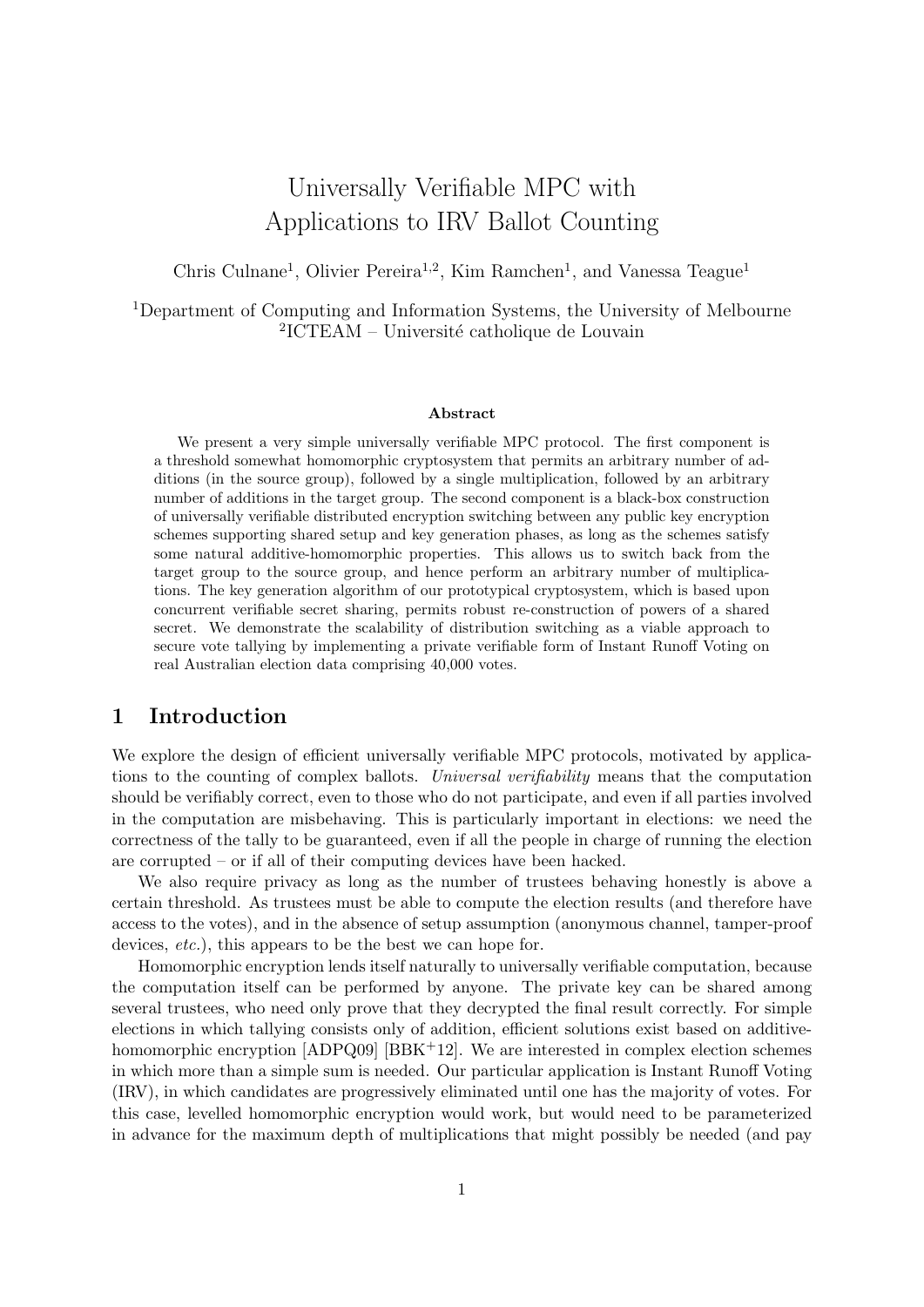an efficiency cost on that basis). In our setting, that would be the total number of candidates (minus 2), which might be a lot more than the actual number of eliminations.

An alternative approach is to add universally verifiable proofs of correctness to an informationtheoretic MPC protocol [BDO14]. These naturally scale to arbitrary multiplications, with cost proportional to the total number actually done. However, the structure of these protocols, based on secret shared data, uses secure bidirectional channels between the input parties (e.g., the voters) and the computing parties (e.g., the election trustees), which is a challenging constraint for large scale applications.

Recently Catalano and Fiore [CF15] showed how to generalise earlier work on 2DNF formulae [BGN05] to transform virtually any linearly homomorphic cryptosystem into one permitting the computation of any degree-2 formula. Multiplication transforms two input ciphertexts from a "level-1" space into an encryption of the product in the "level-2" space. In this level-2 space, further homomorphic additions remain possible, at the cost of ciphertext expansion at each step.

### 1.1 Summary of our contribution

We design a very simple universally verifiable MPC protocol based on two components.

- 1. A somewhat homomorphic encryption scheme with threshold key generation in the malicious static adversary setting. It is similar to [CF15] in allowing arbitrary additions in a source space, then one multiplication. However, additions in the target space can be performed without expansion. Our threshold key generation protocol allows efficient proofs of correct decryption.
- 2. A multiparty switching protocol that transforms a ciphertext from the target space, that is, resulting from a homomorphic multiplication, into a ciphertext in the source space, hence making it possible to perform more multiplications if needed. We show that this protocol is universally verifiable in the setting of [SV15].

Since our scheme is additively homomorphic in the source and target spaces, we have enough to perform arbitrary computation. Every step is universally verifiable. Our scheme only requires computation in prime order groups using standard assumptions.

#### 1.2 Comparison with related work on MPC

Our approach bears some resemblance with the encryption-switching approach of Couteau et al. [CPP16], but has some significant differences. They switch between additively and multiplicatively homomorphic encryption schemes, while we switch between spaces in which we have additively homomorphic encryption, with the possibility to perform a multiplication as part of a switch. They have two switching protocols, between the additively and multiplicatively homomorphic ciphertext spaces, while we only need a protocol to switch from our target space back to our source space. Their protocols for secure computation are 2-party protocols and highly asymmetric (assigning specific roles to each party), while our protocols are multi-party, perfectly symmetric and universally verifiable.

Boneh, Goh and Nissim [BGN05] consider evaluation of 2DNF formulas on ciphertexts. The paper mentions universally verifiable computation as an application, including in the election context. Our paper essentially solves the question of making this efficient in a multi-authority setting, by offering efficient threshold key operations. BGN assumes a single authority, or a trusted dealer with secure erasure, or other more complicated solutions.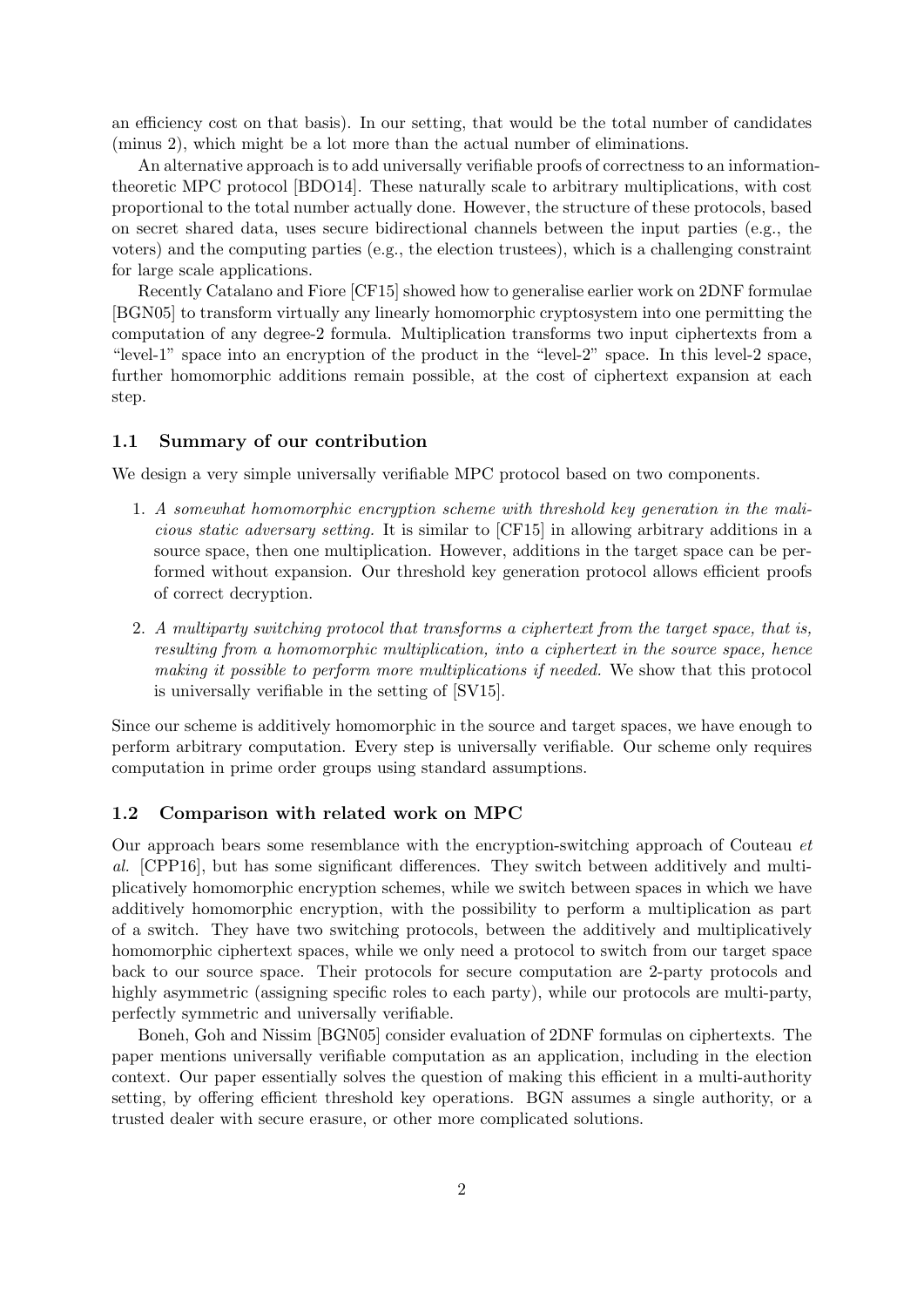Catalano and Fiore [CF15] describe boosting linearly homomorphic encryption to achieve server aided two-party secure function evaluation on parallel inputs in the semi-honest setting. We do not know if this approach can be generalised to the N-party setting, nor is it clear how to remove the requirement of non-collusion by servers.

Damgård et al. [DPSZ11] show how to bootstrap somewhat homomorphic encryption to achieve pure multiparty computation via pre-processing. The focus of their scheme is on batch/SIMD evaluation of inputs while minimising computational overhead and relies on nonstandard zero knowledge proofs. While our (online) protocols could in any case possibly utilise such amortisation techniques, for example via pre-computation of fixed-based exponentiations, we show in Appendix G that our scheme is already competitive in terms of total arithmetic operations performed during the lifetime of the scheme. Additionally our evaluation algorithm supports malicious case secure threshold key generation and uses only standard sigma protocols.

Three recent works address universally verifiable MPC. Their main bottleneck is key generation. Baum et al. [BDO14] rely on SPDZ which uses a somewhat homomorphic encryption scheme that has  $n$ -out-of-n key generation in the covert adversary model, and therefore only offers confidentiality in that model. We would be interested in having security in the traditional malicious adversary setting.

Schoenmakers and Veeningen [SV15] rely on Damgaard-Jurik encryption, which supports efficient threshold key generation, if an RSA modulus with unknown factorization is available, bringing us back to the same difficulties of [BGN05].

We address these issues and offer an efficient solution that is compatible with the settings of both papers.

The most closely related work is [CIL17], with new encryption schemes and switching protocols following [CPP16], but working in prime order groups (like we do), hence also supporting threshold operations. They still combine additively and multiplicatively homomorphic schemes (while we use a somewhat homomorphic approach). The main downside of their work is that they rely on the hardness of DDH in very specific groups: "subgroups of the class group of an order of a quadratic field of discriminant  $-p^{3}$ . They also need to work in subgroups of unknown order, which makes ZK proofs more expensive.

Our protocol works in a more standard computational setting, with efficiency and compatibility advantages.

The tradeoff between the two would depend on the computation: in our IRV counting setting, we have many additions, followed by a single multiplication, followed by many more additions, repeatedly. For this kind of circuit our approach is more efficient than [CIL17]. However, a computation with unbounded successive multiplicative homomorphic operations would be faster with their method.

### 1.3 Counting IRV Ballots

In Instant runoff voting *(IRV)*, each voter lists the candidates in their order of preference. At each iteration, each ballot is credited towards its highest uneliminated candidate. The candidate with the lowest tally is then eliminated (so each ballot is then credited to its next uneliminated candidate). This terminates when one candidate has a strict majority.

Since the number of possible votes is more than  $c!$  (where  $c$  is the number of candidates), this may be much larger than the number of votes actually cast. This introduces the possibility of coercion by an attack often called the Italian attack: a coercer demands a certain pattern of preferences, presumably with her favourite candidate first, and then checks to see whether that pattern appears in the final tally. To thwart this attack, many works describe universally verifiable IRV tallying without revealing individual ballots. Heather [Hea07] describes how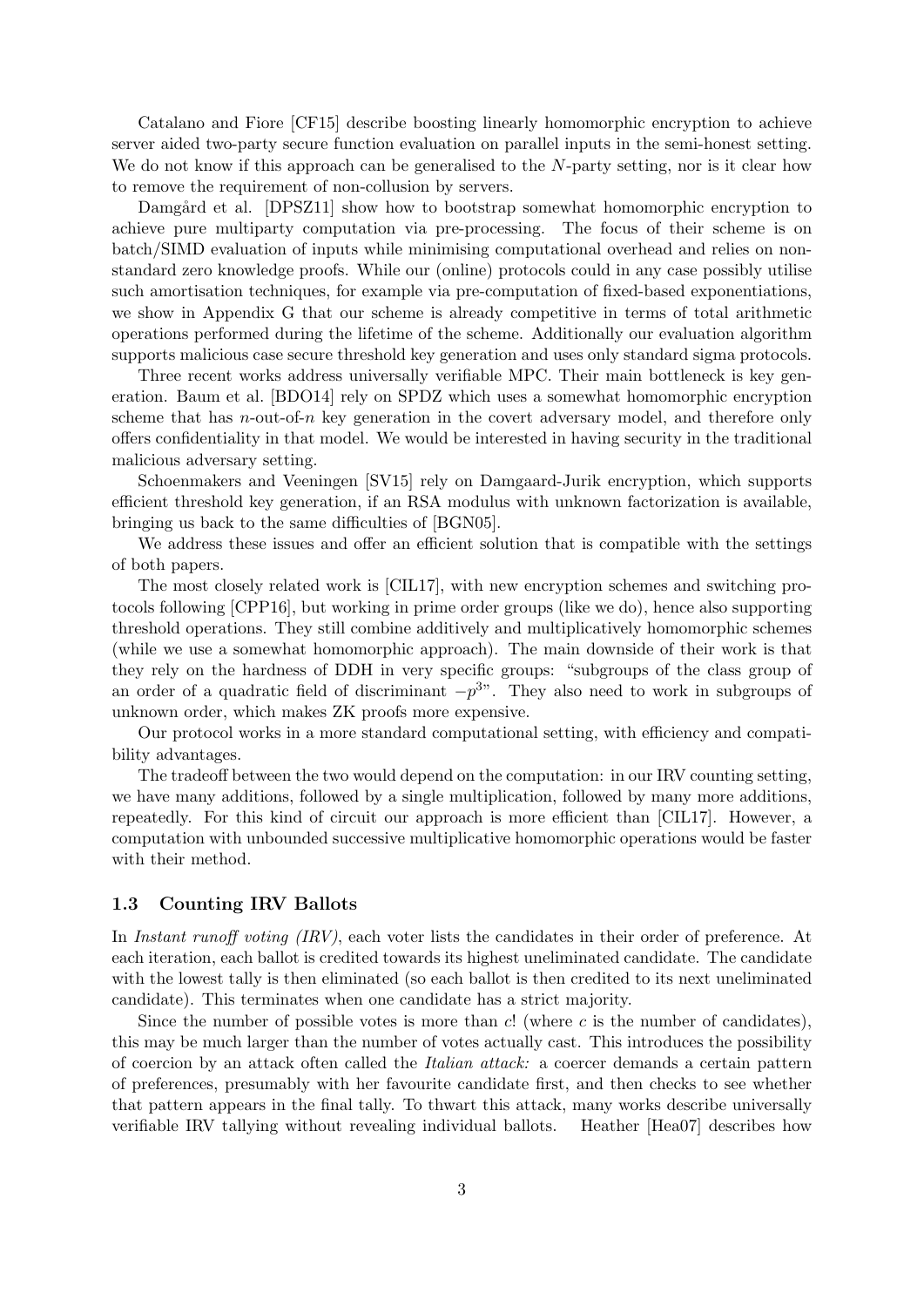to modify Prêt à Voter [Rya05] with re-encryption mixes to accommodate Single Transferable vote via lazy decryption semantics. Goh and Golle [GG05] describe a primitive called an eventdriven private counter which allows private non-interactive tallying of ballots in a ranked voting scheme. Ryan [Rya08] describe a method for modifying Prêt à Voter to accommodate ranked voting, however as noted in [RT09] this construction is not receipt-free across the full space of possible permutations. Benaloh *et al.* [BMN<sup>+</sup>09] describe a protocol for private tallying of Single Transferable votes using interactive mixes to convert ballots between different representations amenable to tallying.

However, these all use mix-nets [PIK94] during the private tallying phase, with a number of schemes additionally utilising mix-net like techniques for secure ballot construction. Despite their increasing usage, mix-net based tallying schemes remain heavy to deploy due to their sequential behavior, and count among the most complex cryptographic protocols ever deployed. Besides, even when mixes use strong zero knowledge-proof based verification, if a single mix misbehaves then the entire mix-net halts until a replacement is found, leading to a protocol which is inherently non-robust.

Ours is the first universally verifiable scheme for privacy-preserving IRV tallying without mixnets.

#### 1.3.1 Implementation

We implemented the single-authority version of our cryptosystem and switching protocol and used it to count two real IRV elections from the Australian state of New South Wales. Each election included more than 40,000 ballots. The first, involving 5 candidates and a single elimination round, completed in 2 hours. The second, with 6 candidates and 4 elimination rounds, took 15 hours. This does not include the proofs of correct switching, which would add a constant factor. The details are in Section 7.1.1.

### 1.4 Detail of our contributions

We construct secure N-party encryption switching between any source and target cryptosystems with some minimal homomorphic properties; in essence these are that encryption is additively homomorphic on source and target plaintext spaces, and a ring structure exists on both of these spaces. Our construction builds upon the mask-decrypt-unmask paradigm introduced by [CPP16], specifically a blinding factor used to homomorphically blind the source plaintext, is in parallel encrypted under the target scheme. Next, the players combine decryption shares of the source ciphertext, recovering the blinded plaintext, which can then be re-encrypted in the target scheme.

We present a new candidate cryptosystem with which to instantiate source and destination encryption schemes for the N-party encryption switching primitive. This scheme is based upon groups with asymmetric pairings, for which the DDH problem is hard in each group. In addition to achieving public verifiability, an advantage of using pairings in this setting is that one-direction of encryption switching is essentially for free. While one might imagine using an existing pairing-based homomorphic cryptosystem here, e.g. [BGN05], the lack of a practical distributed key generation protocol for such cryptosystems flies in the face of the necessity for ab initio calculations vital to ensuring the fairness and verifiability of the distributed platform upon which secure vote-tallying will run. Therefore the construction of a pairing based homomorphic cryptosystem on prime-order groups, for which a secure and robust key generation procedure can be derived, is a central thrust of this work. To this purpose we propose the use of cryptosystems derived from projecting pairings [GS08, Fre10]. As shown by [Fre10], projecting pairings facilitate the construction of sub-group indistinguishability based cryptosystems comparable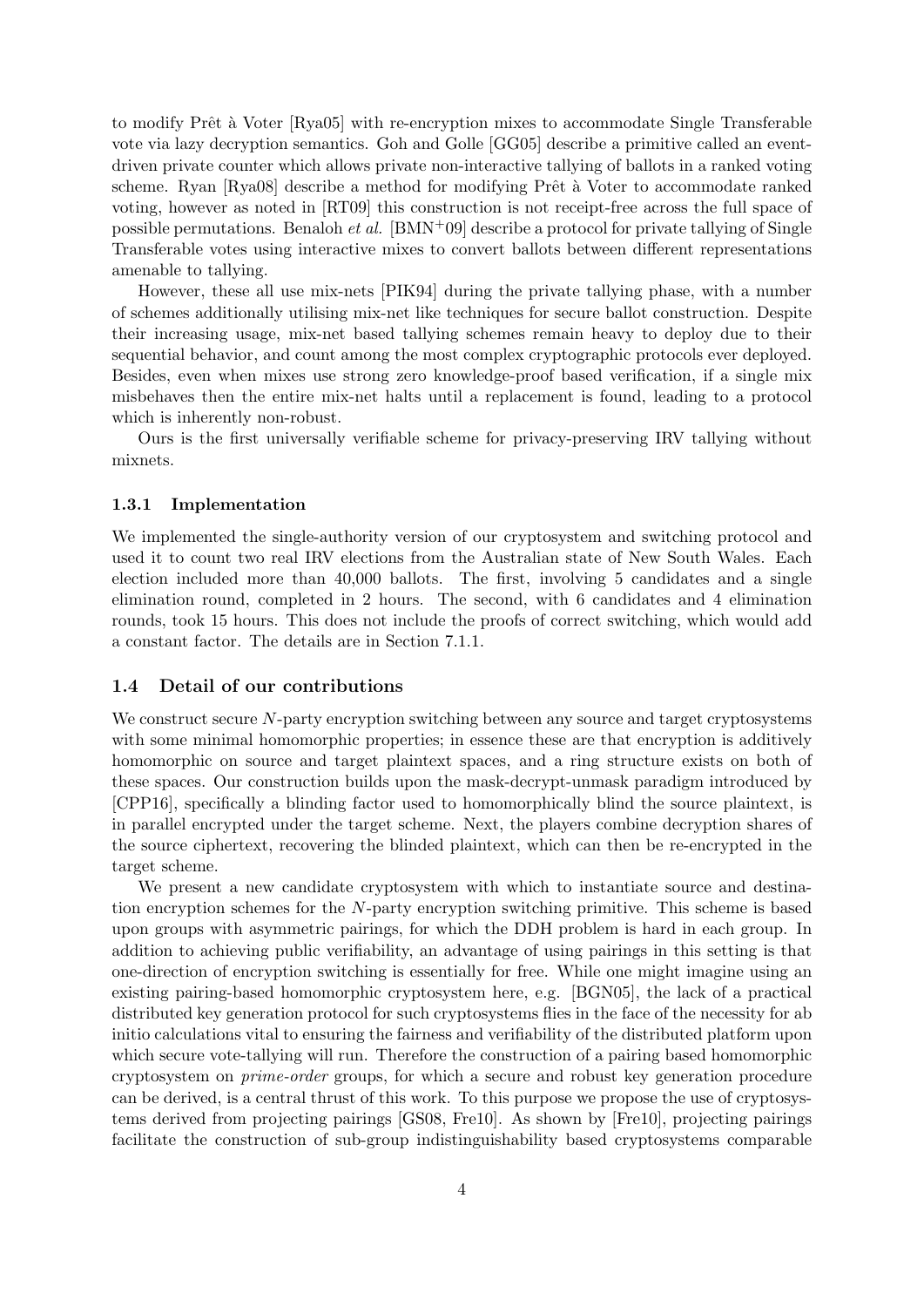to [BGN05]. Such cryptosystems are readily constructed from vanilla pairings on prime-order source and target groups. Herold *et al.* [HHH<sup>+</sup>14] show that such projecting pairings are readily obtained from hidden matrix-rank based indistinguishability assumptions  $[EHK^+13]$  on the source group of symmetric pairings. The corresponding indistiguishability assumption increases in difficulty, at least in the generic group model, as the rank increases  $[EHK^+13]$ . We show that this construction naturally extends to asymmetric pairings. In fact, the underlying indistinguishability problem induced by this pairing on both source groups induces a generalisation of the well-known XDH problem [Sco02].

Next we tackle the problem of constructing a distributed key generation procedure for this protocol. While distributed key generation protocols for general public key-encryption are wellestablished [Ped91, GJKR07, CGGI13], a critical obstacle to their adoption in our setting is the requirement of robust re-construction of powers of a secret. Specifically our sub-group based cryptosystem requires exponentiation of group elements by powers of a secret  $x$ , while all keygeneration protocols in the prior art [Ped91, GJKR07, CGGI13] facilitate only re-construction of linear functions of x, permitted by verifiable secret sharing  $[Fe187]$ . A natural solution to this problem would be the use of a multiplicatively homomorphic linear secret sharing scheme [CB87]. On the other hand [CB87] shows that simple candidates for such a primitive fail. The solution turns out to be to view the construction of the square of a secret  $x$  as a private quadratic formula, in which the pieces of  $x$  are shared across all qualified parties derived by the key-generation protocol. Specifically, we aim to construct a blinded version, i.e,  $x^2 + b$ , in which the blinding factor b is distributed across parties, in such a way that it can be cancelled out from shares submitted by a qualified set. To perform the private construction of the blinded square, we propose to use the Catalano-Fiore transformation [CF15], which enables depth-one multiplications on any linearly homomorphic cryptosystem, such as El Gamal. A problem arises with the natural choice of additive El Gamal as the base scheme with which to bootstrap the computation of the square. This cryptosystem mandates that only secrets from a small space can be safely decrypted, while the space over which x and  $x^2$  are derived is much larger. We are able to solve this problem via splitting the individual secrets of qualified players into chunks. Thus the private product of individual secrets becomes equivalent to a private product of polynomials, crucially ones for which the coefficient space is quite small and therefore amenable to the discrete log problem.

Another problem is how to construct the blinding factor so that no information is leaked on  $x^2$  in the construction of  $x^2 + b$ . We show that this is possible via direct verifiable secret sharing of the chunks corresponding to  $b$  in polynomial form. As long as the chunk-size used to derive b is sufficiently larger than the chunk-size used to derive  $x^2$ , we may treat them as distinct secrets to be jointly constructed by the qualified set. For this, and for constructing the Catalano-Fiore encryption key, we may simply employ the key-generation protocol of Pedersen [Ped91] or the later protocol by Gennaro et al. [GJKR07].

### 2 Background

We define the notion of a generic access structure for linear secret sharing schemes.

**Definition 1** (Access Structure [Wat11]). Let S be a set of parties. A collection  $A \subset 2^S$  is monotone if  $\forall B, C : \text{if } B \in \mathbb{A}$  and  $B \subseteq C$  then  $C \in \mathbb{A}$ . An access structure, respectively monotone access structure, is a collection (respectively monotone collection)  $\mathbb A$  of non-empty subsets of  $2^S$  i.e.,  $\mathbb{A} \subseteq 2^S \setminus \{ \emptyset \}$ . The sets in  $\mathbb A$  are called the authorised sets, and the sets not in A are called the unauthorised sets.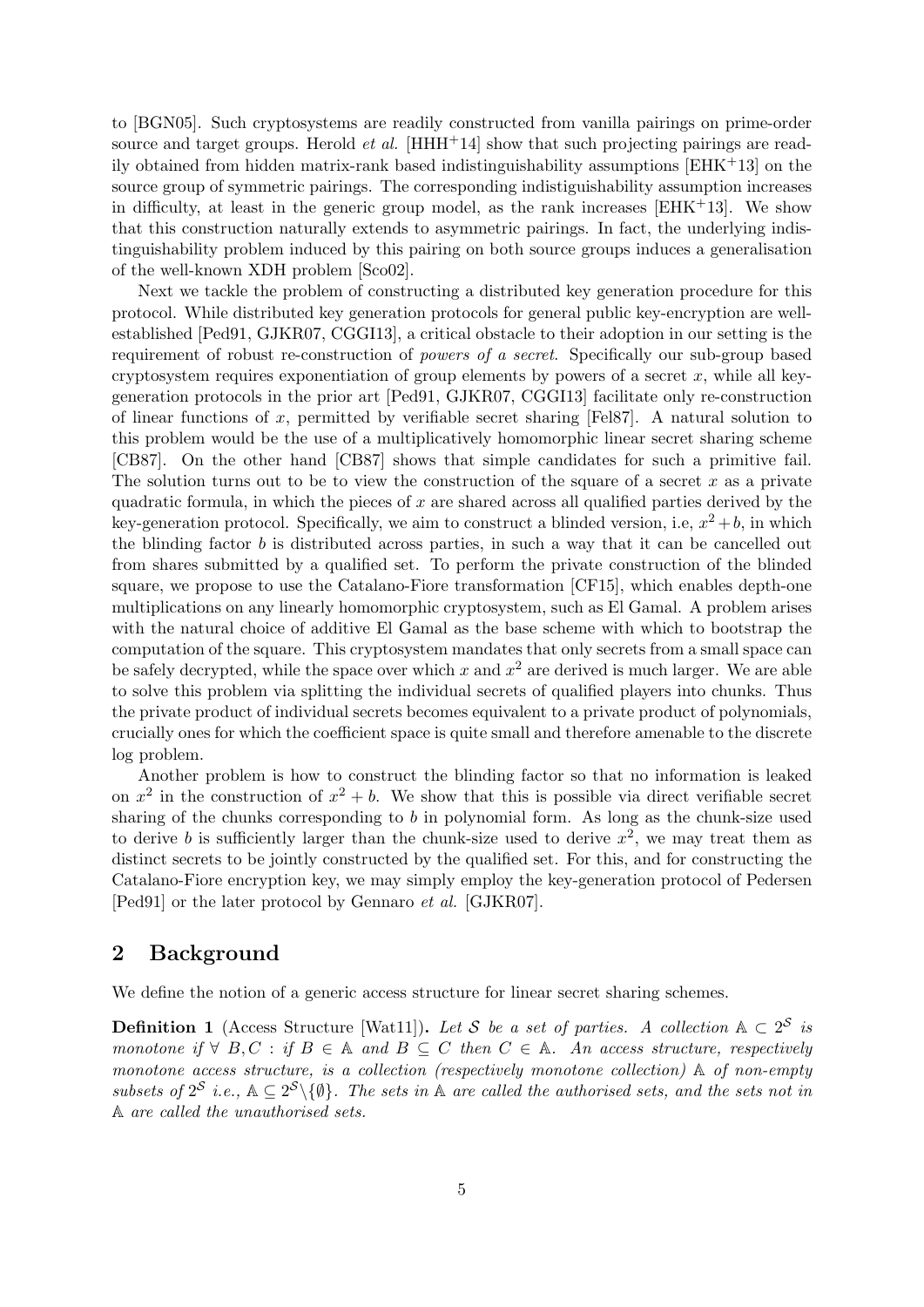Definition 2 (Linear Secret-Sharing Scheme [Wat11]). A secret-sharing scheme Π over a set of parties P is called linear over field  $\mathbb{Z}_p$  if

- 1. The shares of the parties form a vector of dimension at most l over  $\mathbb{Z}_p$ .
- 2. There exists a matrix M with  $\ell$  rows and d columns called the share-generating matrix for  $\Pi$ . There exists a function  $\rho$  which maps each row of the matrix to an associated party. That is for  $i = 1, \ldots, \ell$ , the value  $\rho(i)$  is the party associated with row i. When we consider the column vector  $v = (s, r_2, \ldots, r_d)^T$ , where  $s \in \mathbb{Z}_p$  is the secret to be shared, and  $r_2, \ldots, r_d \in \mathbb{Z}_n$  are randomly chosen, then Mv is the vector of  $\ell$  shares of the secret s according to  $\Pi$ . The share  $(Mv)_i$  belongs to the party  $\rho(i)$ .

It is proven in [Bei96] that every every linear secret-sharing scheme (LSSS) as defined above satisfies the following property, called linear-reconstruction in [Wat11]. Suppose that Π is an LSSS for the access structure A. Let  $V \in A$  be any authorised set, and let  $I \subseteq \{1, \ldots, \ell\}$  be defined as  $I = \{i : \rho(i) \in V\}$ . Then there exist constants  $\{\Lambda_{i,V} \in \mathbb{Z}_p : i \in I\}$  such that, if  $\{s_i\}$ are valid shares of any secret s according to  $\Pi$ , then  $\sum_{i\in I} \Lambda_{i,V} \cdot s_i = s$ . Moreover these constants  $\{\Lambda_i, \nu\}$  can be found in time polynomial in the dimensions of the share-generating matrix M.

T-Threshold Access Structure Of specific interest for our purposes is the T-party threshold access structure, defined as  $\mathbb{A}_{T-\text{Th}} = \{S : S \in 2^{\{P_1,\ldots,P_n\}}, |S| \geq T\}$ , where  $T < n/2$ . Let M be the linear secret-sharing scheme matrix corresponding to  $A_{T-Th}$ . In that case there exists M with row-dimension  $l = n$  and column-dimension  $d = T$ .

### 2.1 Non-Interactive Zero Knowledge

We recall the notion of a non-interactive zero knowledge proof system [BFM88]. Standard techniques can be used to make such proofs non-malleable where necessary  $[DSDCO<sup>+</sup>01]$ .

Definition 3 (Non-Interactive Zero Knowledge Proof [Gro10]). A non-interactive zero knowledge proof system for a relation  $R$  is a tuple  $(G, P, V)$  such that

- $G(1<sup>\lambda</sup>, m)$ : a common reference string generator that takes as input the security parameter written in unary and an intended statement size m and outputs a common reference string  $\sigma$ of length  $\Omega(\lambda)$ .
- $P(\sigma, x, w)$ : a prover algorithm that takes as input the common reference string  $\sigma$ , statement x and witness w such that  $\mathcal{R}(x, w)$  and outputs a proof  $\varepsilon$ .
- $V(\sigma, x, \varepsilon)$ : the verifier algorithm that on input the common reference string  $\sigma$ , the statement x and claimed proof,  $\varepsilon$ , outputs 1 or 0, indicating acceptance or rejection respectively.

Additionally the following properties should hold:

**Completeness.** For all PPT adversaries A and  $m < \lambda^c$  for some  $c > 0$  we have

$$
\Pr[\sigma \leftarrow G(1^{\lambda}, m); (x, w) \leftarrow \mathcal{A}(\sigma), \varepsilon \leftarrow P(\sigma, x, w) : \mathcal{R}(x, w) \Rightarrow V(\sigma, x, \varepsilon) = 1] = 1
$$

- **Soundness.** For all PPT adversaries A and  $m < \lambda^c$  for some  $c > 0$  we have  $Pr[\sigma \leftarrow \lambda^c]$  $G(1^{\lambda},m); (x,\varepsilon) \leftarrow \mathcal{A}(\sigma): x \notin L_m \wedge V(\sigma,x,\varepsilon) = 1] \approx 0$
- Computational Zero Knowledge. For all non-uniform polynomial time stateful adversaries  $A$ , *i.e.*, adversaries which accepts an advice string dependent on the input length, there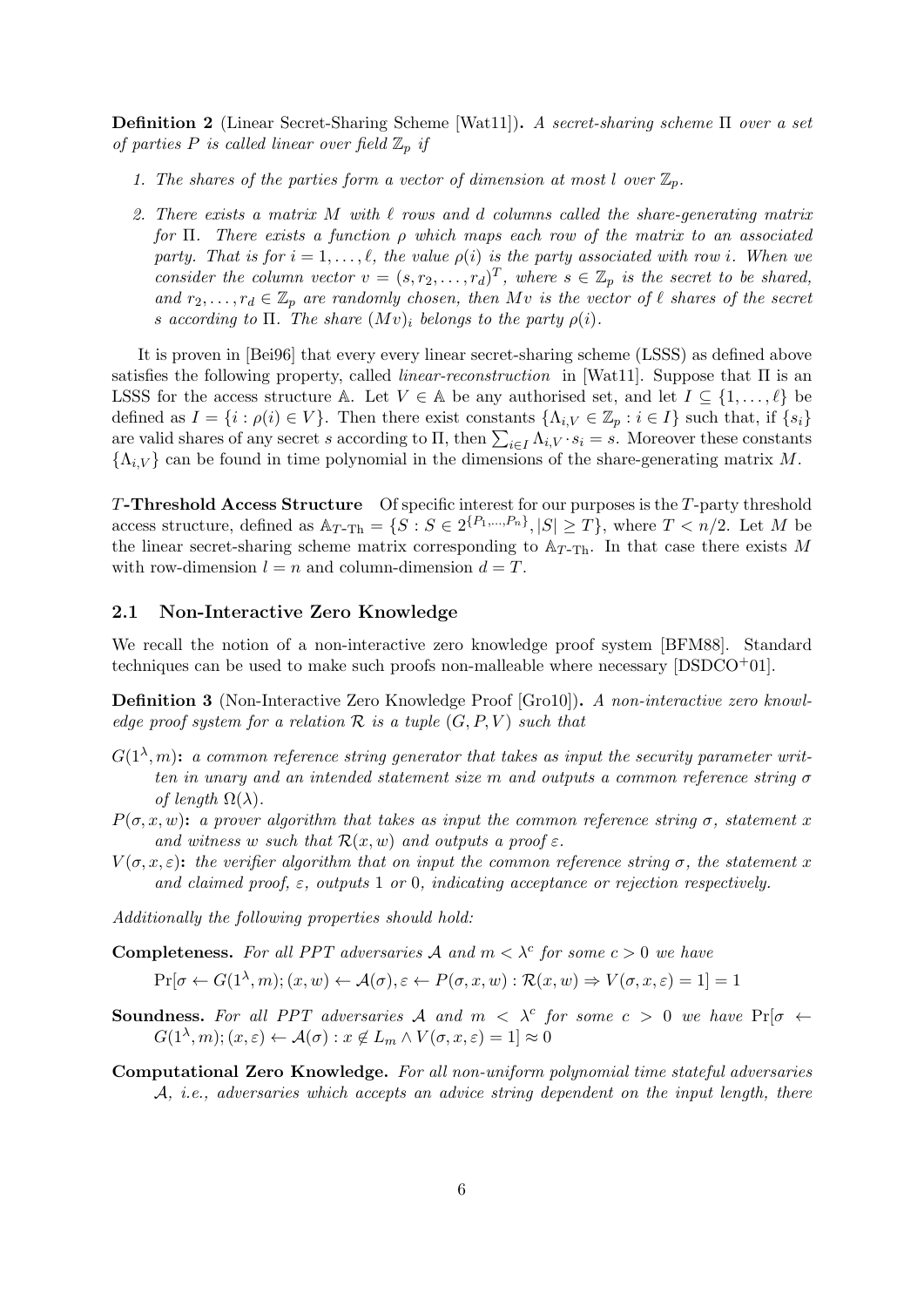exists a polynomial time simulator  $S = (S_1, S_2)$  such that

$$
\Pr[\sigma \leftarrow G(1^{\lambda}, m); (x, w) \leftarrow \mathcal{A}(\sigma); \varepsilon \leftarrow P(\sigma, x, w) :(x, w) \in \mathcal{R}_m \wedge \mathcal{A}(\varepsilon) = 1]\approx_c\Pr[(\sigma, \tau) \leftarrow \mathcal{S}_1(1^{\lambda}, m); (x, w) \leftarrow \mathcal{A}(\sigma); \varepsilon \leftarrow \mathcal{S}_2(\tau, x) :(x, w) \in \mathcal{R}_m \wedge \mathcal{A}(\varepsilon) = 1]
$$

### 2.2 Encryption Switching

In this section we define an N-party extension of the encryption switching protocols by Couteau et al. [CPP16] as well as a definition of security following the simulation-based paradigm introduced there-in. We will need the notion of twin-ciphertext pair [CPP16] which is augmented with appropriate homomorphic properties on the respective ciphertext spaces.

**Definition 4** (Twin-Ciphertext Pair [CPP16]). For  $i = \{1, 2\}$  let  $\Pi_i$  be an encryption scheme  $(\mathsf{Setup}_i, \mathsf{KeyGen}_i, \mathsf{Enc}_i, \mathsf{Dec}_i)$  with plaintext space  $\mathcal{M}_i$ . A twin-ciphertext pair  $(c_1, c_2)$  is a pair of ciphertexts satisfying:

1.  $c_1$  is an encryption of  $m_1 \in \mathcal{M}_1$  under  $\Pi_1$ .

- 2.  $c_2$  is an encryption of  $m_2 \in \mathcal{M}_2$  under  $\Pi_2$ .
- 3.  $m_1 = m_2$  (which in turn belongs to  $\mathcal{M}_1 \cap \mathcal{M}_2$ ).

**Definition 5** (Distributed Encryption Switching). For  $i \in \{1,2\}$  let  $\Pi_i =$  (Setup, KeyGen, Enc<sub>i</sub>, Dec<sub>i</sub>) be semantically secure cryptosystems with plaintext spaces  $(\mathcal{M}_i, +, \times)$  such that  $\mathcal{M} = \mathcal{M}_1 \cap$  $\mathcal{M}_2 \neq \emptyset$ . Suppose that the following homomorphic properties hold:

> $\forall m, m_1, m_2 \in \mathcal{M}_i$  $Enc<sub>i</sub>(m<sub>1</sub>; r<sub>1</sub>) \cdot_{i} Enc<sub>i</sub>(m<sub>2</sub>; r<sub>2</sub>) = Enc<sub>i</sub>(m<sub>1</sub> + m<sub>2</sub>; r<sub>1</sub> + r<sub>2</sub>),$  $\forall R \in \mathcal{M}$  (Enc<sub>i</sub> $(m; r)$ )<sup>R</sup> = Enc<sub>i</sub> $(R \times m; R \cdot r)$

Assume also the existence of  $\text{Rand}_i(\cdot)$  which re-randomizes a ciphertext in  $\Pi_i$  (for example, these can be constructed via multiplication of input with a fresh encryption of zero using the above homomorphisms).

A N-party distributed encryption switching protocol between  $\Pi_1$  and  $\Pi_2$ , with respect to access structure A, denoted  $\Pi_1 \rightleftharpoons \Pi_2$ , is a tuple (Share, Switch) such that:

- Share(pk, sk, A) Given input sk outputs a secret sharing  $(\mathsf{sk}_1, \ldots, \mathsf{sk}_N)$ , according to access structure A and updates pk if necessary.
- Switch<sub>par</sub>(pk,  $(\text{sk}_1, \ldots, \text{sk}_N)$ , c) is an interactive protocol which from a ciphertext c under the source encryption scheme, jointly computes a twin ciphertext  $c'$  of c under the destination encryption scheme or outputs  $\perp$  (in case of incorrect execution of the protocol). Here subscript par indicates the direction of the encryption switching.

Definition 6 (Correctness of Distributed Encryption Switching). A distributed encryption switching scheme  $\Pi_1 \rightleftharpoons \Pi_2 =$  (Share, Switch) is correct if both  $\Pi_1$  and  $\Pi_2$  are correct encryption schemes, and for any  $pp \leftarrow$  Setup(1<sup>k</sup>), any keys (pk, sk)  $\leftarrow$  KeyGen(pp), any key shares pk and  $(\mathsf{sk}_1,\ldots,\mathsf{sk}_N) \leftarrow \mathsf{Share}(\mathsf{pk},\mathsf{sk})$ , any message  $m \in \mathcal{M}_1 \cap \mathcal{M}_2$  and any  $c_i \leftarrow \mathsf{Enc}_i(\mathsf{pk}_i,m)$  for  $i = 1, 2,$ 

> $Dec_2(\mathsf{sk}, \mathsf{Switch}_{1\rightarrow 2}(\mathsf{pk}, (\mathsf{sk}_1, \ldots, \mathsf{sk}_N), c_1)) = m,$  $Dec_1(\textsf{sk}, \textsf{Switch}_{2\rightarrow 1}(\textsf{pk}, (\textsf{sk}_1, \ldots, \textsf{sk}_N), c_2)) = m$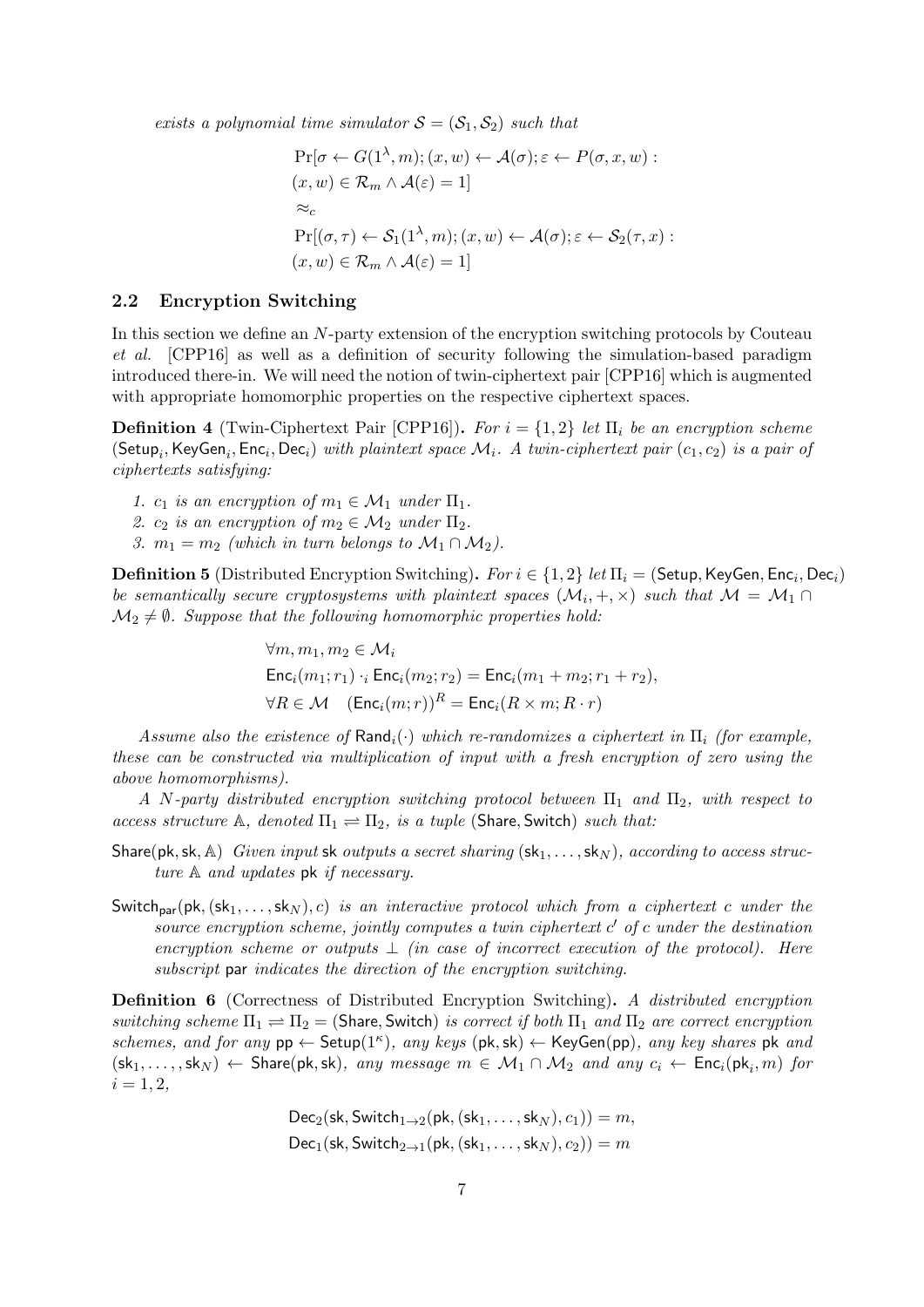Experiment RealSwitch  $\mathbb{A}^{\mathsf{desp},\;\mathcal{A}}(1^\lambda,1^N)$  :  $B \leftarrow \mathcal{A}(1^{\lambda}, 1^N) : B \notin \mathbb{A}$  $(\mathsf{pk},\mathsf{sk}) \leftarrow \mathsf{Setup}(1^{\lambda})$  $(\mathsf{sk}_1, \ldots, \mathsf{sk}_N) \leftarrow \mathsf{Share}(\mathsf{pk},\mathsf{sk})$  $\alpha \leftarrow \mathcal{A}^{\mathcal{O}_{\overline{B}}(\mathsf{pk},(\mathsf{sk}_i)_{i \in \overline{B}},c)}(\mathsf{pk},(\mathsf{sk}_i)_{i \in B})$ Output:  $\alpha$  $\textbf{Experiment}$  IdealSwitch $\textsf{d}^{\textsf{desp},\;\mathcal{A}}_{\mathbb{A},\;(\mathcal{S}_1,\mathcal{S}_2)}(1^\lambda,1^N)$  :  $B \leftarrow \mathcal{A}(1^{\lambda}, 1^N) : B \notin \mathbb{A}$  $(\mathsf{pk},\mathsf{sk}) \leftarrow \mathsf{Setup}(1^{\lambda})$  $(\mathsf{pk}',\mathsf{sk}'_1,\ldots,\mathsf{sk}'_N) \leftarrow \mathcal{S}_1(\mathsf{pk})$  $\alpha \leftarrow \mathcal{A}^{\mathcal{S}_2(\mathsf{pk},(\mathsf{sk}'_i)_{i \in \overline{B}},c,\overline{c})}(\mathsf{pk}',(\mathsf{sk}'_i)_{i \in B})$ Output:  $\alpha$ 

Figure 1: Experiments used in distributed encryption switching.

Definition 7 (Security of Distributed Encryption Switching). Figure 1 shows two experiments in which an adversary interacts with an N-party encryption switching scheme over access structure A. In the first experiment the adversary interacts with the real encryption switching protocol on input ciphertext c. In the second experiment the adversary interacts with a simulator that is given input  $(c, \overline{c})$ , which is a twin-ciphertext pair. Let  $\mathcal{O}_V$  be an oracle which on input  $(pk, (sk_i)_{P_i \in V}, c)$ , emulates the honest players in set  $V \subseteq \{P_1, \ldots, P_N\}$ , i.e., provides the answers  $P_i$  would send upon receiving Start when running the protocol Switch(pk,  $(\textsf{sk}_1, \ldots, \textsf{sk}_N), c)$ , for each  $P_i$  in V.

An N-party distributed encryption switching scheme  $\Pi_1 \rightleftharpoons \Pi_2$  is  $(N, \mathbb{A})$ -simulation secure, if for every PPT adversary A there exists a PPT simulator  $S = (S_1, S_2)$  such that the ensembles  $\{RealSwitch_{\mathbb{A}}^{desp, \mathcal{A}}(1^{\lambda}, 1^N)\}_{\lambda,N}$  and  $\{IdealSwitch_{\mathbb{A}, (\mathcal{S}_1, \mathcal{S}_2)}^{desp, \mathcal{A}}(1^{\lambda}, 1^N)\}_{\lambda,N}$  are computationally indistinguishable.

### 2.3 Pairings on Prime-Order Groups

To build our one-time homomorphic cryptosystem of Section 3, we require the notion of projecting bilinear group generators [Fre10]. Our specific choice of generator will be a variant of the polynomial-induced projecting generator introduced by Herold et al. [HHH+14], tailored for the asymmetric pairing setting.

Definition 8 (Bilinear Group Generator [Fre10]). A bilinear group generator is an algorithm G that takes as input a security parameter  $\lambda$  and outputs a description of five abelian groups  $G, G_1, H, H_1, G_t$  with  $G_1 < G$  and  $H_1 < H$ . Assume that this description permits polynomialtime group operations and random sampling in each group. The algorithm also outputs an efficiently computable map  $e: G \times H \to G_t$  that satisfies:

Bilinearity. For all  $q_1, q_2 \in G$  and  $h_1, h_2 \in H$ ,  $e(q_1q_2, h_1h_2) = e(q_1, h_1)e(q_1, h_2)e(q_2, h_1)e(q_2, h_2).$ 

Non-degeneracy.  $e(g, h) = 1 \forall h \in H \iff g = 1$ and  $e(a, h) = 1 \ \forall a \in G \iff h = 1$ .

A bilinear group generator  $P$  is prime-order if  $G, G_1, H, H_1, G_t$  all have prime order p. Let  $(p, \mathbb{G}_1, \mathbb{G}_2, \mathbb{G}_t, \hat{e}) \leftarrow \mathcal{P}(1^{\lambda}).$ 

Definition 9 (Projecting Bilinear Group Generator [Fre10]). Let G be a bilinear group generator. Say that G is projecting if it also outputs a group  $G'_{t} < G_{t}$  and three group homomorphisms  $\pi_1, \pi_2, \pi_t$  mapping  $G, H, G_t$  to themselves such that

1. Subgroups  $G_1, H_1, G'_t$  are contained in the kernels of  $\pi_1, \pi_2$  and  $\pi_t$  respectively.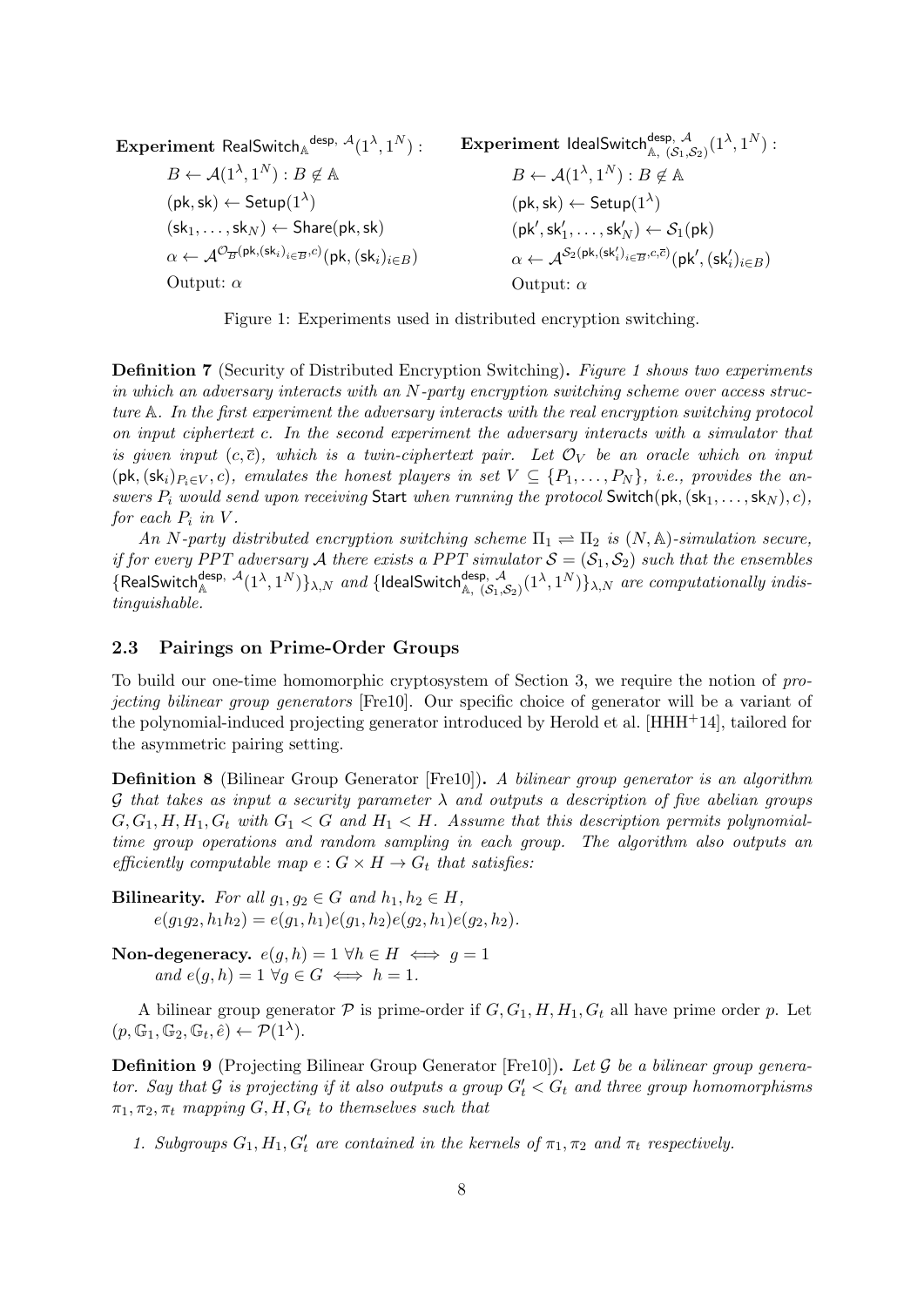2.  $e(\pi_1(g), \pi_2(h)) = \pi_t(e(g, h))$  for all  $g \in G, h \in H$ .

We propose a projecting bilinear group operator induced by tensor product, instead of relying on the polynomial product previously proposed  $[HHH<sup>+</sup>14]$ . The polynomial solution was designed for the symmetric pairing setting, but raises difficulties in the definition of the projecting operator when moving to the asymmetric setting. Our tensor product based solution offers an efficient alternative that makes it possible to have efficient ciphertext in the base groups, by relying on the sXDH assumption.

**Definition 10** (Tensor-Induced Projecting Bilinear Group Generator). Let  $P$  be prime-order bilinear group generator and let  $(p, \mathbb{G}_1, \mathbb{G}_2, \mathbb{G}_t, \hat{e}) \leftarrow \mathcal{P}(1^{\lambda})$ . Let  $G = \mathbb{G}_1^{l+1}, H = \mathbb{G}_2^{l+1}$  and  $G_t = \mathbb{G}_t^{(l+1)^2}$  $t^{(l+1)^2}$ . Choose generators  $g \in_R \mathbb{G}_1, h \in_R \mathbb{G}_2$ . In what follows define  $R(\vec{y}, i)$  to be the vector  $\vec{y}$  cyclically shifted right by i positions. Let  $\vec{a} \otimes \vec{b}$  be the tensor product of  $\vec{a}$  and  $\vec{b}$ .

- 1. Let  $\vec{x}_1 = (-s, 1, 0, \ldots, 0),$  $\vec{x}_2 = R(\vec{x}_1, 1), \ldots,$  $\vec{x}_l = R(\vec{x}_1, l - 1)$  and  $\vec{x}'_1 = (-s', 1, 0, \ldots, 0),$  $\vec{x}'_2 = R(\vec{x}'_1, 1), \ldots,$  $\vec{x}_l = R(\vec{x}_1', l-1)$  in  $\mathbb{Z}_p^{l+1}$  and  $\vec{y_1} = \vec{x}_1 \otimes \vec{x}'_1, \ldots,$  $\vec{y}_{l(i-1)+j} = \vec{x}_i \otimes \vec{x}'_j, \ldots,$  $y_{l^2}^{\dagger} = \vec{x}_l \otimes \vec{x}'_l$  in  $\mathbb{Z}_p^{(l+1)^2}$  where s and  $s' \in_R \mathbb{Z}_p$ .
- 2. Let  $G_1$  be the subgroup of G generated by  $\{g^{\vec{x}_1}, \ldots, g^{\vec{x}_l}\}$  and  $H_1$  be the subgroup of H generated by  $\{h^{\vec{x}_1'}, \ldots, h^{\vec{x}_l'}\}$ . Let  $G'_t$  be the subgroup of  $G_t$  generated by  $\{\hat{e}(g, h)^{\vec{y}_1}, \ldots, \hat{e}(g, h)^{\vec{y}_l^2}\}$ .
- 3. Define  $e: G \times H \rightarrow G_t$  by

$$
e(g^{\vec{a}}, h^{\vec{b}}) =: \hat{e}(g, h)^{\vec{a} \otimes \vec{b}} = (\hat{e}(g^{a_0}, h^{b_0}), \dots, \hat{e}(g^{a_i}, h^{b_j}), \dots, \hat{e}(g^{a_l}, h^{b_l}))
$$

where  $\vec{a} = (a_0, \ldots, a_l)$  and  $\vec{b} = (b_0, \ldots, b_l)$ .

4. For  $\mathbf{g}_1 \in G$ ,  $\mathbf{h} \in H$  and  $\mathbf{g}_t \in G_t$ , define

$$
\pi_1(\mathbf{g}) = \mathbf{g}^{(1,s,\dots,s^l)^T} \quad \pi_2(\mathbf{h}) = \mathbf{h}^{(1,s',\dots,s^{\prime l})^T}
$$

$$
\pi_t(\mathbf{g}_t) = \mathbf{g}_t^{((s^is^{tj})_{i,j=0}^l)^T}
$$

which are elements in  $\mathbb{G}_1$ ,  $\mathbb{G}_2$  and  $\mathbb{G}_t$  respectively.

5. Output  $(G, G_1, H, H_1, G_t, G'_t, e)$  and  $(\pi_1, \pi_2, \pi_t)$ .

**Definition 11** (l-Symmetric Cascade Assumption [EHK<sup>+</sup>13]). Let  $\{\mathbb{G}_{\lambda}\}\$  be an ensemble of cyclic groups with prime-orders  $\{\mathbb{Z}_{p(\lambda)}\}\lambda$  where  $\exists c > 0$   $\forall \lambda |p(\lambda)| < \lambda^c$ . For fixed  $\lambda$ , let  $\mathbb{Z}_p = \mathbb{Z}_{p(\lambda)}$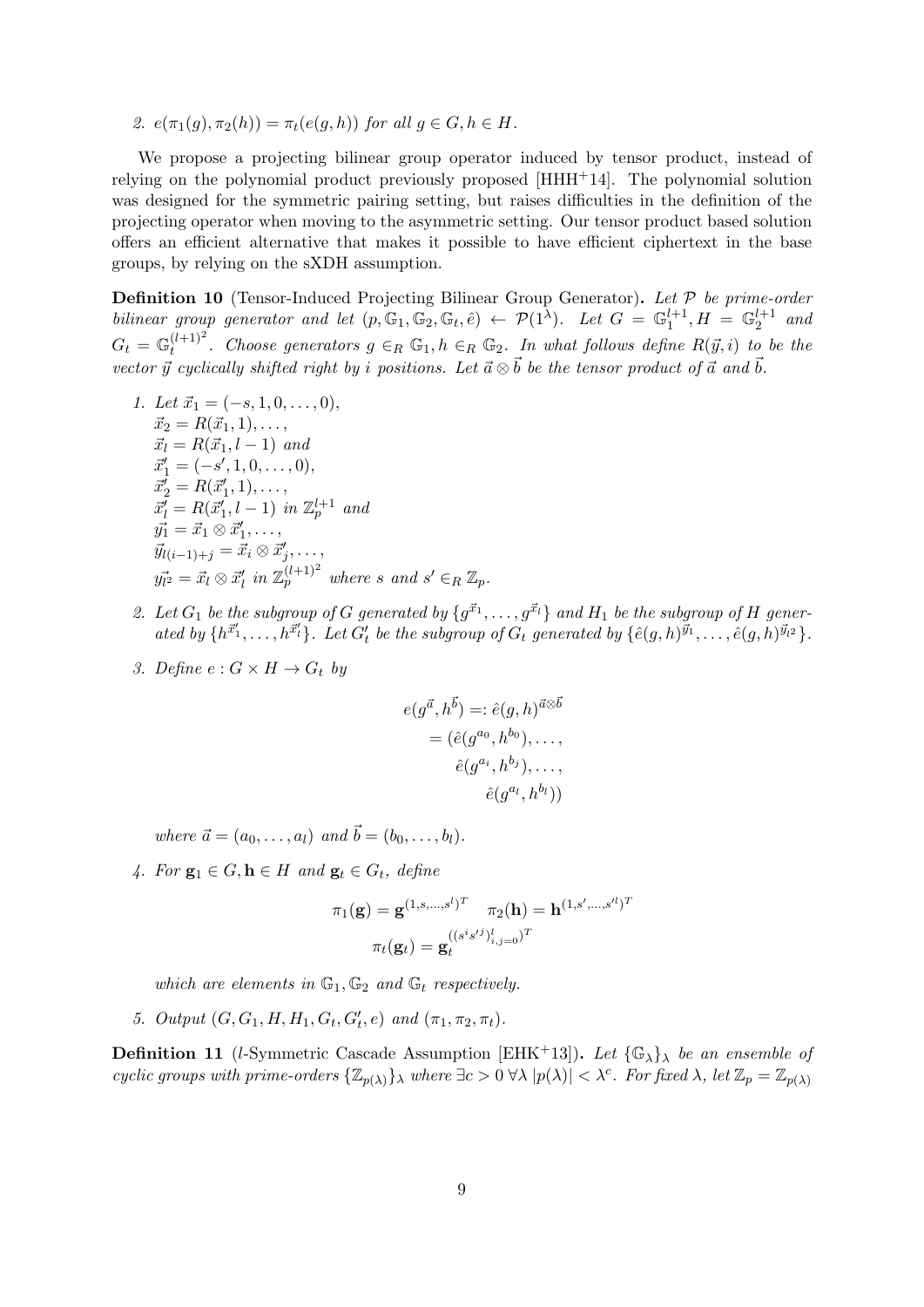and define the distribution of matrices over  $\mathbb{Z}_p^{(l+1)\times l}$ .

$$
\mathcal{SC}_l =: \begin{pmatrix} -s & 0 & \dots & 0 & 0 \\ 1 & -s & \dots & 0 & 0 \\ 0 & 1 & & 0 & 0 \\ & & \ddots & & \ddots & \\ 0 & 0 & \dots & 1 & -s \\ 0 & 0 & \dots & 0 & 1 \end{pmatrix} : s \in_R \mathbb{Z}_p.
$$

Then for all PPT adversaries A, the difference:

$$
|\Pr[1 \leftarrow \mathcal{A}(\mathbb{G}, g, g^A, g^{A\vec{w}}) : g \in_R \mathbb{G}, A \in \mathcal{SC}_l, \vec{w} \in_R \mathbb{Z}_p^l] -
$$
  

$$
|\Pr[1 \leftarrow \mathcal{A}(\mathbb{G}, g, g^A, g^{\vec{u}}) : g \in_R \mathbb{G}, A \in \mathcal{SC}_l, \vec{u} \in_R \mathbb{Z}_p^{l+1}]|
$$

is a negligible function of  $\lambda$ .

**Definition 12** (External *l*-Symmetric Cascade Assumption). Let  $\mathcal{D}_1$ ,  $\mathcal{D}_2$  and  $\mathcal{D}_t$  be three ensembles of cyclic groups, such that for every  $\lambda \in \mathbb{N}$ , if  $\mathbb{G}_1 = \mathbb{G}_{1\lambda} \in \mathcal{D}_1$ ,  $\mathbb{G}_2 = \mathbb{G}_{2\lambda} \in \mathcal{D}_2$  and  $\mathbb{G}_t = \mathbb{G}_{t\lambda} \in \mathcal{D}_t$ , there exists an efficiently computable pairing  $e(\cdot, \cdot)$ , such that  $e : \mathbb{G}_1 \times \mathbb{G}_2 \to \mathbb{G}_t$ . The External l-Symmetric Cascade assumption is that the l-Symmetric Cascade assumption holds in each of the ensembles  $\mathcal{D}_1$  and  $\mathcal{D}_2$ .

Proposition 1. The Symmetric External Diffie-Hellman Assumption [Sco02] holds with respect to group ensembles  $\mathcal{D}_1, \mathcal{D}_2$ , iff the External 1-Symmetric Cascade Assumption holds with respect to  $\mathcal{D}_1, \mathcal{D}_2$ .

### 2.4 CF Encryption

We recall the cryptosystem of Catalano and Fiore [CF15] which is in fact a black-box transformation of virtually any linearly homomorphic cryptosystem into one that supports evaluation of degree two formulae. For concreteness we will assume additive ElGamal encryption for the base public key encryption scheme. Let (Keygen, Enc, Dec) be additive ElGamal on message space  $(M, +)$ . The Catalano-Fiore cryptosystem is as follows.

Keygen( $1^{\lambda}$ ) Let  $(\overline{pk}, \overline{sk}) \leftarrow \overline{Keygen}(1^{\lambda}).$ Set  $(\mathsf{pk},\mathsf{sk}) \leftarrow \overline{\mathsf{pk}}$ .

Enc(pk, M) Choose  $b \in_R \mathcal{M}$ . Output  $C = (m - b, \overline{Enc}(\mathsf{pk}, b)).$ 

Multiply(pk, C, C') Let  $C = (C_0, C_1)$  and  $C' = (C'_0, C'_1)$  be inputs. Let  $\alpha = \overline{\text{Enc}}(\overline{\text{pk}}, C_0 C'_0)$ .  $(C_1)^{C'_0} \cdot (C'_1)^{C_0}.$ Output  $(\alpha, C_1, C'_1)$ .

$$
\begin{array}{l}\n\textsf{Dec}(\textsf{sk}, C) \text{ Accept } C = (\alpha, C_1, C'_1) \text{ as input.} \\
\text{Let } M' \leftarrow \overline{\textsf{Dec}}(\overline{\textsf{sk}}, \alpha), \, b \leftarrow \overline{\textsf{Dec}}(\overline{\textsf{sk}}, C_1) \text{ and } \\
b' \leftarrow \overline{\textsf{Dec}}(\overline{\textsf{sk}}, C'_1) \text{ as input. Output } M = M' + bb'\n\end{array}
$$

We use non-interactive zero knowledge proofs of the following NP relations. Efficient constructions of these can be found in Appendix B. Let  $\Pi_{\text{range}} = (G_{\text{range}}, P_{\text{range}}, V_{\text{range}})$  be a noninteractive zero knowledge proof for the relation  $\mathcal{R}_{\text{range}} = \{(c, y) | \exists a, r : c_i = \text{Enc}(y, a; r) \land a \in$  $[0, 2^{\lambda} - 1]$ . Let  $\mathcal{R}_{\text{bit}} \subseteq \mathcal{R}_{\text{range}}$  be the special case  $\lambda = 1$  and  $\Pi_{\text{bit}}$  be the corresponding proof system. Let  $\Pi_{\text{mul}} = (G_{\text{mul}}, P_{\text{mul}}, V_{\text{mul}})$  be a non-interactive zero knowledge proof system for the relation  $\mathcal{R}_{\mathsf{mul}} = \{(c, \overline{c}, c', \mathsf{pk}_1, \mathsf{pk}_2) | c, c' \in \mathcal{C}_1 \land \exists R \in \mathcal{M}_1 \cap \mathcal{M}_2, \overline{r}, r' : \overline{c} = \mathsf{Enc}_2(\mathsf{pk}_2, R; \overline{r}) \land c' = \overline{c} \}$ Rand<sub>1</sub>( $pk_1, R \otimes_1 c; r'$ )}. For  $1 \leq j \leq N$  let  $\sigma_j$  be the common reference string belonging to  $P_j$ .

.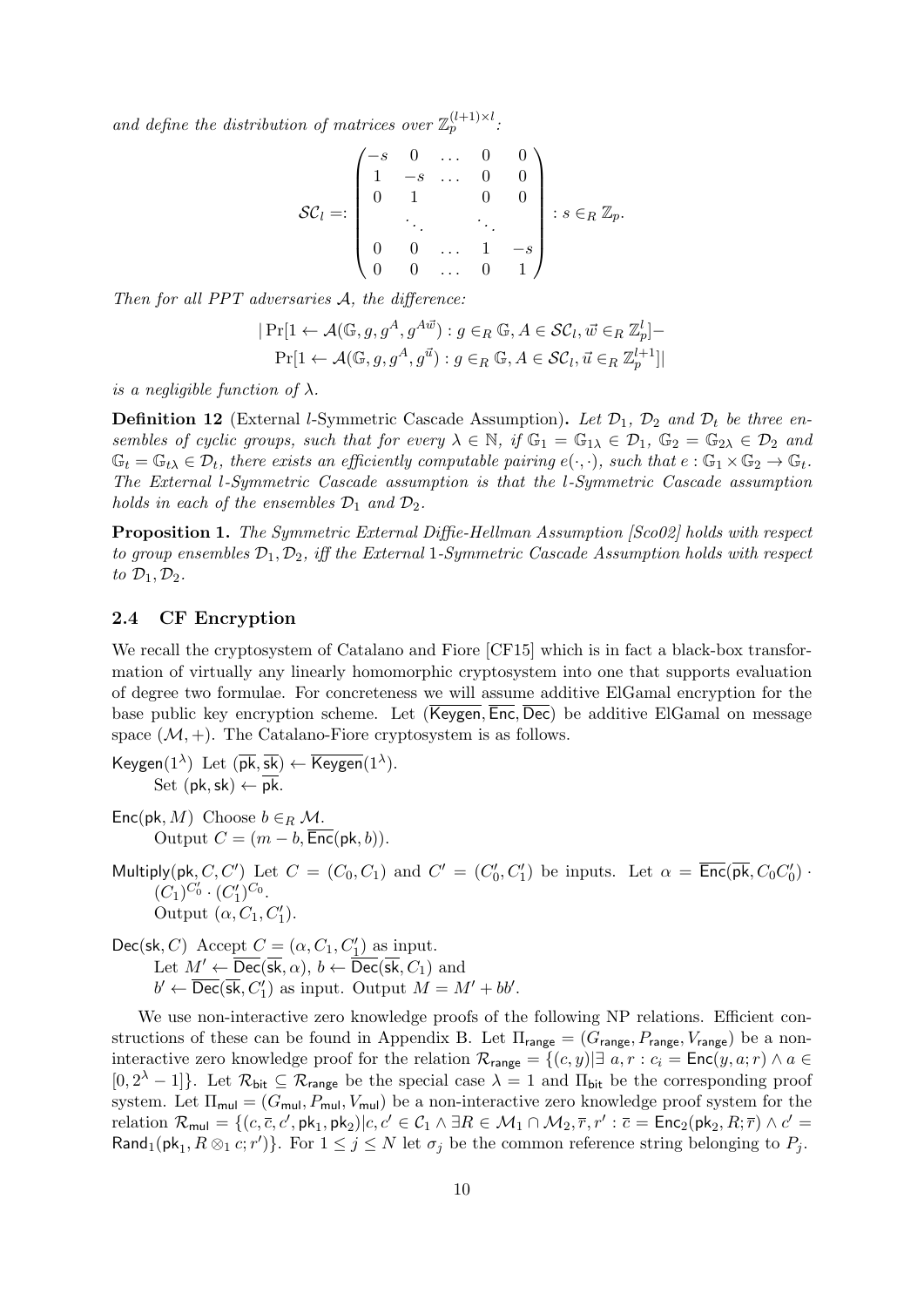### 3 Reusable Commitments

**Definition 13** (Commitment Scheme [DG03]). A commitment scheme  $\pi_{COM}$  consists of three PPT algorithms  $(K,$  commit<sub>ck</sub>, decommit<sub>ck</sub>).

- $\mathcal{K}(1^{\lambda})$ : On input  $1^{\lambda}$ , the key generator outputs a public key ck. Associated to this are a message space  $\mathcal{M}_{ck}$ , a commitment space  $\mathcal{C}_{ck}$  and two polynomial time algorithms commit<sub>ck</sub> and decommit $_{ck}$ .
- commit<sub>ck</sub> $(m, r)$ : On input  $m \in \mathcal{M}_{ck}$  choose at random a randomiser r. The output is  $(c, d)$ where  $c \in \mathcal{C}_{ck}$  and d is some decommitment information.
- decommit<sub>ck</sub> $(c, d)$ : If  $c \notin \mathcal{C}_{ck}$  or d is not a proper opening output  $\bot$ . Otherwise, if c is constructed as the output of commit<sub>ck</sub> output m.

**Definition 14** (Non-malleable Commitment Scheme [DG03]). Let  $K'$  be a modified key generator which outputs a public key indistinguishable from the real key. Let  $A$  be a PPT adversary. Let M be a message generator and D be distinguisher which receive as auxiliary input  $z_M$  and  $z_D$  respectively. We require that for every such adversary A there exists a PPT simulator S so that following ensembles are computationally indistinguishable.

$$
\{D(s, \vec{m}, \vec{m}', z_D) : ck \leftarrow \mathcal{K}(1^{\lambda}), (s, \vec{m}) \leftarrow M(ck, z_M);
$$
  

$$
(\vec{c}, \vec{d}) \leftarrow \text{commit}_{ck}(\vec{m}); \vec{c}' \leftarrow \mathcal{A}(ck, \vec{c}, M, z_M); \vec{d}' \leftarrow \mathcal{A}(\vec{d});
$$
  

$$
\vec{m}' \leftarrow \text{decommit}_{ck}(\vec{c}', \vec{d}')\}_{\lambda, z_M, z_D}
$$
  

$$
\approx_c
$$
  

$$
\{D(s, \vec{m}, \vec{m}', z_D) : (ck, s_{ck}) \leftarrow \mathcal{K}'(1^{\lambda}); (s, \vec{m}) \leftarrow M(ck, z_M);
$$
  

$$
\vec{m}' \leftarrow \mathcal{S}(ck, s_{ck}, t, M, z_M)\}_{\lambda, z_M, z_D}
$$

### 4 One-time Multiplicatively Homomorphic Cryptosystem

In this section we describe a homomorphic cryptosystem which supports arbitrarily many additions on the message space, followed by one multiplication, followed by arbitrarily many additions. The basic idea is to combine Freeman's template for generically converting pairing based cryptosystems with composite order message space to prime order message space [Fre10] with our tensor product-based projecting pairing. For efficiency reasons, we instantiate our constructions with the External 1-Symmetric Cascade Assumption, but it is immediate to generalize this to the l-Symmetric variant.

- Setup( $1^{\lambda}$ ) : Let P be the prime-order bilinear generator of Definition 8. Output  $pp = (p, \mathbb{G}_1, \mathbb{G}_2, \mathbb{G}_t, \hat{e}) \leftarrow$  $\mathcal{P}(1^{\lambda}).$
- $\mathsf{KeyGen}(\mathsf{pp})$ : Let  $\mathcal G$  be the projecting bilinear generator of Def. 10. Let  $(G, G_1, H, H_1, G_t, G'_t, e, \pi_1, \pi_2, \pi_t) \leftarrow$  $\mathcal{G}(\mathsf{pp})$ . In particular, let  $\mathbb{G}_1^2, \mathbb{G}_2^2$  and  $\mathbb{G}_t^4$  be descriptions of  $G, H$  and  $G_t$  respectively, and  ${g}^{(-s,1)}$  and  ${h}^{(-s',1)}$  be descriptions of  $G_1, H_1$  respectively. Choose  $\mathbf{g} \in_R G$ ,  $\mathbf{h} \in_R G$ H, and output the public key  $pk = (G, G_1, H, H_1, G_t, e, g, h)$  and the secret key sk =  $(\pi_1, \pi_2, \pi_t)$  as described in Section 2.3.
- $\mathsf{Enc}_{src}(\mathsf{pk}, M)$ : Choose a, b at random in  $\mathbb{Z}_p$ . Let  $\mathbf{g}_1 = (g^{\vec{x}})^a = (g^{-as}, g^a)$  and  $\mathbf{h}_1 = (h^{\vec{x}})^b =$  $(h^{-bs'}, h^b)$ . Let  $C_0 = \mathbf{g}^M \cdot \mathbf{g}_1, C_1 = \mathbf{h}^M \cdot \mathbf{h}_1$ . Output the ciphertext  $(C_0, C_1)$  in  $G \times H$ .
- $\mathsf{Enc}_{\mathsf{tgt}}(\mathsf{pk}, M)$ : Choose a, b at random in  $\mathbb{Z}_p$ . Let  $\mathbf{g}_1 = (g^{\vec{x}})^a = (g^{-as}, g^a)$  and  $\mathbf{h}_1 = (h^{\vec{x}^{\prime}})^b =$  $(h^{-bs'}, h^b)$ . Output the ciphertext  $C = e(g, h)^M \cdot e(g, h_1) \cdot e(g_1, h)$  in  $G_t$ .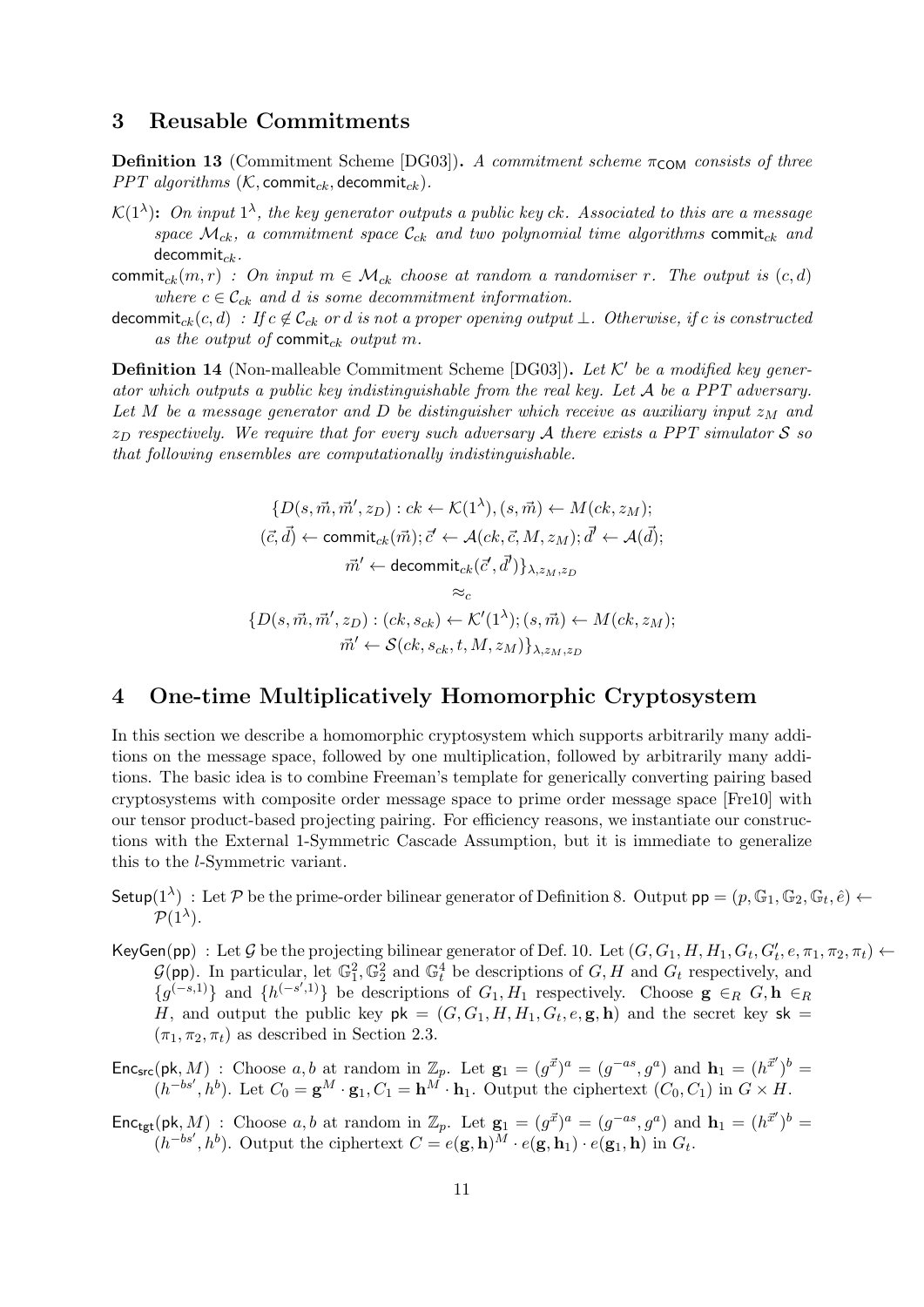- Multiply<sub>src</sub>(pk, C, C') : The multiplication algorithm takes as input two ciphertexts  $C = (C_0, C_1)$ and  $C' = (C'_0, C'_1)$ . Choose  $\mathbf{g}_1 \in_R G_1$  and  $\mathbf{h}_1 \in_R H_1$ , as in the above routine. Output  $C = e(C_0, C'_1) \cdot e(\mathbf{g}, \mathbf{h}_1) \cdot e(\mathbf{g}_1, \mathbf{h}),$  an element of  $G_t$ .
- Add<sub>src</sub>(pk, C, C'): The algorithm accepts as inputs two ciphertexts  $C = (C_0, C_1)$  and  $C' =$  $(C'_0, C'_1)$ . Choose  $\mathbf{g}_1 \in_R G_1$  and  $\mathbf{h}_1 \in_R H_1$ .
	- 1. Let  $C_0'' = C_0 \cdot C_0' \cdot \mathbf{g}_1$ .
	- 2. Let  $C_1'' = C_1 \cdot C_1' \cdot \mathbf{h}_1$ .

Output  $C'' = (C_0'', C_1'').$ 

Add<sub>tgt</sub>(pk, C, C') : The algorithm accepts as inputs two ciphertexts C and C' in  $G_t$ . Choose  $\mathbf{g}_1 \in_R G_1$  and  $\mathbf{h}_1 \in_R H_1$ .

1. Let  $C'' = C \cdot C' \cdot e(\mathbf{g}, \mathbf{h}_1) \cdot e(\mathbf{g}_1, \mathbf{h}).$ 

Output  $C''$ .

 $\mathsf{Dec}_{\mathsf{src}}(\mathsf{sk}, C)$ : Accept as input a ciphertext  $C = (C_0, C_1)$  in  $G \times H$ . Compute  $M \leftarrow \log_{\pi_1(\mathbf{g})}(\pi_1(C_0))$ and  $M' \leftarrow \log_{\pi_2(h)}(\pi_2(C_1))$ . Output M if  $M = M'$  or  $\perp$  otherwise.

 $\mathsf{Dec}_{\mathsf{tgt}}(\mathsf{sk}, C)$ : Accept as input a ciphertext C in  $G_t$ . Output  $M \leftarrow \log_{\pi_t(e(\mathbf{g}, \mathbf{h}))}(\pi_t(C))$ .

Lemma 2. Suppose that the External 1-Symmetric Cascade assumption, i.e., Symmetric External Diffie Hellman assumption, holds with respect to the groups  $\mathbb{G}_1$  and  $\mathbb{G}_2$ . Then the above cryptosystem is semantically secure.

Proof. See Appendix A.

# 5 Distributed Key Generation Protocol for One-time Homomorphic Cryptosystem

In this section we describe a key generation protocol for the multiplicatively homomorphic cryptosystem of Section 4. Traditional protocols for threshold key generation [Ped91, GJKR07] would be a natural choice, except that they fail for the Dec<sub>tgt</sub> algorithm, because the evaluation of  $\pi_t$  requires the sharing of a quadratic secret ss', while the traditional protocols are defined for linear terms only.

In order to overcome this difficulty, the idea of our protocol is for each party in the qualified set to split their individual secrets into chunks over a small interval for which decryption in the CF cryptosystem is feasible. By a suitable computation on encrypted chunks of the individual secrets of the parties in the qualified set, the product the secrets  $s$  and  $s'$  can be computed as a list of encrypted chunks. To obscure the recovery of the square in totality, we introduce a blinding factor, which is added to the square prior to decryption. This blinding factor is produced in analogous fashion to the secret itself, namely it is contributed to by all parties in the qualified set and can be recovered by a threshold number of them. Thus, after CF decryption, a blinding of the square of the secret is revealed as a field element in the clear, while the blinding factor is a distributed secret. By the linearity of exponentiation on group elements, the application of the blinding factor can be cancelled out "on demand" by a threshold set of qualified players, leading to a fully contained key generation protocol for our multiplicative cryptosystem, this is explained in more detail in the proof of Theorem 3. Like the key generation protocols of [Ped91, CGGI13, GJKR07], our protocol uses concurrent verifiable secret sharing

 $\Box$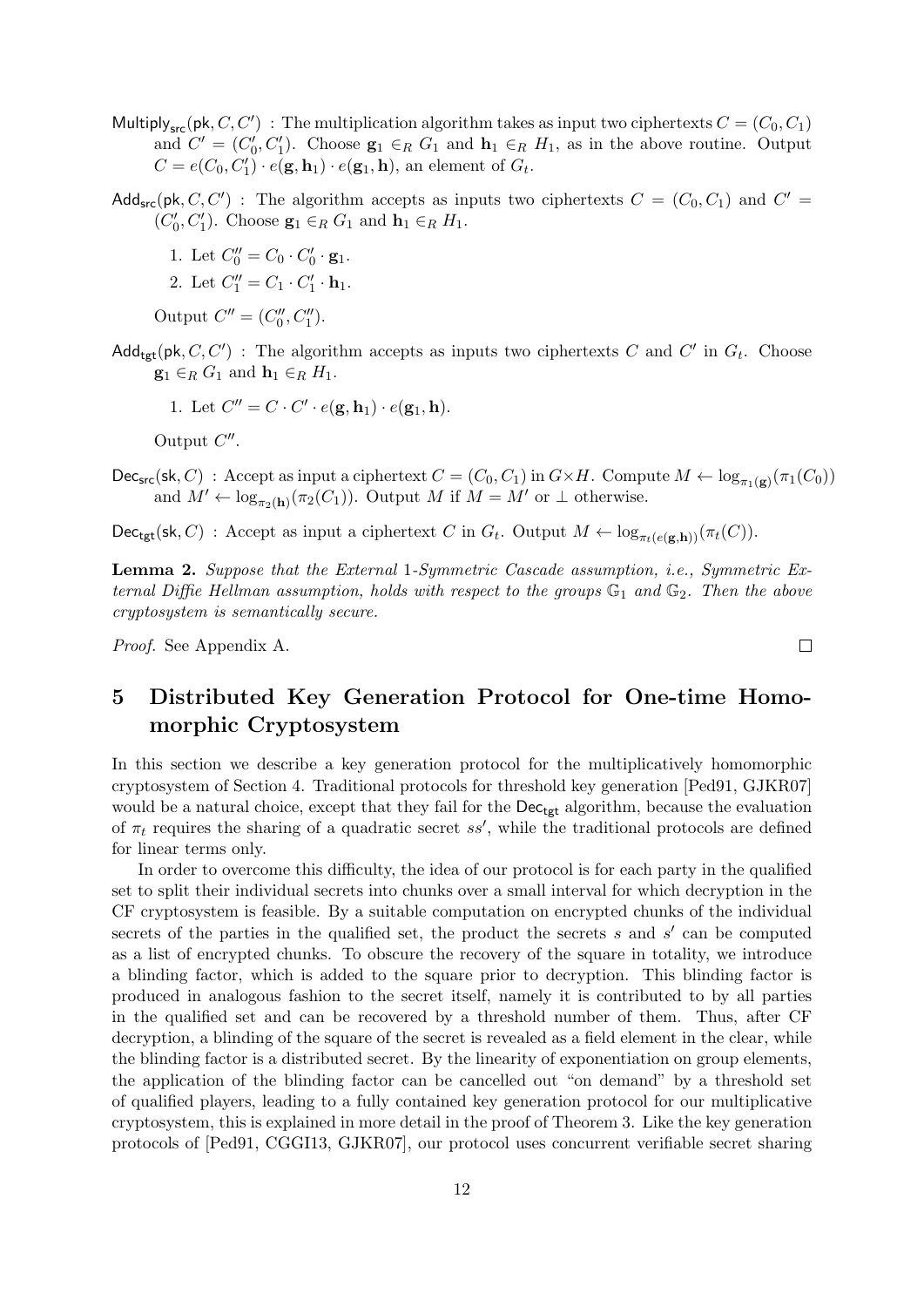to build a secret key but assumes as input shares of a transport key under which the main key generation protocol runs. For the latter purpose one may use any of those schemes.

Let  $[\cdot]_y$  denote a CF encryption under key y. Let  $g_1, g_2, g_{\text{vss}}, g_{\text{pke}} \in \mathbb{G}_1$  and  $h_1, h_2, h_{\text{pke}} \in \mathbb{G}_2$ be public. Let  $c_A = 2^{\lambda_A}$  and  $c_B = 2^{\lambda_B}$  be the chunk sizes of individual secrets and individual blinding factors. One may set  $c_A = p^{\frac{1}{4l}} \cdot 2^{-\frac{\lambda}{2}}$  and  $c_B = p^{\frac{1}{2l}}$  where l is chosen so that discrete logarithms are feasible in the range  $[0, N \cdot p^{\frac{1}{2l}}]$ . Appropriate sizes are given in Lemma 15, Appendix C.

We recall the definitions of correctness, resilience and security of a distributed key generation protocol [GJKR07].

### Correctness :

- All subsets of  $T$  shares provided by honest players define the same unique secret key sk.
- All honest parties have the same value of the public key pk, which is correct wrt sk.
- sk is uniformly distributed among a range  $\{0,1\}^{\lambda}$ , where  $\lambda$  is the security parameter.
- Resilience : There is a procedure to reconstruct the secret key sk out of T or more shares, which is resilient in the presence of malicious parties.
- Security : No information can be learned on sk except for what is implied by the public key pk.

Theorem 3. Protocol 1 is a distributed key generation protocol for the cryptosystem of Section 3 and that is correct, resilient and secure against an active adversary corrupting fewer than T statically chosen players.

#### Proof.

**Correctness** It suffices to compute the projection  $\pi_t$  of any element in  $G_t = \mathbb{G}_t^4$  which will follow from the following elementary results concerning the correctness of  $\gamma, x, x'$  and b shown in Propositions 4 and 5 below. Any qualified set  $R \subseteq Q$  may compute  $\pi_t(z_1, z_2, z_3, z_4)$  as follows

$$
\pi_t(z_1, z_2, z_3, x_4) = z_1 z_2^x z_3^{x'} z_4^{xx'} = \frac{z_1 z_2^x z_3^{x'} z_4^{xx' + b}}{z_4^b}
$$
  
\n
$$
= \frac{z_1 z_2^x z_3^{x'} z_4^{\gamma}}{z_4^b}
$$
  
\n
$$
= \frac{z_1 z_2^{\sum_{j \in R} \Lambda_{j,R}(\sum_{i \in Q} s_{ij})} z_3^{\sum_{j \in R} \Lambda_{j,R}(\sum_{i \in Q} s_{ij}')} z_4^{\gamma}}{z_4^{\sum_{j \in R} \Lambda_{j,R}(\sum_{i \in Q} t_{ij})}}
$$
  
\n
$$
= \frac{z_1 z_2^{\sum_{j \in R} \Lambda_{j,R} x_j} z_3^{\sum_{j \in R} \Lambda_{j,R} x'_j} z_4^{\gamma}}{z_4^{\sum_{j \in R} \Lambda_{j,R} b_j}}
$$

In particular this expression may be computed from individual shares  $x_j$ ,  $x'_j$  and  $b_j$  as the product  $\frac{z_1 \prod_{j \in R} (z_2^{x_j})^{\Lambda_{j,R}} (z_3^{x'_j})^{\Lambda_{j,R}} z_4^2}{z_1 \prod_{j \in R} (z_3^{x_j})^{\Lambda_{j,R}} z_4^2}$  $\frac{R(z_2^{-})^{s_1} (z_3^{-})^{s_2} (z_4^{-})}{\prod_{j \in R} (z_4^{b_j})^{\Lambda_{j,R}}}$ .

**Resilience** It is trivial to verify the correctness of any submitted share using  $(A_i, A'_i, B_i, B'_i)_{i \in Q}$ , according to Equation 2. Thus we have resilience against an arbitrary number of misbehaving participants during the key reconstruction phase.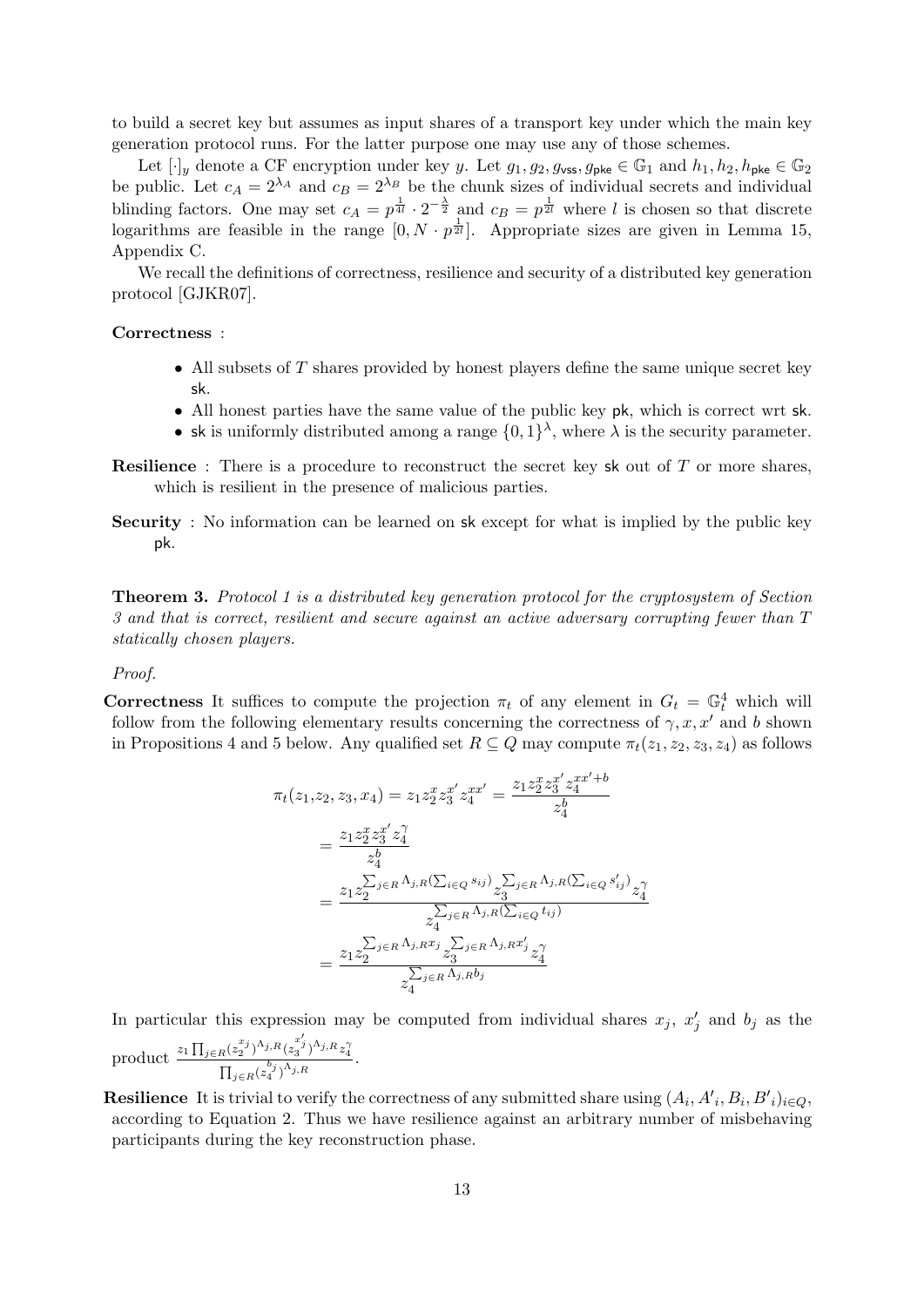#### Protocol 1– Part 1

**Common Input** : CF public key y. Generators  $g_{\text{vss}}, g_{\text{pke}} \in \mathbb{G}_1$  and  $h_{\text{pke}} \in \mathbb{G}_2$ .

**Private Input** :  $P_i$  holds a share  $k_i$  of secret key k, corresponding to public key y.

1. Let  $s_i = \sum_{k=0}^{\ell-1} \alpha_{ik} c_B^k$ ,  $s'_i = \sum_{k=0}^{\ell-1} \alpha'_{ik} c_B^k$ ,  $t_i = \sum_{k=0}^{2\ell-2} \beta_{ik} c_B^k$  where  $\alpha_{ik}, \alpha'_{ij} \in R$  $[0, 2^{\lambda_A} - 1]$  and  $\beta_{ik} \in_R [0, 2^{\lambda_B} - 1]$ .  $P_i$  creates vectors  $\vec{v}_i = (s_i, r_{i2}, \dots, r_{iT}), \vec{v}_i' =$  $(s'_i, r'_{i2}, \ldots, r'_{iT}), \vec{w}_i = (t_i, r''_{i2}, \ldots, r''_{iT}).$  P<sub>i</sub> computes the share vectors  $\vec{s}_i = M\vec{v}_i, \vec{s}'_i =$  $M\vec{v}_i'$  and  $\vec{t}_i = M\vec{w}_i$ . Let  $V_i = g_{\text{vss}}^{\vec{v}_i}$ ,  $V_i' = g_{\text{vss}}^{\vec{v}_i'}$ ,  $W_i = g_{\text{vss}}^{\vec{w}_i}$ .  $P_i$  broadcasts the values  $\{V_i, V'_i, W_i\}$ .  $P_i$  sends  $s_{ij} = \vec{s_i}[j], s'_{ij} = \vec{s'_i}[j], t_{ij} = \vec{t_i}[j]$  to each  $P_j$  via a private channel, for  $1 \leq j \leq N$ . Note that

$$
g_{\text{vss}}^{s_{ij}} = V_i^{M(j)}, g_{\text{vss}}^{s'_{ij}} = V_i^{M(j)}, g_{\text{vss}}^{t_{ij}} = W_i^{M(j)}
$$
(1)

- 2.  $P_i$  verifies that the shares received from  $P_j$ , i.e.,  $s_{ji}, s'_{ji}$  and  $t_{ji}$  are correct, by verifying Equation 1. If any of these equations do not hold for the received values  $s_{ji}, s'_{ji}$  and  $t_{ji}, P_i$  broadcasts the message  $(P_i, \text{complain}, P_j)$ .
- 3. For each broadcast message  $(P_{i_{\alpha}}, \text{complain}, P_j)$ , player  $P_j$  is disqualified if  $(s_{ji_{\alpha}}, s'_{ji_{\alpha}}, t_{ji_{\alpha}})$  are sent that do not satisfy Equation 1. Let Q be the set of continuing (i.e. non-disqualified) players.
- 4. Let  $A_i = g_{\text{pke}}^{\vec{v}_i}, B_i = g_{\text{pke}}^{\vec{w}_i}, A'_i = h_{\text{pke}}^{\vec{v}'_i}, B'_i = h_{\text{pke}}^{\vec{w}_i}, C_i = ([\alpha_{i0}]_y, \ldots, [\alpha_{i(\ell-1)}]_y),$  $C'_i = ([\alpha'_{i0}]_y, \ldots, [\alpha'_{i(\ell-1)}]_y)$ ,  $D_i = ([\beta_{i0}]_y, \ldots, [\beta_{i(2(\ell-1))}]_y)$  where  $\vec{v}_i, \vec{v}'_i, \vec{w}_i$  are sampled as in Step 1. Let  $\varepsilon_i \leftarrow (\mathcal{P}_{\text{range}}((C_{ik})_k, c_A), \mathcal{P}_{\text{range}}((C'_{ik})_k, c_A), \mathcal{P}_{\text{range}}((D_{ik})_k, c_B),$  $\mathcal{P}_{\sf eq}(A_i[1],\prod_{k=0}^{\ell-1}[\alpha_{ik}]^{{c^k_B\choose j}}_y),\quad \mathcal{P}_{\sf eq}(A'_i[1],\prod_{k=0}^{\ell-1}[\alpha'_{ik}]^{{c^k_B\choose j}}_y),\quad \mathcal{P}_{\sf eq}(B_i[1],\prod_{k=0}^{2(\ell-1)}[\beta_{ik}]^{{c^k_B\choose j}}_y)).\qquad P_{\sf eq}(B_i[1],\prod_{k=0}^{2(\ell-1)}[\beta_{ik}]^{{c^k_B\choose j}}_y).$ broadcasts the values  $\{A_i, A'_i, B_i, B'_i, C_i, C'_i, D_i, \varepsilon_i\}$ . Note that

$$
g_{\mathsf{pke}}^{s_{ij}} = A_i^{M(j)}, g_{\mathsf{pke}}^{t_{ij}} = B_i^{M(j)},
$$
  
\n
$$
h_{\mathsf{pke}}^{s'_{ij}} = A_i^{\prime M(j)}, h_{\mathsf{pke}}^{t_{ij}} = B_i^{\prime M(j)}
$$
\n(2)

- 5.  $P_i$  verifies that for the values sent by every other  $P_j$  in  $Q$ , Equation 2 holds. If any of these equations do not hold for the values  $s_{ji}, s'_{ji}$  and  $t_{ji}, P_i$  broadcasts the message  $(P_i, \text{complain}, P_j).$
- 6. For each broadcast message  $(P_{i_{\alpha}},$ complain,  $P_j$ ) or proofs satisfying  $V_{\text{range}}(\sigma_j, (C_j, C'_j, D_j), \varepsilon_j) \quad \neq \quad 1 \; \vee \; V_{\text{eq}}(\sigma_j, (A_j, A'_j, B_j), (C_j, C'_j, D_j), \varepsilon_j) \quad \neq \quad 1 \; \; \text{the}$ other players in Q reconstruct the values  $s_j, t_j, \vec{v}_j, \vec{w}_j, A_j, A'_j, B'_j, B'_j, C_j, C'_j, D_j$ .
- 7. For  $0 \leq k \leq 2(\ell-1)$ ,  $P_i$  computes  $ct_k = \sum_{i,j \in Q} \sum_{f+g=k} C_{if} C'_{jg} + \sum_{i \in Q} D_{ik}$  and  $\gamma_k \leftarrow \mathsf{Dec}(k_i, \mathsf{ct}_k)$ . Outputs  $\gamma = \sum_{k=0}^{2(\ell-1)} \gamma_k c_B^k$ .

Figure 2: Key gen protocol for one-time homomorphic cryptosystem.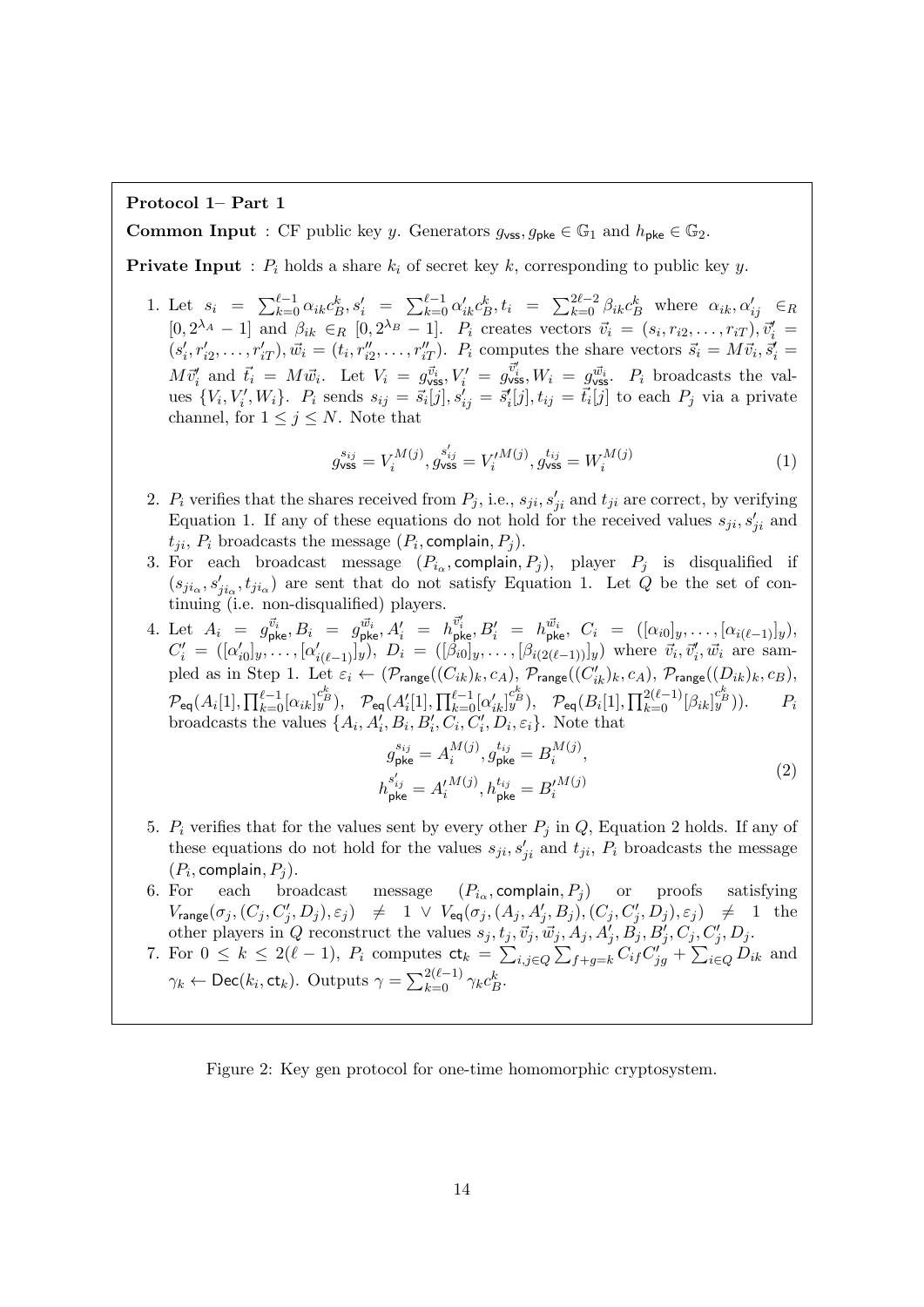Protocol 1– Part 2

8)  $P_i$  computes their share of the secret as the sum of all shares received in Step 2 among continuing players, i.e.,  $x_i = \sum_{j \in Q} s_{ji} x'_i = \sum_{j \in Q} s'_{ji}$  and  $b_i = \sum_{j \in Q} t_{ji}$ .  $P_i$  computes  $\mathsf{vk}_i = (g_{\mathsf{vss}}^{x_i}, g_{\mathsf{vss}}^{x_i'}, g_{\mathsf{vss}}^{b_i})$  and  $y_{\mathsf{pke}} = \prod_{i \in Q} A_i[1], z_{\mathsf{pke}} = \prod_{i \in Q} A'_i[1].$  $P_i$  sets  $\mathbf{g_1} = (y_{\mathsf{pke}}, g_{\mathsf{pke}})$  and  $\mathbf{h_1} = (z_{\mathsf{pke}}, h_{\mathsf{pke}})$ . The public key is  $\mathsf{pk} =$  $((g_1, g_2), \mathbf{g_1}, (h_1, h_2), \mathbf{h_1}, \{[\gamma_k]_y\}_k, \{V_i, V_i', W_i\}_{i \in Q})$ . The secret is  $(x, x', b, \gamma)$ . Note that x, x' and b are distributed secrets while  $\gamma$  is held in entirety by each player in Q.

Figure 3: Key gen protocol for one-time homomorphic cryptosystem, Part 2.

Privacy We show the existence of a polynomial time simulator that interacts with the ideal world CF key generation functionality and generates a distribution indistinguishable to that produced by an actual run of the protocol by honest players. In the following the proof of security proceeds in the ideal world CF key generation hybrid model.

We argue the simulation is good. First note that no adversary can distinguish a real common reference string  $\sigma_N$  from the simulated common reference string  $\hat{\sigma}_N$  by the zero knowledge property of  $\Pi_{\text{range}}$  and  $\Pi_{\text{eq}}$ . We next note that steps 1-3 of the simulation are indistinguishable from the corresponding steps run in the real protocol. to see this, first note that all parties have access to the broadcast values  $V_i$ ,  $V'_i$  and  $W_i$ , thus it is impossible for a honest player not to be included in the qualified set decided in Step 3, i.e,  $\overline{B} \subseteq Q$ . On the other hand for player  $P_j \in B \cap Q$ , the simulator receives at least T shares, namely those corresponding to the honest players in Q, enabling recovery of  $s_j$ ,  $s'_j$  and  $t_j$ . Thus the simulator can compute  $s_j$ ,  $s'_j$  and  $t_j$ for all players  $P_i \in Q$ .

Let  $A_i^*, B_i^*, A_i'^*, B_i'^*$  be the commitments broadcast in Step 4 of the real protocol and  $s_{ij}^*, s_{ij}'$ ∗ and  $t_{ij}^*$  be the shares of secrets  $s_i^*$ ,  $s_i'$ \* and  $t_i^*$  sent by  $P_i$  to  $P_j$  in Step 1, where  $P_i, P_j \in \mathcal{Q}$ . In that case we have that  $A_i^*, B_i^*, A_i^{'*}, B_i^{'*}$  are chosen uniformly at random in  $\mathbb{G}_1 \times \mathbb{G}_1 \times \mathbb{G}_2 \times \mathbb{G}_2$ subject to the constraints that  $y_{\mathsf{pke}} = \prod_{i \in Q} A_i^*[1], z_{\mathsf{pke}} = \prod_{i \in Q} B_i^*[1], y' = \prod_{i \in Q} B_i^*[1], z' =$  $\prod_{i\in Q} B_i'$ \*[1], i.e. the |Q|-wise product of first components is fixed to  $y_{\rm pke}, z_{\rm pke}, y', z'$ . Similarly  $(s_{ij}^*)_{P_j \in Q \setminus \{N\}}, (s_{ij}'$ \*) $P_j \in Q \setminus \{N\}$  and  $(t_{ij}^*)_{P_j \in Q \setminus \{N\}}$  are sampled uniformly at random. On the other hand, we have  $\hat{A}_N[1] = y_{\sf pke} \cdot \prod_{i \in Q \setminus \{N\}} (\hat{A}_i[1])^{-1}, \hat{B}_N[1] = z_{\sf pke} \cdot \prod_{i \in Q \setminus \{N\}} (\hat{B}_i[1])^{-1}, \hat{A}'_N[1] = z_{\sf pke} \cdot \prod_{i \in Q \setminus \{N\}} (\hat{B}_i[1])^{-1}$  $y' \cdot \prod_{i \in Q \setminus \{N\}} (A'_i[1])^{-1}, \hat{B}'_N[1] = z' \cdot \prod_{i \in Q \setminus \{N\}} (B'_i[1])^{-1} \text{ and } \hat{A}_N[j], \hat{B}_N[j], \hat{A}'_N[j], \hat{B}'_N[j] : j > 1 \text{ are }$ chosen uniformly at random. Similarly, for  $P_i \in Q$ , the values  $\hat{C}_i, \hat{C}'_i, \hat{D}_i, \hat{\varepsilon}_i$  are indistinguishable from  $C_i^*, C_i'$ \*,  $D_i^*, \varepsilon_i^*$ . For  $P_i \in Q \setminus \{N\}$  this follows because the simulator performs the same steps as in the real protocol, while the semantic security of CF encryption implies that the adversary cannot distinguish the encryptions of zero  $\hat{C}_N$ ,  $\hat{C}'_N$  and  $\hat{D}_N = \begin{bmatrix} \gamma - \sum_{i \in Q \setminus \{N\}} s_i \sum_{j \in Q \setminus \{N\}} s'_j - \end{bmatrix}$  $\sum_{j\in Q\backslash\{N\}}t_j]_y$  from the real values  $C_N^*$ ,  $C_N'$ \* and  $D_N^*$  respectively. Now trapdoor  $\tau_N$  enables the zero knowledge simulator  $S_2$  to compute fake proofs  $\hat{\varepsilon}_N$  on the values  $\hat{C}_N$ ,  $\hat{C}'_N$  and  $\hat{D}_N$ , without the adversary noticing.

Finally the simulator participates in distributed CF encryption for the honest players. This is a perfect simulation of the real protocol because it has access to the ideal functionality for CF key share generation (which exists assuming that protocol is secure).  $\Box$ 

**Proposition 4.** The values  $x = \sum_{i \in Q} s_i$ ,  $x' = \sum_{i \in Q} s'_i$  and  $b = \sum_{i \in Q} t_i$  are distributed secrets according to the threshold access structure.

*Proof.* It is clear that the set  $Q$  is well-defined as it is a function of only publically available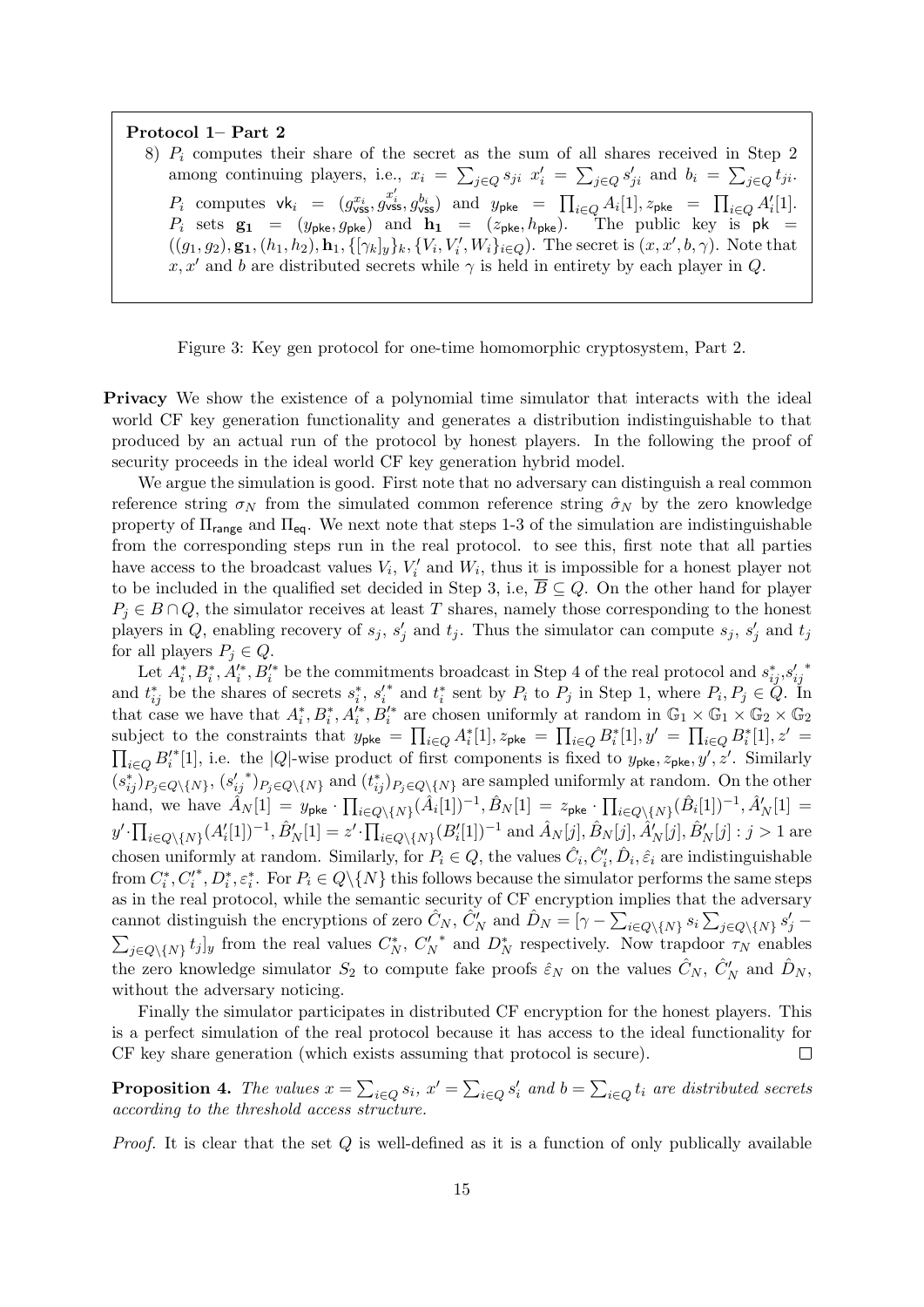### Simulator for Protocol 1

**Input**  $(y_{\text{pke}}, z_{\text{pke}}), \{[\gamma_k]_y\}_k$ .

- Assume  $P_N$  is honest.
- Let  $B$  be the set of corrupted players.
- 1. Let  $(\hat{\sigma}_N, \tau_N) \leftarrow S_1(1^{\lambda}).$
- 2. Perform Steps 1-3 on behalf of honest parties.
- 3. Compute  $s_i$ ,  $s'_i$  and  $t_i$  for all  $P_i \in Q \setminus \{N\}$ . Choose  $s_{Ni}, s'_{Ni}$  and  $t_{Ni}$  at random in  $\mathbb{Z}_p$  for  $i \in Q \cap B$ . Choose  $y' \in_R \mathbb{G}_1, z' \in_R \mathbb{G}_2$ .
- 4. Compute  $\{\hat{A}_i, \hat{B}_i, \hat{A}'_i, \hat{B}'_i, \hat{C}_i, \hat{C}'_i, \hat{D}_i, \hat{\varepsilon}_i\}$  as in the real protocol for  $i \in Q \setminus \{N\}$ .  ${\rm Let\,\,} \hat{A}_N[1]=y_{\sf pke}\cdot (\prod_{i\in Q\backslash\{N\}}A_i[1])^{-1}, \hat{B}_N[1]=y'\cdot (\prod_{i\in Q\backslash\{N\}}\hat{B}_i[1])^{-1}, \hat{A}'_N[1]=$  $z_{\sf pke} \; \cdot \; (\prod_{i \in Q \setminus \{N\}} \hat{A}_i'[1])^{-1}, \hat{B}_N'[1] \;\; = \;\; z' \; \cdot \; (\prod_{i \in Q \setminus \{N\}} \hat{B}_i'[1])^{-1} . \quad \;\; \text{Let} \;\; \hat{A}_N[j] \;\; =$  $(\hat{A}_N[1]/\prod_{i\in Q\cap B}g_{\sf pke}^{s_{Ni}\cdot\Lambda_{i,B}})^{\Lambda_{j,B}^{-1}}, \hat{A}'_N[j] \;=\; (\hat{A}'_N[1]/\prod_{i\in Q\cap B}h_{\sf pke}^{s'_{Ni}\cdot\Lambda_{i,B}})^{\Lambda_{j,B}^{-1}}, \hat{B}_N[j] \;=\;$  $(\hat{B}_N[1]/\prod_{i\in Q\cap B} g_{\sf pke}^{t_{Ni}\cdot\Lambda_{i,B}})^{\Lambda_{j,B}^{-1}}, \hat{B}'_N[j] = (\hat{B}'_N[1]/\prod_{i\in Q\cap B} h_{\sf pke}^{t_{Ni}\cdot\Lambda_{i,B}})^{\Lambda_{j,B}^{-1}}$  for  $j>1$ . Let  $\hat{C}_N = ([0]_y, \ldots, [0]_y), \hat{C}'_N = ([0]_y, \ldots, [0]_y), \hat{D}_N = (\hat{D}_{N0}, \ldots, \hat{D}_{N(2\ell-2)})$ where  $\hat{D}_{Nk} = [\gamma_k]_y - \sum_{i,j \in Q \setminus \{N\}} \sum_{f+g=k} C_{if} C'_{jg} - \sum_{i \in Q \setminus \{N\}} D_{ik}$ . Let  $\hat{\varepsilon}_N \leftarrow$  $S_2(\tau_N, \hat{C}_N, \hat{C}_N', \hat{D}_N, \hat{A}_N, \hat{B}_N)$ . Broadcast  $\{\hat{A}_i, \hat{B}_i, \hat{A}'_i, \hat{B}'_i, \hat{C}_i, \hat{C}_i', \hat{D}_i, \hat{\varepsilon}_i\}$  for  $i \in \overline{B}$ . 5. Check that Equation 2 holds and that published proofs are valid on behalf of
- $P_i \in \overline{B}$ . If  $(s_{ji}, s'_{ji}, t_{ji})$  does not satisfy this equation for some  $P_j$ , broadcast  $(P_i, \text{complain}, P_j).$
- 6. For every player  $P_j$  for which a valid complaint  $(P_{i_{\alpha}},$  complain,  $P_j)$  was made, the simulator reconstructs  $s_j, s'_j, t_j, A_j, A'_j, B_j, B'_j, C_j, C'_j, D_j$  accordingly.
- 7. The simulator runs distributed CF decryption on behalf of  $P_i \in \overline{B}$ .

Figure 4: Simulator for the key generation protocol for one-time homomorphic cryptosystem.

information. We have that for any set  $R \subseteq Q$  of T shares,  $s_i = \sum_{j \in R} \Lambda_{j,R} \cdot s_{ij}$ ,  $s'_i = \sum_{j \in R} \Lambda_{j,R} \cdot s'_{ij}$ and  $t_i = \sum_{j \in r} \Lambda_{j,R} \cdot t_{ij}$  in  $\mathbb{Z}_p$ . Hence  $x = \sum_{i \in Q} s_i = \sum_{i \in Q} (\sum_{j \in R} \Lambda_{j,R} \cdot s_{ij}) = \sum_{j \in R} \Lambda_{j,R} \cdot s_{ij}$  $(\sum_{i\in Q} s_{ij}) = \sum_{j\in R} \Lambda_{j,R} \cdot x_j$ , i.e. x can be publically re-constructed from any set of T shares. By a similar argument  $x'$  and b can be publically re-constructed from any set of T shares.  $\Box$ 

**Proposition 5.** The values  $\gamma$ , x, x' and b computed in Step 6 satisfy the relation  $\gamma = xx' + b$ .

*Proof.* By the correctness of CF decryption, we have  $\gamma = \sum_{k=0}^{2(\ell-1)} \gamma_k c_B^k = \sum_{k=0}^{2(\ell-1)} \sum_{i,j \in Q}$  $\sum_{f+g=k} \alpha_{if} \alpha'_{jg} c^k_B + \sum_{i \in Q} \beta_{ik} c^k_B = \sum_{i,j \in Q} \sum_{k=0}^{2(\ell-1)} \sum_{f+g=k} \alpha_{if} \alpha'_{jg} c^{f+g}_B + \sum_{i \in Q} \sum_{k=0}^{2(\ell-1)} \beta_{ik} c^k_B$  $= (\sum_{i \in Q} \sum_{f=0}^{(\ell-1)} \alpha_{if} c_f^f)$  $\mathcal{L}_{B}^{(f)}$ )  $\cdot$   $(\sum_{j\in Q}\sum_{g=0}^{(\ell-1)}\alpha'_{j g}c^g_{H})$  $\sum_{i \in Q} f_i = (\sum_{i \in Q} s_i) \cdot (\sum_{j \in Q} s'_j) + \sum_{i \in Q} t_i$  $= xx' + b.$ 

# 6 Distributed Encryption Switching

In this section we describe a protocol for universally verifiable switching between source and target encryption schemes using only the additive homomorphism on the ciphertext spaces. The protocol and simulator are in Figures 5 and 6. The essential idea is to for each party to contribute an equivalent encryption of a blinding factor under both cryptosystems together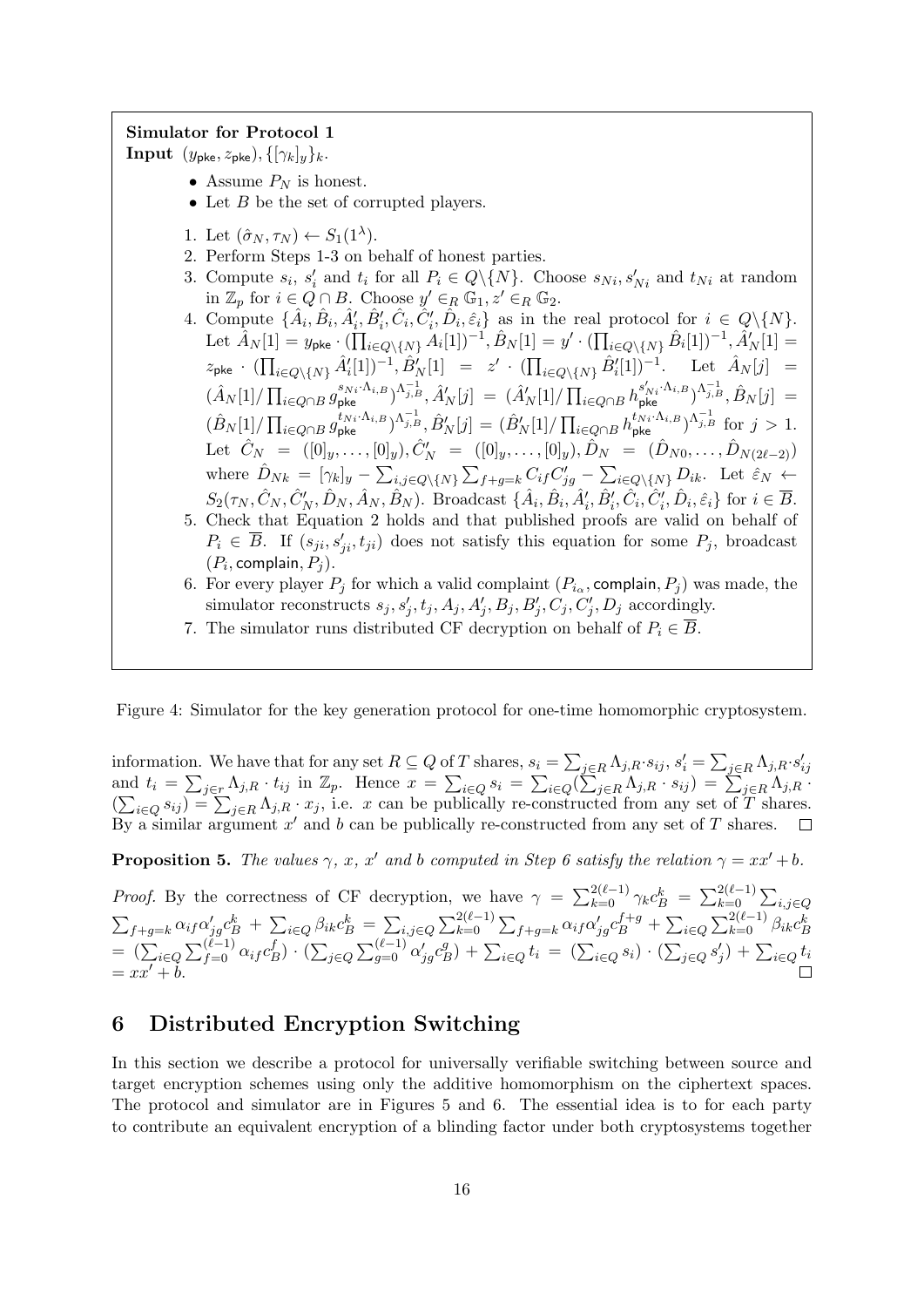with a zero knowledge proof of correctness. In the source space the blinding factors are homomorphically added to the input ciphertext and the result decrypted under a robust threshold decryption scheme. To this plaintext, the blinding factors under the target encryption scheme are homomorphically subtracted, the result is an encryption of the input message under the target cryptosystem.

In order to blind the ciphertexts without increasing the size of the messages to be decrypted (remember that it requires a DL extraction), we propose to apply the blinding using a xor-sum, rather than the more natural operations over the integers. Specifically, we assume an ideal functionality for bit-wise sum,  $\mathcal{F}_{SUM}$  with the following behaviour:

- On input (setup,  $1^{\lambda}$ ) initialises  $\mathcal{D} \leftarrow \emptyset, t \leftarrow 0$ .
- On input (send, C), if  $t < N$ , sets  $D \leftarrow D \cup \{C\}$ ,  $t \leftarrow t + 1$ , if  $t = N$ , output  $C_s$  which is an encryption of the bit-wise sum of all decrypted ciphertexts contained in D.

The details of the protocol realising this functionality are in Appendix C. This protocol requires a number of decryption operations that is proportional to the size of the messages to be blinded.

If the ciphertexts are known to be small, the xor-sum can be avoided and we can simply rely on the additive homomorphism of the encryption scheme, like we did for key generation. This provides statistical blinding, and comes with the benefit of being a completely non interactive process.

Our definition of universally verifiable secure computation is derived from [SV15] and given in Appendix F. It formalises the idea that either a threshold of honest participants produces a true answer, or the output fails verification.

**Protocol**  $\pi$ SWITCH

**Common Input** :  $c = \text{Enc}_1(\text{pk}, m)$ :  $m \in \mathcal{M}$  and  $\pi_{\text{COM}}$  be a non-malleable commitment scheme with key  $ck$ . Threshold  $t$ .

**Private Input** :  $P_i$  holds a share of the secret key,  $sk_i$ 

Player P<sup>i</sup>

- 1. Choose  $u_i \in_R \mathbb{Z}_p$  and publish  $\delta_i = \text{com}_{ck}(u_i)$  using randomiser  $r_i$ .
- 2. Publish  $C_i' = \text{Enc}_1(\text{pk}, u_i)$  and  $\overline{C}_i = \text{Enc}_2(\text{pk}, u_i)$  and  $\varepsilon_i \leftarrow (\mathcal{P}_{\text{eq}}(\delta_i, C_i'), \mathcal{P}_{\text{eq}}(C_i', \overline{C}_i)).$
- 3. If at least t of the  $\varepsilon_i$  pass verification, let  $C' = \prod_{j=1}^{\lambda} c'_{ij} \otimes 2^{j-1}$  and  $\overline{C} = \prod_{j=1}^{\lambda} \overline{c}_{ij} \otimes 2^{j-1}$ where  $(c'_{ij})_{j=1}^{\lambda} \leftarrow \pi_{\text{SUM}}(C'_1, \ldots, C'_N)$  and  $(\bar{c}_{ij})_{j=1}^{\lambda} \leftarrow \pi_{\text{SUM}}(\overline{C}_1, \ldots, \overline{C}_N)$ . Otherwise output ⊥.
- 4. Let  $d \leftarrow c \cdot C', d_i \leftarrow d^{\mathsf{sk}_i}, \xi_i \leftarrow \Sigma_{\mathsf{CD}}(d, d_i, \mathsf{pk}, \mathsf{vk}_i).$
- 5. If at least t pass verification for both  $\varepsilon_i$  and  $\xi_i$ , let  $m' \leftarrow \prod_{i=1}^T d_i$  and output  $\overline{c} =$  $\mathsf{Enc}^*_2(m') \cdot \overline{C}^{-1}.$

Otherwise output ⊥.

### Figure 5: Protocol  $\pi$ SWITCH.

**Theorem 6.** Protocol  $\pi_{\text{SWITCH}}$  securely computes universally verifiable encryption switching in the  $\mathcal{F}_{SUM}$ -hybrid model against statically chosen adversaries if  $\pi_{COM}$  is a secure non-malleable commitment scheme and  $\mathcal{P}_{eq}$  is a secure NIZK proof system.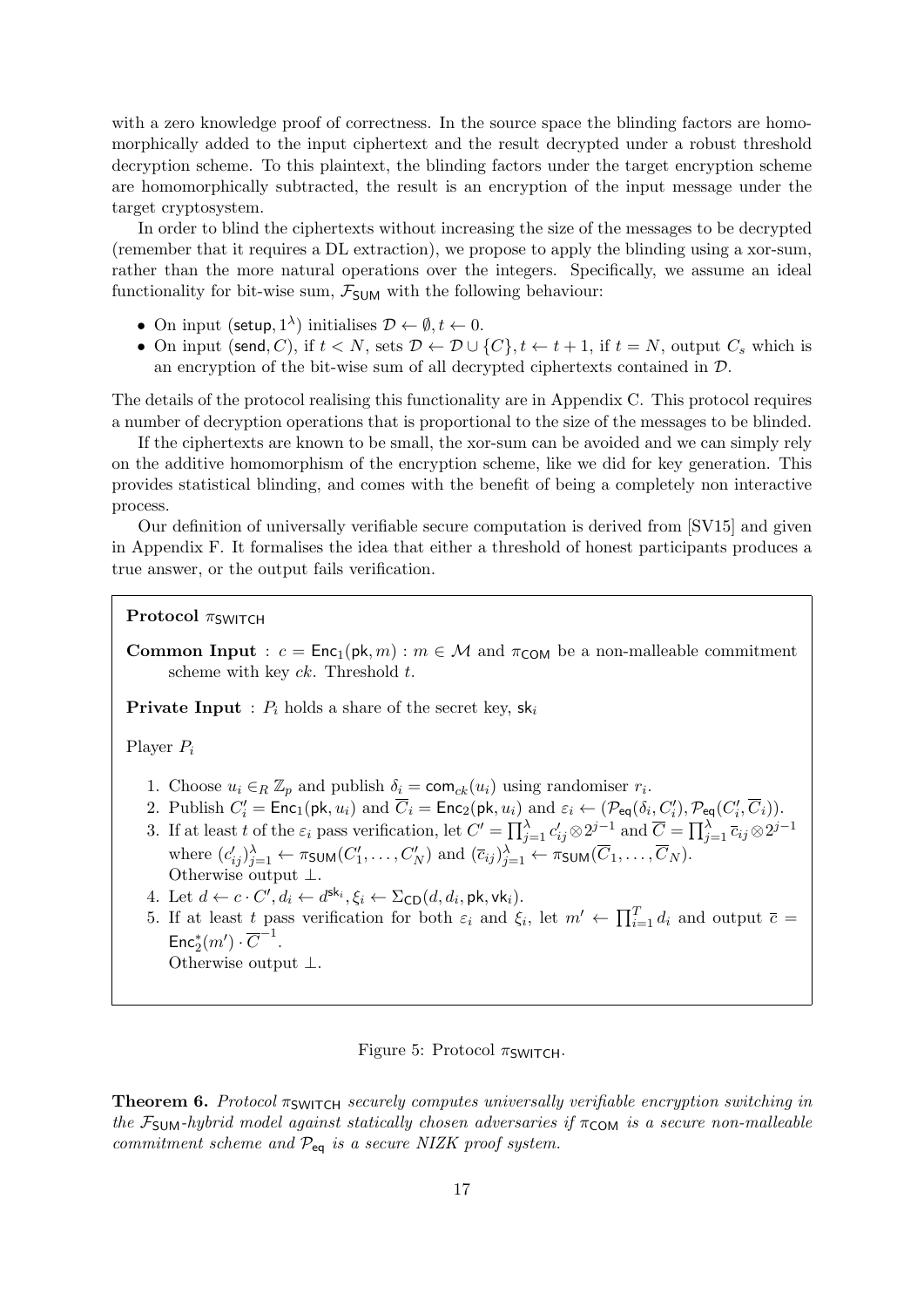### Simulator for  $\pi_{SWITCH}$

**Input** :  $(\mathsf{pk}_1, c, \overline{c})$ , threshold t.

- Let B be the set of corrupted players. Assume  $|N\setminus B| > t$ .
- 1. Let  $ck \leftarrow \mathcal{K}'(1^{\lambda})$ . Pass (setup,  $1^{\lambda}$ ) to  $\mathcal{F}_{\text{SUM}}$ .
- 2. Let  $(\hat{\sigma}_N, \tau_N) \leftarrow S_1(1^{\lambda}).$
- 3. Perform Steps 1-3 on behalf of honest players  $N \ B$  except that (send,  $C_i'$ ) and (send,  $\overline{C}_i$ ) are passed to  $\mathcal{F}_{SUM}$ .
- 4. Let  $C'_N = \text{Enc}_1(0)$  and  $\overline{C}_N = \text{Enc}_2(0)$ . Pass (send,  $C'_N$ ) and (send,  $\overline{C}_N$ ) to  $\mathcal{F}_{\text{SUM}}$  and let  $C'$  and  $\overline{C}$  be the output.
- 5. Perform Steps 4–5 on behalf of the honest players except that  $\xi_i$  are simulated, i.e., let  $d \leftarrow c \cdot C', d_i \leftarrow d^{\mathsf{sk}_i}, \xi_i \leftarrow \Sigma.\mathsf{sim}(d, d_i, \mathsf{pk}, \mathsf{vk}_i), \hat{m} \leftarrow \prod_{i=1}^T d_i \text{ and } \hat{c} = \mathsf{Enc}_2^*(\hat{m}) \cdot \overline{C}^{-1}.$ Output  $\perp$  if  $\hat{c} \neq \overline{c}$ .

Figure 6: Simulator for protocol  $\pi$ SWITCH.

Proof. There are two simulators, depending on whether an (honest) threshold passes verifications.

**Case 1: at least t pass verification.** We may assume that all players in  $\overline{B}$  commit to values  ${u_i}_{i\in\overline{B}}$  which are unrelated to the set  ${u_j}_{j\in B}$  since otherwise A finds a pair of message vectors  $\vec{m}, \vec{m'}$  satisfying  $\vec{m}[i] = u_i, \vec{m}'[j] = u_j$  for which the event  $D(s, \vec{m}, \vec{m}', z_D) = 1$  occurs with noticeably greater probability in the real protocol than the simulated. By the soundness of  $\mathcal{P}_{eq}$  it holds that  $\mathsf{Dec}(\mathsf{sk}_1, C_i') = \mathsf{Dec}(\mathsf{sk}_2, \overline{C}_i)$  for all  $i \neq N$  or the simulation aborts. Thus in the real protocol the values C' and  $\overline{C}$  satisfy the relation  $C'_{\phantom{C}} - C'_{\phantom{C}} = \overline{C} - \overline{C}_N$ . Therefore we need to show that in the simulation  $P_N$  produces  $C'_N$  and  $\overline{C}_N$  which satisfy this and are indistinguishable from the corresponding values produced in the real protocol. This follows from the semantic security of  $Enc_1$  and  $Enc_2$  and the fact that in the simulation  $C'$  and  $\overline{C}$  are explicitly constructed as the bit-wise sum of  $C'_1, \ldots, C'_{N-1}$  and  $\overline{C}_1, \ldots, \overline{C}_{N-1}$  which contain identical values. Finally, the soundness of  $\Sigma_{\textsf{CD}}$  implies that the simulation succeeds except with negligible probability.

**Case 2: fewer than t pass verification.** Then the adversary may learn the output and may not pass it on to the result party. It can choose random blinding factors and use the commitment simulators and ZK simulators to simulate the honest participants perfectly.  $\Box$ 

Given that the switch is the only operation of our protocols that requires the use secret information (i.e., decryption keys), and that this operation is verifiable, we obtain a universally verifiable MPC protocol: addition and multiplication are publicly performed using our encryption scheme, and the verifiable switch offers the possibility to repeat these operations as often as needed.

# 7 Tallying IRV Ballots

In this section we describe how to use the primitives described in the earlier part of this work, to construct a secure distributed protocol for tallying encrypted ballots according to the instant run-off algorithm. Given that ballots are input to the tallying protocol in encrypted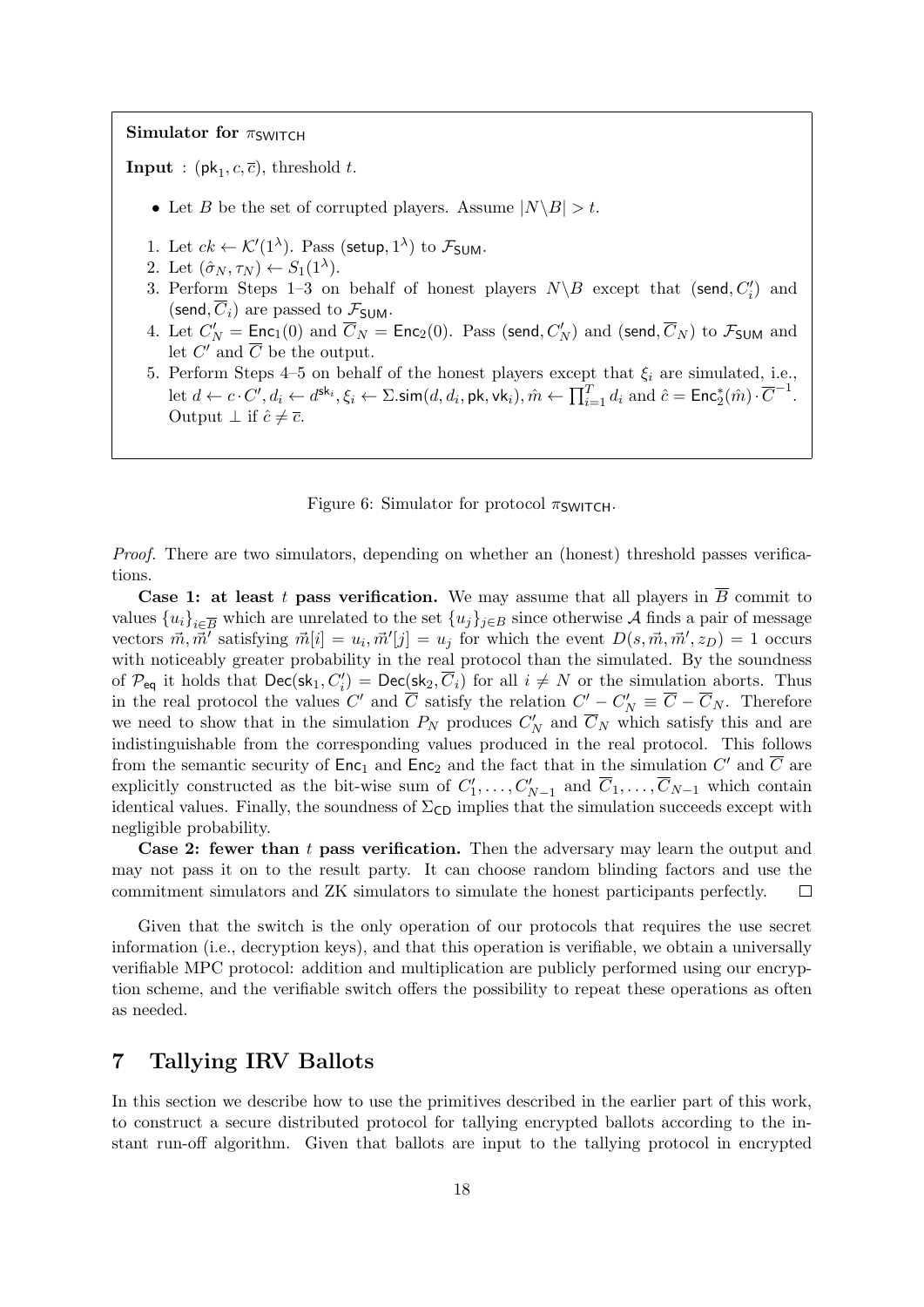form and that we only reveal the computed tallies of first preference votes after each round of the IRV algorithm, the main challenge is to ensure that the privacy of ballots is maintained between tallying rounds. We will use distributed encrypted switching on the cryptosystems  $\Pi_{src}$  = (Setup, KeyGen, Enc<sub>src</sub>, Dec<sub>src</sub>) and  $\Pi_{tgt}$  = (Setup, KeyGen, Enc<sub>tgt</sub>, Dec<sub>tgt</sub>) of Section 3. Suppose that  $\Pi_{\text{tgt}} \to \Pi_{\text{src}}$  is a distributed encryption switching protocol, where  $\text{Enc}_{\text{src}}$  is used to encrypt plaintext votes. In that case we can use the one-time multiplicative homomorphism to compute the necessary product computations on ballots for the first two rounds of tallying. This takes ballots from the ciphertext space of  $\Pi_{src}$  to the ciphertext space of  $\Pi_{tet}$ , for which addition, but not multiplication, is possible. To compute the product computations corresponding to further rounds of tallying, the election trustees will come together and perform a distributed switch on the ballots, will take them back to the ciphertext space of  $\Pi_{src}$ , and for which product computations are again possible. In this way, for every round of tallying after the first, distributed encryption switching can be used to ensure that the computation can be used to determine the first preference vote for a continuing candidate on each ballot.

#### 7.1 Protocol Details

Ballot representation. Assume c candidates and M voters. Assume that an IRV ballot allows expression of up to k preferences, where  $k \leq c$  is a constant specific to the election. For the purpose of homomorphic tallying, we will assume a special "preference-order" ballot. Let  $\mu_n: \{1, \ldots, k\} \to \{1, \ldots, c\}$  be an (injective) function representing the preferences of voter n. The ballot used for tallying,  $B_n$ , will be an encryption of the indicator vectors  $\mathbf{e}_{\mu_n(1)},\ldots,\mathbf{e}_{\mu_n(k)}$ . The indicator vector  $\mathbf{e}_{\mu_n(j)}$  is encrypted as a tuple of c ciphertexts,  $\mathbf{v}_j$ . Thus  $B_n$  is simply a list of c-tuples of ciphertexts of length k, i.e.,  $B_n = (\mathbf{v}_1, \dots, \mathbf{v}_k)$ . Figure 9 shows the representation we employ for tallying.

Updating of ballots Recall that in an IRV election, after each phase of tallying, if a candidate is not elected, then the candidate with fewest votes is eliminated. The ballot representation described in the previous paragraph permits a particularly convenient method for this purpose, while still allowing further preferences to be counted. Specifically, a candidate may be eliminated from ballot  $B_n$  simply by striking out the corresponding column in the matrix of preferences. Since each elimination is made as a function of publically verifiable totals, there is no ambiguity as to the representation of any ballot at any stage of tallying. An important feature of this representation is that the sequence of accesses ever made by Protocol 2 is derivable from the sequence of intermediate tallies it produces until termination. Input obliviousness follows. Figure 10 shows a preference-order ballot after a candidate has been eliminated.

Tallying first-preference votes Let  $B_n = (\mathbf{v}_1, \dots, \mathbf{v}_k)$  be a ballot. Let  $S_c$  be the set of continuing candidates. Define  $\Sigma_{S_{\text{C}}}(\mathbf{v}_i)$  to be the homomorphic sum of the entries of the  $i^{th}$ preference vector over continuing candidates. Clearly  $\Sigma_{S_{\text{C}}}(\mathbf{v}_i)$  is an encryption of 1 iff the  $i^{th}$ preference is for a continuing candidate, and an encryption of 0 otherwise. Let  $C \boxtimes_{\textsf{src}} C' =$  $\mathsf{Enc}_{src}(\mathsf{pk}, MM') : M = \mathsf{Dec}_{src}(\mathsf{sk}, C)$  and  $M' = \mathsf{Dec}_{src}(\mathsf{sk}, C')$ . We have that, after  $l \leq k$  rounds of tallying the encrypted product

$$
\pmb{\pi}^{(l)}_j := \stackrel{\text{ }\boxtimes_{\text{src}}}{\underbrace{\mathbb{K}_{\text{src}}}} (\text{Enc}^*_1(1) - \Sigma_{S_{\text{C}}}(\mathbf{v}_{j'})) : j \leq l
$$

is an encryption of  $0$  iff at least one of the first  $j$  preferences is for a continuing candidate, and an encryption of 1 otherwise. By assumption, after  $l - 1$  rounds of tallying, there is at least one  $j \leq l$  such that the  $j<sup>th</sup>$  preference is for a continuing candidate.<sup>1</sup> Therefore after l rounds

<sup>&</sup>lt;sup>1</sup>For example, the use of a "stop" candidate by [Hea07] remedies the case that a ballot is exhausted prematurely.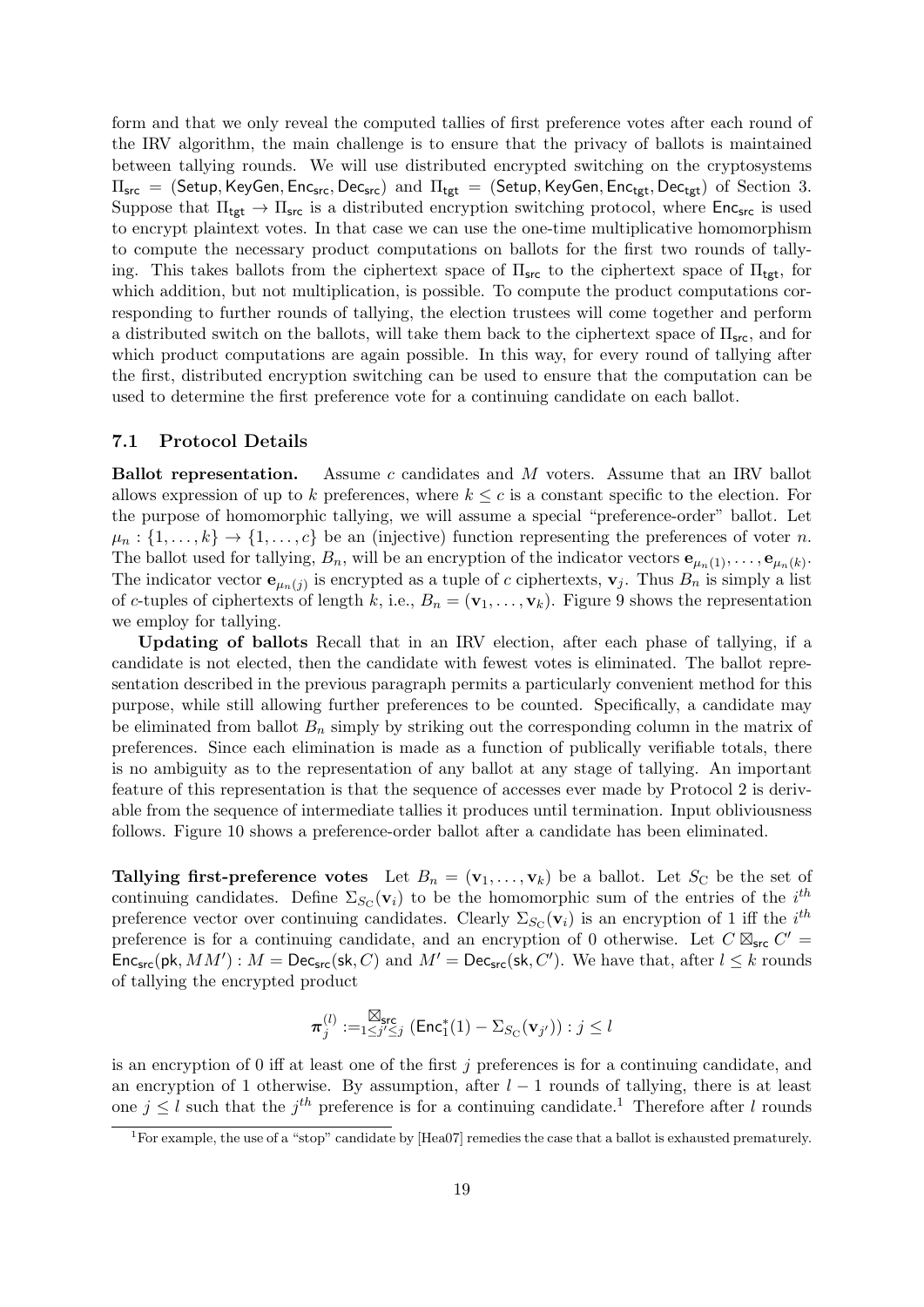of tallying, the homomorphic dot product  $\sum_{j=1}^{l} \mathbf{v}_j \boxtimes_{\text{src}} \pi_j$  is simply an encryption of the first preference for a continuing candidate, in indicator format. The protocol is shown in Figure 7.

**Theorem 7.** Let  $\epsilon$  is be the maximal distinguishing advantage of adversary A in the ideal switching experiment. Then Protocol 2 securely realises universally verifiable IRV tallying against statically chosen adversaries except with error probability at most  $\binom{k}{2}$  $\binom{k}{2} \cdot \epsilon_{\mathsf{IS}}$ .

*Proof.* Our proof proceeds by a hybrid argument following Claim 8. Define  $H_I^{(l)}$  $I_I^{(t)}$  to be the experiment in which on the  $l^{th}$  round of tallying during the first I invocations of the for loop on line 8 the adversary instead interacts with  $\mathcal{B}_2$  on inputs  $\mathsf{pk},(\mathsf{sk}_i)_{i \in \overline{B}}, \pi_j^{(l)}$  $(1)$  and with the ideal de $j^{(l)}, \boldsymbol{\pi}_j'$ cryption functionality,  $\mathcal{F}_{\textsf{DEC}}$ , on line 17. Note that  $H_l^{(l)}$  $\mathcal{H}_l^{(l)}$  is identical to  $H_1^{(l+1)}$  $1^{(l+1)}$ , in which all encryption switching during the first  $l$  rounds of tallying is generated from the simulator who is given access to key shares of honest parties and public intermediate products. Thus, given Claim 8, we may conclude the proof by noting that the maximal distinguishing advantage between real and simulated protocols is  $\text{Adv}_{\mathcal{A}}(\lambda) = |\Pr[\mathcal{A}(H_1^{(1)})]$  $\Gamma_1^{(1)})\,=\,1]-\Pr[\mathcal{A}(H_k^{(k)})]$  $\binom{k}{k} = 1$ . In particular, it follows that  $\epsilon \leq \sum_{l=1}^{k} |\Pr[\mathcal{A}(H_1^{(l-1)})]$  $\Gamma_1^{(l-1)})=1]-\Pr[\mathcal{A}(H_1^{(l)})]$  $\vert \Gamma^{(l)}_{1}) = 1 \vert \vert \leq \sum_{l=1}^{k} \sum_{I=1}^{l} \vert \Pr[\mathcal{A}(H^{(l)}_{I-1})]$  $\binom{U}{I-1} =$  $|1|-\Pr[\mathcal{A}(H_I^{(l)})]$  $\binom{[l]}{I} = 1] \leq \binom{k}{2}$  $\binom{k}{2} \cdot \epsilon_{\mathsf{IS}}.$  $\Box$ 

**Claim 8.** In the  $\mathcal{F}_{\text{DEC}}$ -hybrid model for any PPT adversary A who distinguishes between  $H_{I-}^{(l)}$  $I-1$ and  $H_I^{(l)}$  with probability  $\epsilon$ , there exists an adversary who distinguishes between real and ideal switching with probability  $\epsilon_{\mathsf{IS}} := \epsilon$ .

*Proof.* This is immediate from the perfect emulation of honest by parties by  $\mathcal{O}_{\overline{B}}$ .

 $\Box$ 

### 7.1.1 Implementation

A proof-of-concept implementation of the IRV counting protocol was made in Python 2.7 using the PPAT library<sup>2</sup> for group operations, based on a BN curve  $[BN06]$  with a prime modulus of 256 bits. Ballots were represented as per Figure 9. The implementation did not include the construction or checking of proofs, and ran as a single party. It would be straightforward to include multiple parties with the addition of the appropriate communication code.

The implementation was tested using elections data for the districts of Albury and Auburn for the New South Wales Legislative Assembly election in 2015.<sup>3</sup> The implementation encrypted each of the entries in the ballot matrix prior to commencing the count, to simulate the receipt of encrypted ballots. To improve performance both the parts of the code for ballot encryption, and the running of the protocol in Figure 7, were made to run using multiple threads.

The experiments were performed on an Intel i7-6770HQ with 4 cores (8 threads) and 32GB RAM. The results are shown in Table 1, with timings given in seconds. The election for Albury was settled after just one round, and took just under two hours. The election for Auburn took 4 rounds and completed in a little over 15 hours. In both cases the intermediate and final results were compared with the official results to ensure accuracy of our counting algorithm.

# 8 Conclusion

We have devised a very simple universally verifiable MPC protocol based on combining an efficient distributed key generation, a somewhat homomorphic cryptosystem in which one multipli-

 $^{2}$ https://github.com/ecuvelier/PPAT

<sup>3</sup>From http://pastvtr.elections.nsw.gov.au/SGE2015/la-home.htm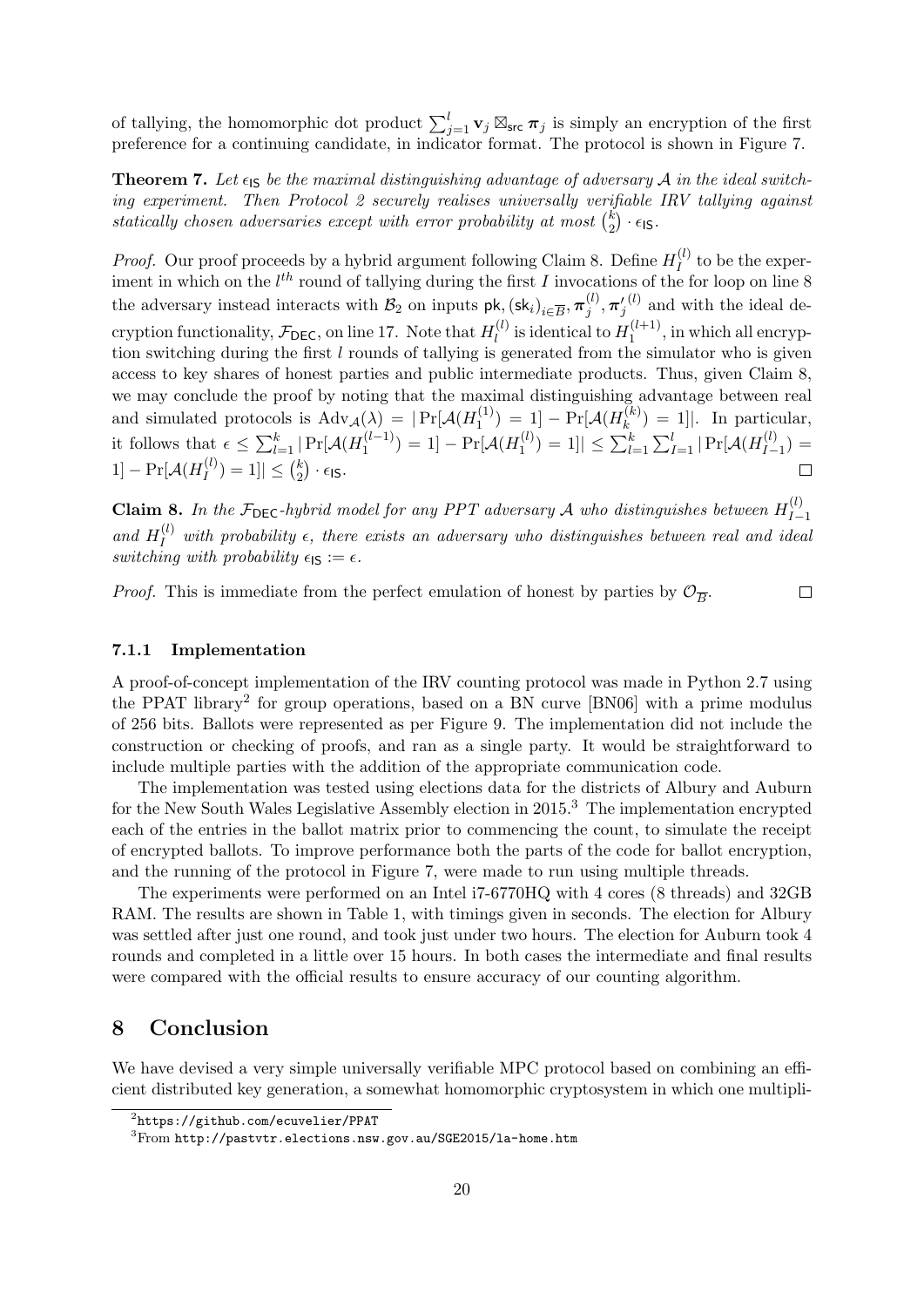### Protocol 2

**Common Input** : Ballots  $B_1, \ldots, B_M$  in encrypted preference-order representation.

**Private Input** :  $sk_i \leftarrow \text{Share}(pk, sk, \mathbb{A}_{T-Th})$  :  $sk_i = (\alpha_i, \beta_i)$ .

Public Output : All intermediate tallies of all candidates until termination with a candidate who wins a majority.

### **Player**  $P_i$  :

```
1: S_{\text{C}} \leftarrow \{1, \ldots, c\}, b_{\text{ELECT}} \leftarrow \text{False}, \lambda \leftarrow 12: while not b_{\text{ELECT}} do
  3: \mathbf{v}_{\text{TALY}} \leftarrow \mathsf{Enc}_{\mathsf{tgt}}^*(0), \dots, \mathsf{Enc}_{\mathsf{tgt}}^*(0)|S_C|\triangleright Tally first preference votes.
  4: for 1 \leq n \leq M do
  5: Let (\mathbf{v}_1 \dots, \mathbf{v}_k) \leftarrow B_n|_{S_C}\triangleright Compute first preference vote for voter n.
  6: \pi_1 \leftarrow \text{Enc}^*_{\text{src}}(1)7: \mathbf{v}_{\text{FP}} \leftarrow \mathbf{v}_1 \boxtimes_{\text{src}} \pi_18: for 2 \leq j \leq \lambda do
  9: \pi'_{j} \leftarrow \pi_{j-1} \boxtimes_{\mathsf{src}} (\mathsf{Enc}^*_{\mathsf{src}}(1) \ominus_{\mathsf{src}} \Sigma_{S_{\mathrm{C}}}(\mathbf{v}_{j-1}))10: \pi_j^{\prime} \leftarrow \textsf{Switch}_{\textsf{tgt} \rightarrow \textsf{src}}(\textsf{pk}, \pi_j^{\prime}, \textsf{sk}_i)11:\stackrel{\,\,{}_\circ}{\,\,} \leftarrow \mathbf{v}_j\boxtimes_{\mathsf{src}}\mathbf{\overline{\pi}}_j12: \mathbf{v}_{\text{FP}} \leftarrow \mathbf{v}_{\text{FP}} \oplus_{\text{tgt}} \mathbf{v}'_j13: end for \triangleright Add first preference vote of voter n to running tally.
14: \mathbf{v}_{\text{TALLY}} \leftarrow \mathbf{v}_{\text{TALLY}} + \mathbf{v}_{\text{FP}}15: end for
16: \lambda \leftarrow \lambda + 1 \triangleright Decrypt running tally.
17: (n_1, \ldots, n_c) \leftarrow \mathsf{Dec}_{\mathsf{tgt}}(\alpha_i, \mathbf{v}_{\text{TALLY}})18:
              * ← argmax_{j \in S_C}(n_j)19: if n_{j^*} > \lfloor \frac{M}{2} \rfloor\frac{M}{2} or \lambda > k then
20: b_{\text{ELECT}} \leftarrow \text{True} \triangleright Declare winner.
21: Broadcast (elect, c_{j^*})
22: return
23: else
24:j^* \leftarrow \operatorname{argmin}_{j \in S_C}(n_j)\triangleright Eliminate candidate with fewest votes.
25: Broadcast (eliminate, c_{j^*})
26: S_{\text{C}} \leftarrow S_{\text{C}} \setminus \{j^*\}27: end if
28: end while
```
Figure 7: Tallying IRV ballots with distributed encryption switching.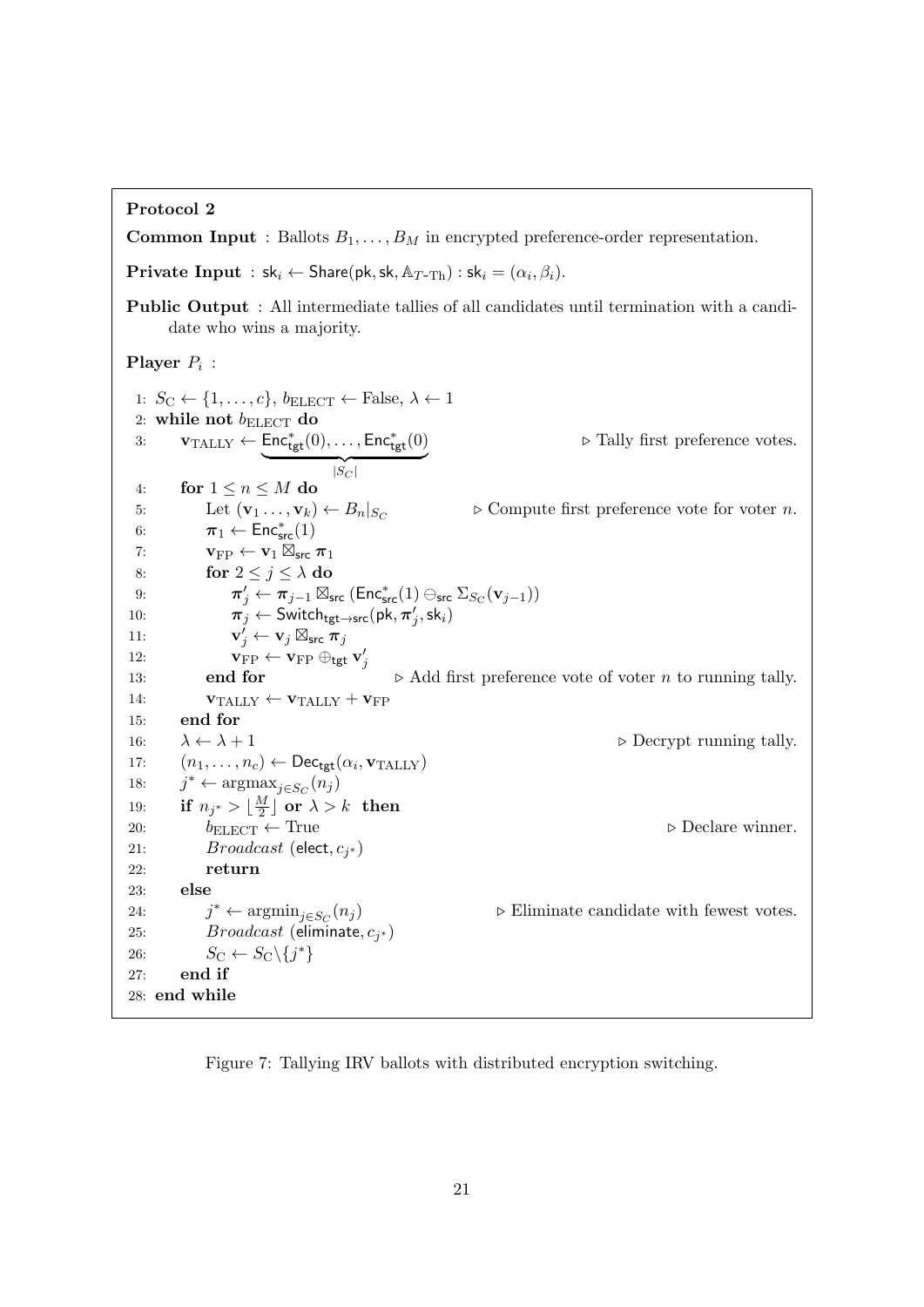#### Simulator for Protocol 2 **Input** : All intermediate tallies until termination and products  $\pi_i^{(l)}$  $_j^{(l)},\boldsymbol{\pi}_j'$  $\overset{(l)}{\cdot}$

- Let  $B$  be the set of parties corrupted by  $\mathcal{A}$ .
- Let  $\mathcal{B}_1, \mathcal{B}_2$  be the algorithms associated with ideal switching played against  $\mathcal{A}$ .
- Compute  $(\mathsf{pk}', \mathsf{sk}_1, \ldots, \mathsf{sk}_N) \leftarrow \mathcal{B}_1(\mathsf{pk})$ .
- Perform all steps of the protocol on behalf of the honest parties except:
	- 1. On the  $j^{th}$  invocation of line 10 run  $\mathcal{B}_2$  on inputs  $\mathsf{pk}, (\mathsf{sk}_i)_{i \in \overline{B}}, \pi'_j$  $(1), \pi_i^{(l)}$  $\frac{1}{j}$ .
	- 2. In place of line 17 run  $(n_1, \ldots, n_{|S_C|}) \leftarrow \mathcal{F}_{\text{DEC}}(\text{sk}_1, \ldots, \text{sk}_N, \textbf{v}_{\text{TALY}}).$

Figure 8: Simulator for Protocol 7.

| $preference\setminus$ | candi- | 2 <sup>1</sup> | 3 | 5 |  |
|-----------------------|--------|----------------|---|---|--|
| date                  |        |                |   |   |  |
|                       |        |                |   |   |  |
|                       |        |                |   |   |  |
| 9                     |        |                |   |   |  |

Figure 9: Suppose  $c = 6$  and  $k = 3$ . Preference-order ballot right.

| $preference\setminus$ | candi- | $\overline{2}$ | 3 | b |  |
|-----------------------|--------|----------------|---|---|--|
| date                  |        |                |   |   |  |
|                       |        |                |   |   |  |
|                       |        |                |   |   |  |
|                       |        |                |   |   |  |

Figure 10: Preference-order ballot after elimination of candidate 3.

|                               | <b>District</b> |        |  |
|-------------------------------|-----------------|--------|--|
|                               | Albury          | Auburn |  |
| No. Ballots                   | 46347           | 43738  |  |
| No. Candidates                | 5               |        |  |
| <b>Ballot Encryption Time</b> | 3069s           | 3936s  |  |
| No. Rounds                    |                 |        |  |
| Count Time                    | 6979s           | 54637s |  |

Table 1: Results for Sample IRV Counts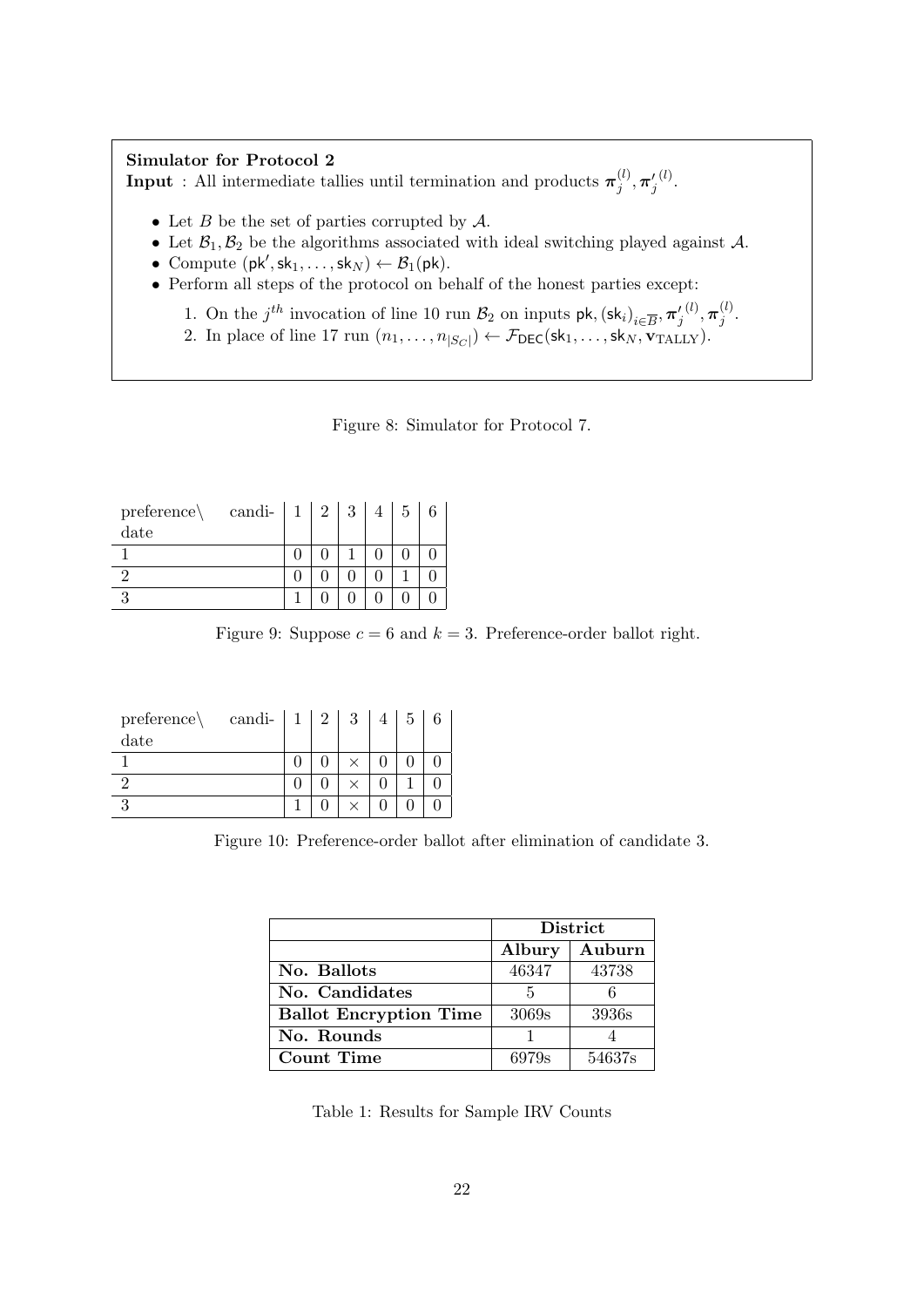cation comes almost for free, and a switching protocol that allows a return to the cryptosystem from which more multiplications can be performed.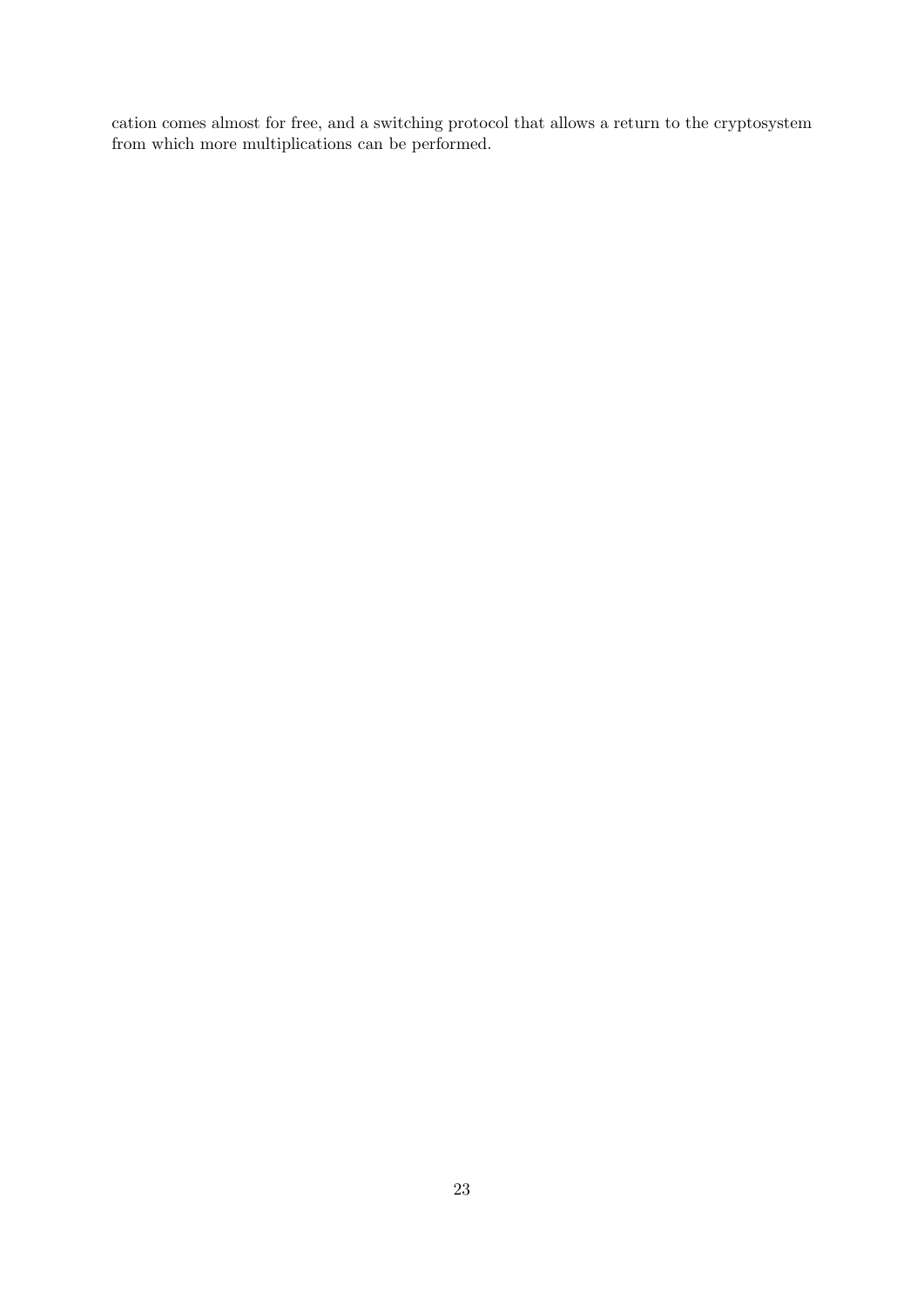## References

- [ADPQ09] Ben Adida, Olivier De Marneffe, Olivier Pereira, and Jean-Jacques Quisquater. Electing a university president using open-audit voting: Analysis of real-world use of helios. In Proceedings of the 2009 Conference on Electronic Voting Technology/Workshop on Trustworthy Elections, EVT/WOTE'09, pages 10–10, Berkeley, CA, USA, 2009. USENIX Association.
- [AF07] Masayuki Abe and Serge Fehr. Perfect nizk with adaptive soundness. In Salil P. Vadhan, editor, Theory of Cryptography: 4th Theory of Cryptography Conference, TCC 2007, Amsterdam, The Netherlands, February 21-24, 2007. Proceedings, pages 118–136, Berlin, Heidelberg, 2007. Springer Berlin Heidelberg.
- [BBK+12] Josh Benaloh, Mike Byrne, Philip T. Kortum, Neal McBurnett, Olivier Pereira, Philip B. Stark, and Dan S. Wallach. Star-vote: A secure, transparent, auditable, and reliable voting system. CoRR, abs/1211.1904, 2012.
- [BBS04] Dan Boneh, Xavier Boyen, and Hovav Shacham. Short group signatures. In Matt Franklin, editor, Advances in Cryptology – CRYPTO 2004: 24th Annual International Cryptology Conference, Santa Barbara, California, USA, August 15-19, 2004. Proceedings, pages 41–55, Berlin, Heidelberg, 2004. Springer Berlin Heidelberg.
- [BDO14] Carsten Baum, Ivan Damgård, and Claudio Orlandi. Publicly auditable secure multi-party computation. In *International Conference on Security and Cryp*tography for Networks, pages 175–196. Springer, 2014. Also Cryptology ePrint Archive, Report 2014/075: http://eprint.iacr.org/2014/075.
- [Bei96] Amos Beimel. Secure Schemes for Secret Sharing and Key Distribution. PhD thesis, Israel Institute of Technology, 1996.
- [BFM88] Manuel Blum, Paul Feldman, and Silvio Micali. Non-interactive zero-knowledge and its applications. In Proceedings of the Twentieth Annual ACM Symposium on Theory of Computing, STOC '88, pages 103–112, New York, NY, USA, 1988. ACM.
- [BGN05] Dan Boneh, Eu-Jin Goh, and Kobbi Nissim. Evaluating 2-dnf formulas on ciphertexts. In Proceedings of the Second International Conference on Theory of Cryptography, TCC'05, pages 325–341, Berlin, Heidelberg, 2005. Springer-Verlag.
- [BMN+09] Josh Benaloh, Tal Moran, Lee Naish, Kim Ramchen, and Vanessa Teague. Shufflesum: Coercion-resistant verifiable tallying for stv voting. Trans. Info. For. Sec., 4(4):685–698, December 2009.
- [BN06] P. S. L. M. Barreto and M. Naehrig. Pairing-friendly elliptic curves of prime order. In Selected Areas in Cryptography – SAC'2005, volume 3897 of LNCS, pages 319–331. Springer, 2006.
- [CB87] Josh Cohen Benaloh. Secret sharing homomorphisms: Keeping shares of a secret secret. In Proceedings on Advances in cryptology—CRYPTO '86, pages 251–260, London, UK, UK, 1987. Springer-Verlag.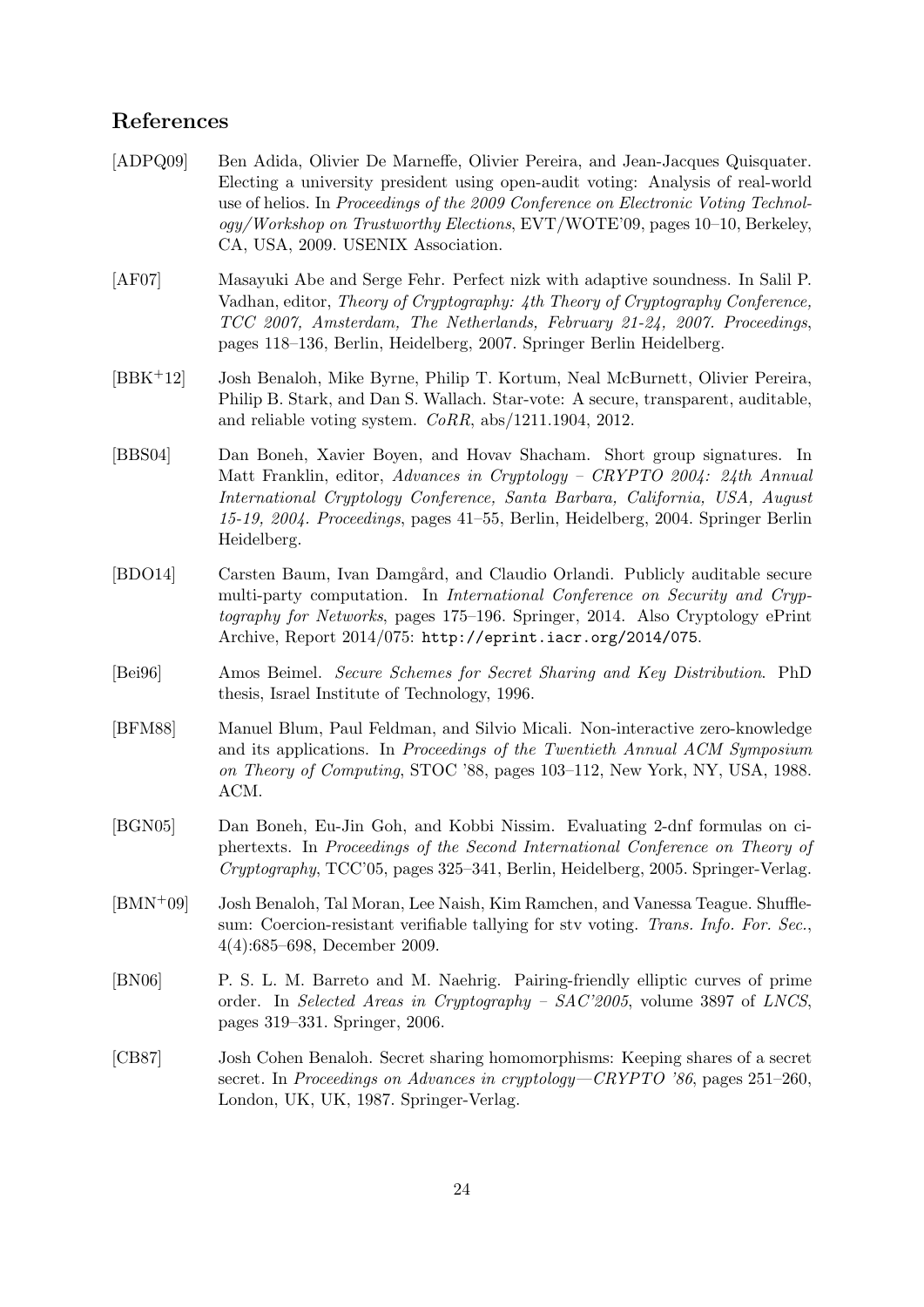- [CF15] Dario Catalano and Dario Fiore. Using linearly-homomorphic encryption to evaluate degree-2 functions on encrypted data. In Proceedings of the 22Nd ACM SIGSAC Conference on Computer and Communications Security, CCS '15, pages 1518–1529, New York, NY, USA, 2015. ACM.
- [CGGI13] Véronique Cortier, David Galindo, Stéphane Glondu, and Malika Izabachène. Distributed elgamal à la pedersen: Application to helios. In *Proceedings of the* 12th ACM Workshop on Workshop on Privacy in the Electronic Society, WPES '13, pages 131–142, New York, NY, USA, 2013. ACM.
- [CIL17] Guilhem Castagnos, Laurent Imbert, and Fabien Laguillaumie. Encryption switching protocols revisited: Switching modulo p. Cryptology ePrint Archive, Report 2017/503, 2017. http://eprint.iacr.org/2017/503. To appear in CRYPTO '17.
- [CM99] Jan Camenisch and Markus Michels. Separability and efficiency for generic group signature schemes. In Michael Wiener, editor, Advances in Cryptology — CRYPTO' 99: 19th Annual International Cryptology Conference Santa Barbara, California, USA, August 15–19, 1999 Proceedings, pages 413–430, Berlin, Heidelberg, 1999. Springer Berlin Heidelberg.
- [CPP16] Geoffroy Couteau, Thomas Peters, and David Pointcheval. Encryption switching protocols. In Matthew Robshaw and Jonathan Katz, editors, Advances in Cryptology – CRYPTO 2016: 36th Annual International Cryptology Conference, Santa Barbara, CA, USA, August 14-18, 2016, Proceedings, Part I, pages 308– 338, Berlin, Heidelberg, 2016. Springer Berlin Heidelberg.
- [DG03] Ivan Damgrd and Jens Groth. Non-interactive and reusable non-malleable commitment schemes. Cryptology ePrint Archive, Report 2003/080, 2003. http: //eprint.iacr.org/2003/080.
- [DPSZ11] I. Damgard, V. Pastro, N.P. Smart, and S. Zakarias. Multiparty computation from somewhat homomorphic encryption. Cryptology ePrint Archive, Report 2011/535, 2011. http://eprint.iacr.org/2011/535.
- [DSDCO+01] Alfredo De Santis, Giovanni Di Crescenzo, Rafail Ostrovsky, Giuseppe Persiano, and Amit Sahai. Robust Non-interactive Zero Knowledge, pages 566–598. Springer Berlin Heidelberg, Berlin, Heidelberg, 2001.
- [EHK+13] Alex Escala, Gottfried Herold, Eike Kiltz, Carla R`afols, and Jorge Villar. An algebraic framework for diffie-hellman assumptions. In Ran Canetti and Juan A. Garay, editors, Advances in Cryptology – CRYPTO 2013: 33rd Annual Cryptology Conference, Santa Barbara, CA, USA, August 18-22, 2013. Proceedings, Part II, pages 129–147, Berlin, Heidelberg, 2013. Springer Berlin Heidelberg.
- [Fel87] Paul Feldman. A practical scheme for non-interactive verifiable secret sharing. In Proceedings of the 28th Annual Symposium on Foundations of Computer Science, SFCS '87, pages 427–438, Washington, DC, USA, 1987. IEEE Computer Society.
- [Fre10] David Mandell Freeman. Converting pairing-based cryptosystems from composite-order groups to prime-order groups. In Proceedings of the 29th Annual International Conference on Theory and Applications of Cryptographic Techniques, EUROCRYPT'10, pages 44–61, Berlin, Heidelberg, 2010. Springer-Verlag.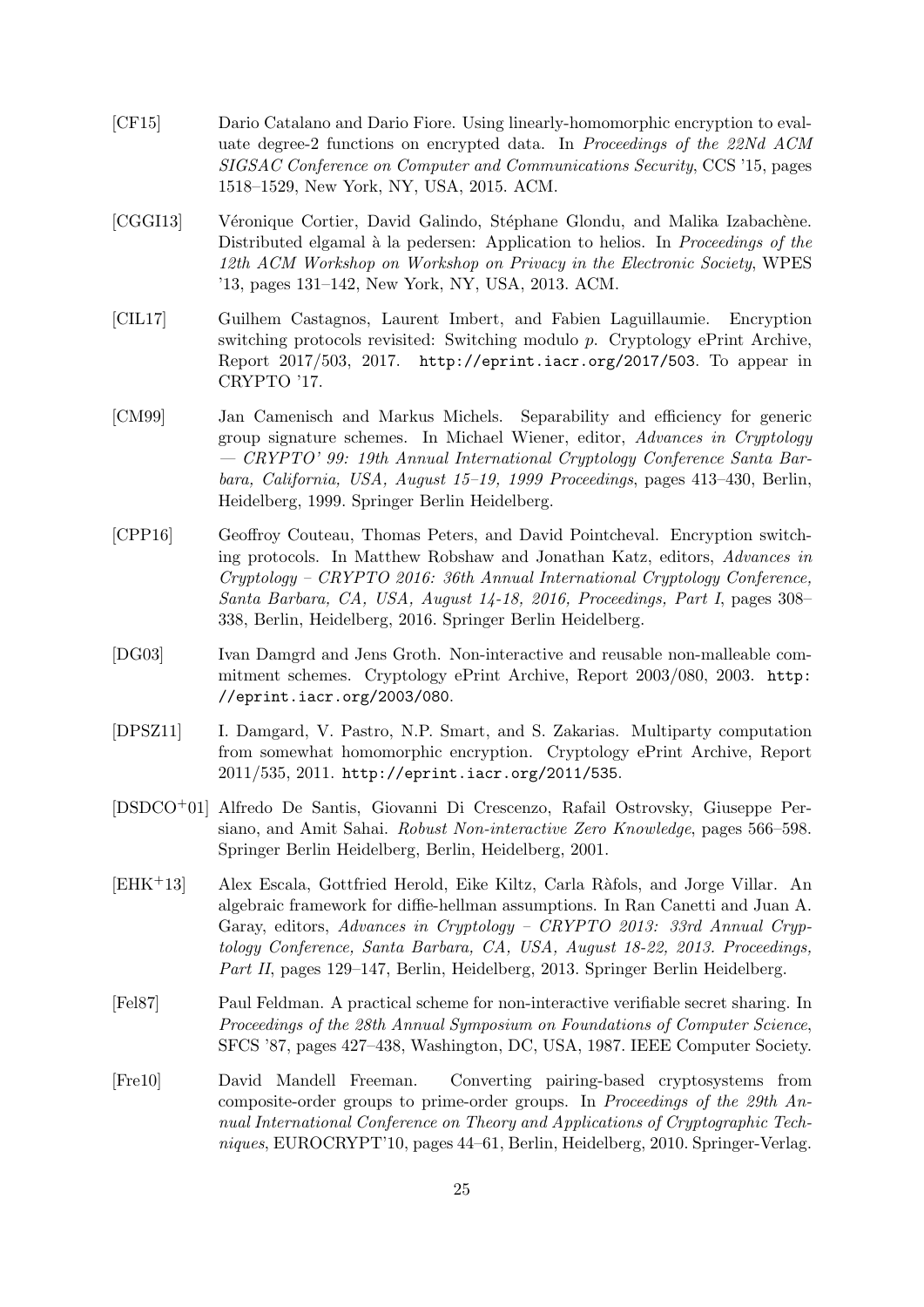- [GG05] Eu-Jin Goh and Philippe Golle. Event driven private counters. In Proceedings of the 9th International Conference on Financial Cryptography and Data Security, FC'05, pages 313–327, Berlin, Heidelberg, 2005. Springer-Verlag.
- [GJKR07] Rosario Gennaro, Stanislaw Jarecki, Hugo Krawczyk, and Tal Rabin. Secure distributed key generation for discrete-log based cryptosystems. J. Cryptol., 20(1):51–83, January 2007.
- [GOS06] Jens Groth, Rafail Ostrovsky, and Amit Sahai. Non-interactive zaps and new techniques for nizk. In Cynthia Dwork, editor, Advances in Cryptology - CRYPTO 2006: 26th Annual International Cryptology Conference, Santa Barbara, California, USA, August 20-24, 2006. Proceedings, pages 97–111, Berlin, Heidelberg, 2006. Springer Berlin Heidelberg.
- [Gro10] Jens Groth. Short non-interactive zero-knowledge proofs. In Masayuki Abe, editor, Advances in Cryptology - ASIACRYPT 2010: 16th International Conference on the Theory and Application of Cryptology and Information Security, Singapore, December 5-9, 2010. Proceedings, pages 341–358, Berlin, Heidelberg, 2010. Springer Berlin Heidelberg.
- [GS08] Jens Groth and Amit Sahai. Efficient non-interactive proof systems for bilinear groups. In Proceedings of the Theory and Applications of Cryptographic Techniques 27th Annual International Conference on Advances in Cryptology, EU-ROCRYPT'08, pages 415–432, Berlin, Heidelberg, 2008. Springer-Verlag.
- [Hea07] James Heather. Implementing stv securely in prêt à voter. In Proceedings of the 20th IEEE Computer Security Foundations Symposium, CSF '07, pages 157–169, Washington, DC, USA, 2007. IEEE Computer Society.
- [HHH<sup>+14]</sup> Gottfried Herold, Julia Hesse, Dennis Hofheinz, Carla Ràfols, and Andy Rupp. Polynomial spaces: A new framework for composite-to-prime-order transformations. Cryptology ePrint Archive, Report 2014/445, 2014. http://eprint.iacr. org/2014/445.
- [Ped91] Torben Pryds Pedersen. A threshold cryptosystem without a trusted party. In Proceedings of the 10th Annual International Conference on Theory and Application of Cryptographic Techniques, EUROCRYPT'91, pages 522–526, Berlin, Heidelberg, 1991. Springer-Verlag.
- [PIK94] Choonsik Park, Kazutomo Itoh, and Kaoru Kurosawa. Efficient anonymous channel and all/nothing election scheme. In Workshop on the Theory and Application of Cryptographic Techniques on Advances in Cryptology, EUROCRYPT '93, pages 248–259, Secaucus, NJ, USA, 1994. Springer-Verlag New York, Inc.
- [RT09] Peter Y. A. Ryan and Vanessa Teague. Ballot permutations in prêt à voter. In Proceedings of the 2009 Conference on Electronic Voting Technology/Workshop on Trustworthy Elections, EVT/WOTE'09, pages 13–13, Berkeley, CA, USA, 2009. USENIX Association.
- [Rya05] Peter Y. A. Ryan. A variant of the chaum voter-verifiable scheme. In Proceedings of the 2005 Workshop on Issues in the Theory of Security, WITS '05, pages 81–88, New York, NY, USA, 2005. ACM.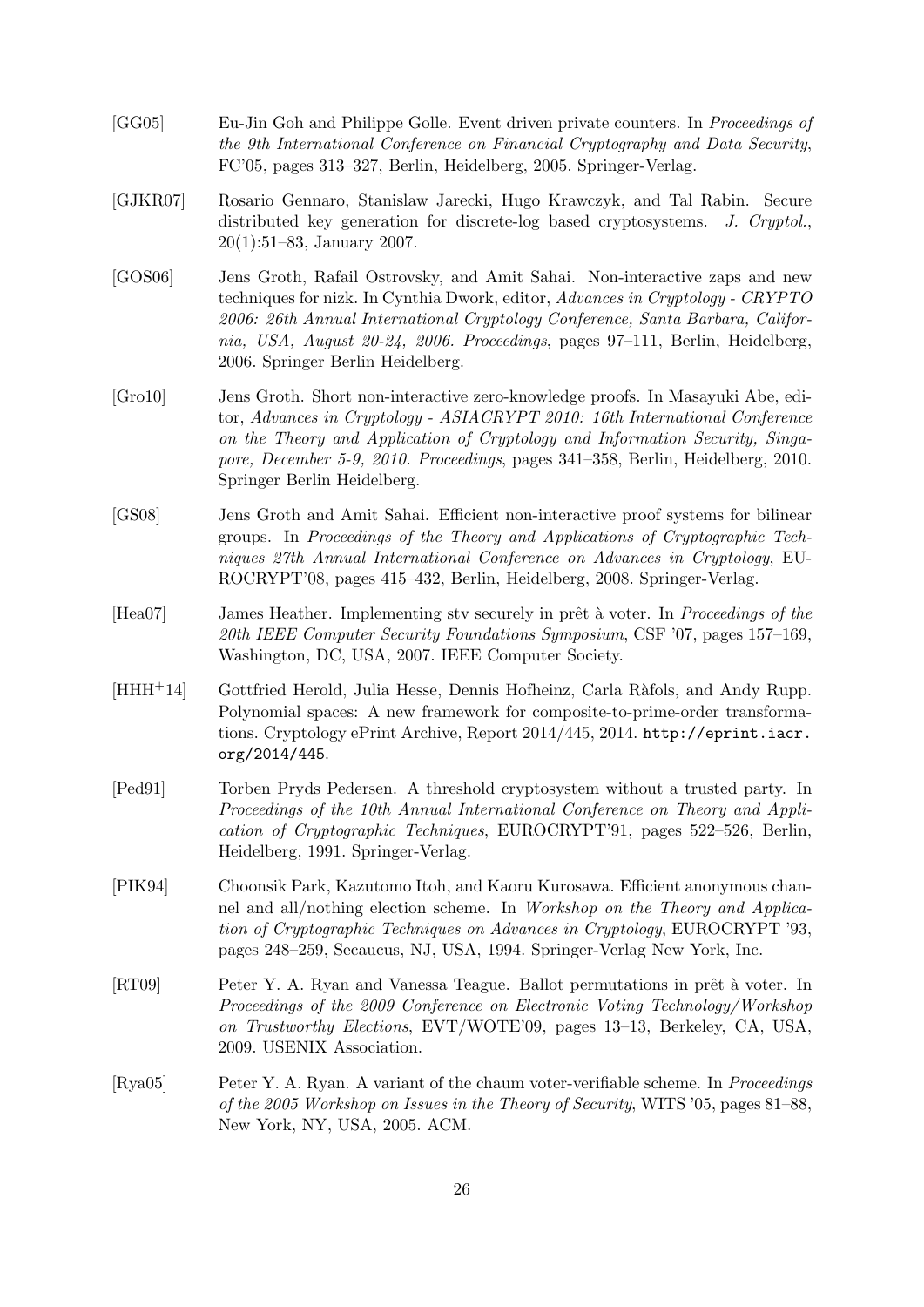| [Rya08]                    | P. Y. A. Ryan. Prêt à voter with paillier encryption. <i>Math. Comput. Model.</i> ,<br>$48(9-10):1646-1662$ , November 2008.                                                                                                                                                                                                                                                                                            |
|----------------------------|-------------------------------------------------------------------------------------------------------------------------------------------------------------------------------------------------------------------------------------------------------------------------------------------------------------------------------------------------------------------------------------------------------------------------|
| [Sco02]                    | Mike Scott. Authenticated id-based key exchange and remote log-in with simple<br>token and pin number. Cryptology ePrint Archive, Report 2002/164, 2002. http:<br>//eprint.iacr.org/2002/164.                                                                                                                                                                                                                           |
| $\left[\text{ST04}\right]$ | Berry Schoenmakers and Pim Tuyls. Practical two-party computation based on<br>the conditional gate. In Pil Joong Lee, editor, Advances in Cryptology - ASI-<br>ACRYPT 2004: 10th International Conference on the Theory and Application of<br>Cryptology and Information Security, Jeju Island, Korea, December 5-9, 2004.<br><i>Proceedings</i> , pages 119–136, Berlin, Heidelberg, 2004. Springer Berlin Heidelberg. |
| [SV15]                     | Berry Schoenmakers and Meilof Veeningen. Universally verifiable multiparty com-<br>putation from homomorphic cryptosystems. In <i>International Conference on Ap</i> -<br>plied Cryptography and Network Security, pages 3–22. Springer, 2015. Cryptology<br>ePrint Archive, $2015/058$ : http://eprint.iacr.org/2015/058.                                                                                              |
| [Wat11]                    | Brent Waters. Ciphertext-policy attribute-based encryption: An expressive,<br>efficient, and provably secure realization. In Proceedings of the $14$ th Interna-<br>tional Conference on Practice and Theory in Public Key Cryptography Confer-<br>ence on Public Key Cryptography, PKC'11, pages 53–70, Berlin, Heidelberg, 2011.<br>Springer-Verlag.                                                                  |

### A One-time Multiplicatively Homomorphic Cryptosystem

In this section we describe a generalisation of the homomorphic cryptosystem from Section 2 which supports arbitrarily many additions on the message space, followed by one multiplication, followed by arbitrarily many additions. The purpose of this appendix is to detail the case for general l, from which the cryptosystem in Section 2 may be seen as the special case  $l = 1$ .

Setup( $1^{\lambda}$ ) : Let P be the prime-order bilinear generator of Definition 8. Output  $pp = (p, \mathbb{G}_1, \mathbb{G}_2, \mathbb{G}_t, \hat{e}) \leftarrow$  $\mathcal{P}(1^{\lambda}).$ 

- KeyGen(pp) : Let  $G$  be the tensor-induced projecting bilinear generator of Definition 10. Let  $(G, G_1, H, H_1, G_t, G'_t, e, \pi_1, \pi_2, \pi_t) \leftarrow \mathcal{G}(\text{pp})$ . In particular, let  $\mathbb{G}_1^{l+1}, \mathbb{G}_2^{l+1}$  and  $\mathbb{G}_t^{(l+1)^2}$  be descriptions of  $G, H$  and  $G_t$  respectively, and  $\{g^{\vec{x}_1}, \ldots, g^{\vec{x}_l}\}\$  and  $\{h^{\vec{x}'_l}, \ldots, h^{\vec{x}'_l}\}$  be descriptions of  $G_1, H_1$  respectively. Choose  $\mathbf{g} \in_R G$ ,  $\mathbf{h} \in_R H$ , and output the public key  $pk = (G, G_1, H, H_1, G_t, e, g, h)$  and the secret key  $sk = (\pi_1, \pi_2, \pi_t)$  as described in Section 2.3.
- Enc<sub>src</sub>(pk, M): Choose  $(a_i)_{1\leq i\leq l}$  and  $(b_i)_{1\leq i\leq l}$  at random in  $\mathbb{Z}_p$ . Let  $\mathbf{g}_1 = \prod_{j=1}^l (g^{\vec{x}_j})^{a_j}$  $(g^{-a_1s}, g^{a_1-a_2s}, \ldots, g^{a_{l-1}-a_ls}, g^{a_l})$  and  $\mathbf{h}_1 = \prod_{j=1}^l (h^{\vec{x}_j'})^{b_j} = (h^{-b_1s'}, h^{b_1-b_2s'}, \ldots, h^{b_{l-1}-b_ls'}, h^{b_l}).$ Let  $C_0 = \mathbf{g}^M \cdot \mathbf{g}_1, C_1 = \mathbf{h}^M \cdot \mathbf{h}_1$ . Output the ciphertext  $(C_0, C_1)$  in  $G \times H$ .
- $\mathsf{Enc}_{\mathsf{tgt}}(\mathsf{pk}, M)$  : Choose  $(a_i)_{1 \leq i \leq l}$  and  $(b_i)_{1 \leq i \leq l}$  at random in  $\mathbb{Z}_p$ . Let  $\mathbf{g}_1 = \prod_{j=1}^l (g^{\vec{x}_j})^{a_j} =$  $(g^{-a_1s}, g^{a_1-a_2s}, \ldots, g^{a_{l-1}-a_ls}, g^{a_l})$  and  $\mathbf{h}_1 = \prod_{j=1}^l (h^{\vec{x}_j'})^{b_j} = (h^{-b_1s'}, h^{b_1-b_2s'}, \ldots, h^{b_{l-1}-b_ls'}, h^{b_l}).$ Output the ciphertext  $C = e(\mathbf{g}, \mathbf{h})^M \cdot e(\mathbf{g}, \mathbf{h}_1) \cdot e(\mathbf{g}_1, \mathbf{h})$  in  $G_t$ .
- Multiply<sub>src</sub>(pk, C, C') : The multiplication algorithm takes as input two ciphertexts  $C = (C_0, C_1)$ and  $C' = (C'_0, C'_1)$ . Choose  $\mathbf{g}_1 \in_R G_1$  and  $\mathbf{h}_1 \in_R H_1$ , as in the above routine. Output  $C = e(C_0, C'_1) \cdot e(\mathbf{g}, \mathbf{h}_1) \cdot e(\mathbf{g}_1, \mathbf{h}),$  an element of  $G_t$ .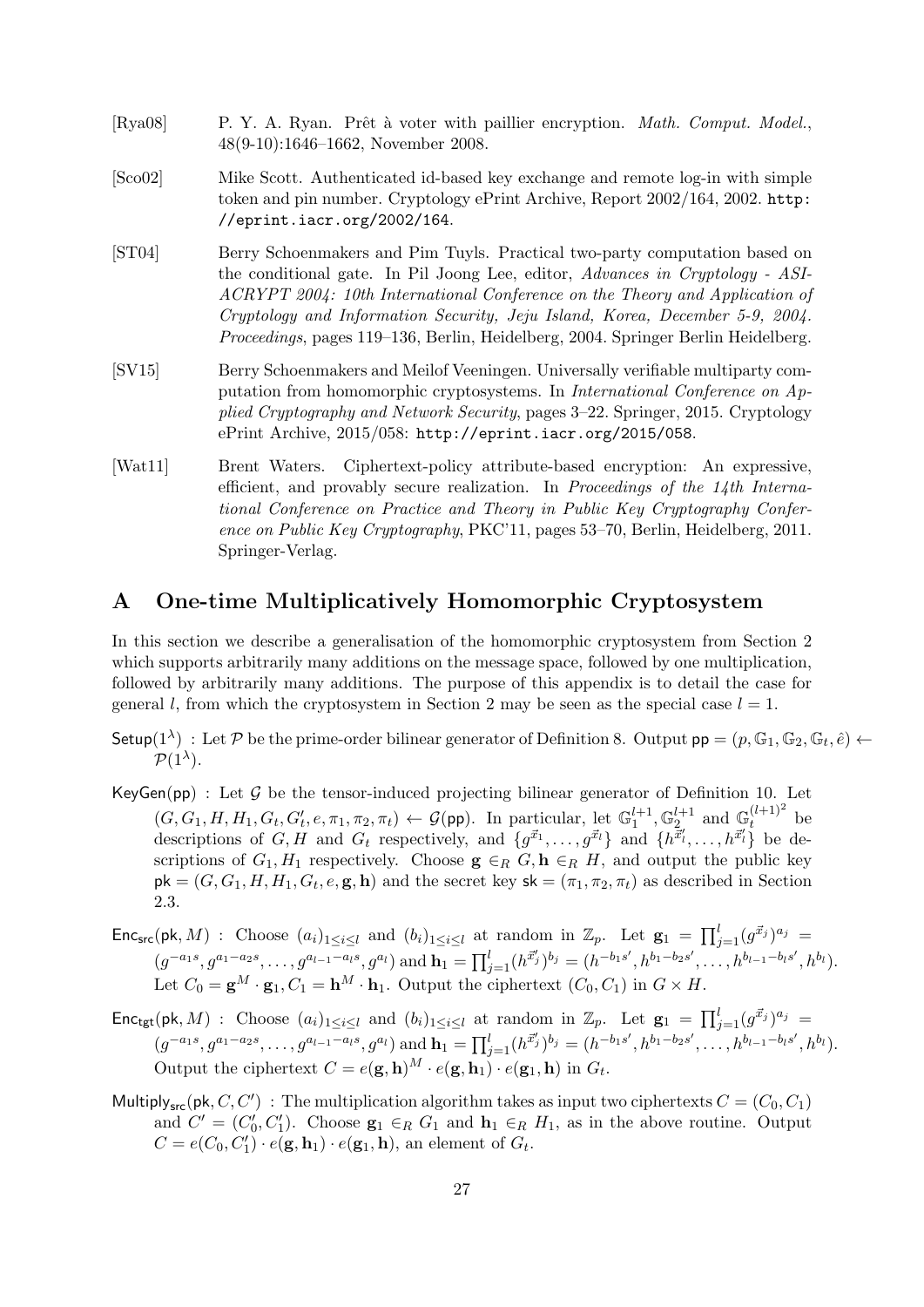- Add<sub>src</sub>(pk, C, C') : The algorithm accepts as inputs two ciphertexts  $C = (C_0, C_1)$  and  $C' =$  $(C'_0, C'_1)$ . Choose  $\mathbf{g}_1 \in_R G_1$  and  $\mathbf{h}_1 \in_R H_1$ .
	- 1. Let  $C_0'' = C_0 \cdot C_0' \cdot \mathbf{g}_1$ . 2. Let  $C_1'' = C_1 \cdot C_1' \cdot \mathbf{h}_1$ .
	- Output  $C'' = (C_0'', C_1'').$
- Add<sub>tgt</sub>(pk, C, C'): The algorithm accepts as inputs two ciphertexts C and C' in  $G_t$ . Choose  $\mathbf{g}_1 \in_R G_1$  and  $\mathbf{h}_1 \in_R H_1$ .
	- 1. Let  $C'' = C \cdot C' \cdot e(\mathbf{g}, \mathbf{h}_1) \cdot e(\mathbf{g}_1, \mathbf{h}).$

Output  $C''$ .

 $\mathsf{Dec}_{\mathsf{src}}(\mathsf{sk}, C)$ : Accept as input a ciphertext  $C = (C_0, C_1)$  in  $G \times H$ . Compute  $M \leftarrow \log_{\pi_1(\mathbf{g})}(\pi_1(C_0))$ and  $M' \leftarrow \log_{\pi_2(h)}(\pi_2(C_1))$ . Output M if  $M = M'$  or  $\perp$  otherwise.

 $\mathsf{Dec}_{\mathsf{tgt}}(\mathsf{sk}, C)$ : Accept as input a ciphertext C in  $G_t$ . Output  $M \leftarrow \log_{\pi_t(e(\mathbf{g}, \mathbf{h}))}(\pi_t(C))$ .

**Proof of Lemma 2** Suppose that the External *l*-Symmetric Cascade assumption holds with respect to the groups  $\mathbb{G}_1$  and  $\mathbb{G}_2$ . Then the above cryptosystem is semantically secure.

Proof. We prove this via a series of games, of which the indistinguishability is proven in the next 3 Propositions.

**Game**  $H_1$ : Exactly the same as above but modify the encryption routine as follows.

Encrypt(pk, M) : Choose  $(u_i)_{1\leq i\leq l+1}$  and  $(b_i)_{1\leq i\leq l+1}$  at random in  $\mathbb{Z}_p$ . Let  $C_0 = \mathbf{g}^M$ .  $(g^{u_1},\ldots,g^{u_{l+1}}),C_1=\mathbf{h}^{\widetilde{M^-}}\left(h^{-b_1s'},h^{b_1-b_2\overline{s'}},\overline{h}^{b_{l-1}-b_ls'},h^{b_l}\right).$  Output the ciphertext  $(C_0, C_1)$  in  $G \times H$ .

**Game**  $H_2$ : Exactly the same as  $H_1$  but modify the encryption routine as follows.

**Encrypt(pk**, M) : Choose 
$$
(u_i)_{1 \leq i \leq l+1}
$$
 and  $(u'_i)_{1 \leq i \leq l+1}$  at random in  $\mathbb{Z}_p$ . Let  $C_0 = \mathbf{g}^M \cdot (g^{u_1}, \ldots, g^{u_{l+1}}), C_1 = \mathbf{h}^M \cdot (h^{u'_1}, \ldots, h^{u'_{l+1}})$ . Output the ciphertext  $(C_0, C_1)$  in  $G \times H$ .

Proposition 9. Suppose there exists a PPT adversary A that distinguishes the real IND-CPA game and  $H_1$  with probability  $\epsilon_1$ . Then we can construct a PPT adversary B that breaks the l-Symmetric Cascade assumption in  $\mathbb{G}_1$  with advantage  $\epsilon_1$ .

*Proof.* On input  $(\mathbb{G}, g, g^A, g^{\vec{v}})$ , attacker B performs the following steps. Write  $g^A = g^{\vec{x}_1} \|\dots \|g^{\vec{x}_l}$ . Set  $G_1 = \{g^{\vec{x}_1}, \ldots, g^{\vec{x}_l}\}\$ . Send pk to A. On receipt of  $(M_0, M_1)$ , choose  $\beta \in_R \{0, 1\}$ . Let  $CT = (C_1, C_2)$ , where  $C_0 = \mathbf{g}^{M_\beta} \cdot g^{\vec{v}}, C_1 = \mathbf{h}^{M_\beta} \cdot \mathbf{h}_1 : \mathbf{h}_1 \in_r H_1$ . Send  $CT$  to A. Output the bit that A outputs. Clearly  $Pr[1 \leftarrow \mathcal{B}(\mathbb{G}_1, g, (g^{\vec{x}_1}, \dots, g^{\vec{x}_l}), g^{\sum_{j=1}^l a_j \vec{x}_j})] = Pr[1 \leftarrow \mathcal{A}(H_0)],$ while  $Pr[1 \leftarrow \mathcal{B}(\mathbb{G}_1, g, (g^{\vec{x}_1}, \dots, g^{\vec{x}_l}), g^{(u_1, \dots, u_{l+1})^T})] = Pr[1 \leftarrow \mathcal{A}(H_1)].$  Thus  $Adv_{\mathcal{B}} = |Pr[1 \leftarrow \mathcal{A}(H_1)]$  $\mathcal{A}(H_0)$ ] – Pr[1  $\leftarrow \mathcal{A}(H_1)$ ]] =  $Adv_{\mathcal{A}} = \epsilon_1$ .  $\Box$ 

**Proposition 10.** Suppose there exists a PPT adversary  $A$  that distinguishes  $H_1$  and  $H_2$  with probability  $\epsilon_2$ . Then we can construct a PPT adversary B that breaks the l-Symmetric Cascade assumption in  $\mathbb{G}_2$  with advantage  $\epsilon_2$ .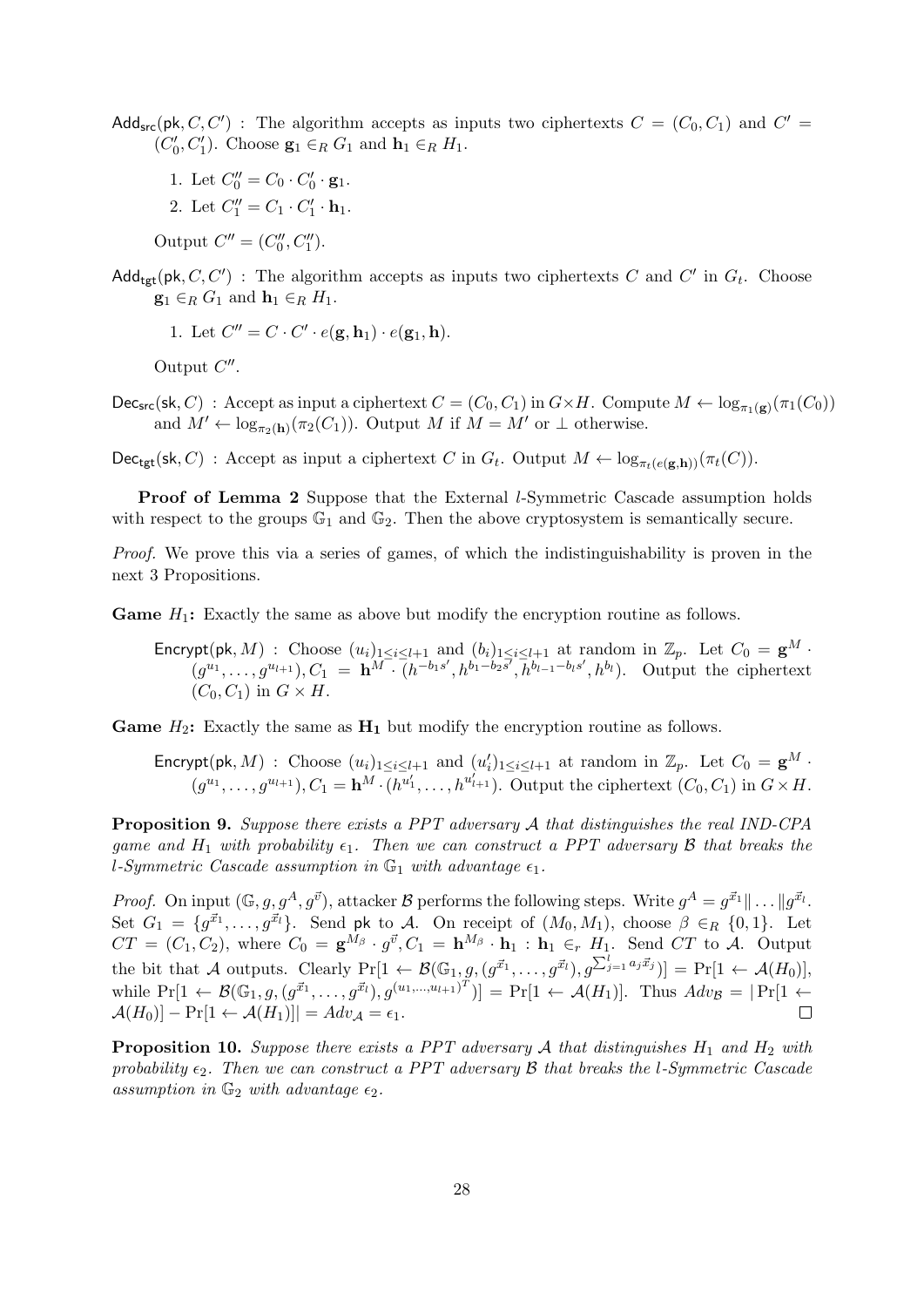*Proof.* On input  $(\mathbb{G}_2, h, h^A, h^{\vec{v}'})$ , attacker  $\mathcal{B}$  performs the following steps. Write  $h^A = h^{\vec{x}_1} || \dots || h^{\vec{x}_l}$ . Set  $H_1 = \{h^{\vec{x}_1}, \ldots, h^{\vec{x}_l}\}\.$  Send pk to A. On receipt of  $(M_0, M_1)$ , choose  $\beta \in_R \{0, 1\}$ . Let  $CT = (C_1, C_2)$ , where  $C_0 = \mathbf{g}^{M_{\beta}} \cdot (g^{u_1}, \dots, g^{u_{l+1}}) : u_1, \dots, u_{l+1} \in_R \mathbb{Z}_p, C_1 = \mathbf{h}^{M_{\beta}} \cdot h^{\vec{v}'}$ . Send CT to A. Output the bit that A outputs. Clearly  $Pr[1 \leftarrow \mathcal{B}(\mathbb{G}_2, h, (h^{\vec{x}_1'}, \ldots, h^{\vec{x}_l'}), h^{\sum_{j=1}^l b_j \vec{x}_j'})] =$  $Pr[1 \leftarrow \mathcal{A}(H_1)],$  while  $Pr[1 \leftarrow \mathcal{B}(\mathbb{G}_2, h, (h^{\vec{x}_1'}, \ldots, h^{\vec{x}_l'}), h^{(u'_1, \ldots, u'_{l+1})^T})] = Pr[1 \leftarrow \mathcal{A}(H_2)].$  Thus  $Adv_B = |\Pr[1 \leftarrow \mathcal{A}(H_1)| - \Pr[1 \leftarrow \mathcal{A}(H_2)]| = Adv_A = \epsilon_2.$  $\Box$ 

Proposition 11. Any PPT adversary A has negligible advantage in winning the modified IND- $CPA$  game  $H_2$ .

*Proof.* This follows from the fact that the challenge  $CT = (C_0, C_1)$  carries no information about  $\Box$ the challenge  $M_{\beta}$ .

Combining the above propositions, we have that any IND-CPA adversary has advantage at most  $\epsilon_1 + \epsilon_2$  against the above cryptosystem. Therefore if the External l-Symmetric Cascade assumption holds,  $\epsilon_1$  and  $\epsilon_2$  are negligible, thus semantic security of the cryptosystem follows.  $\Box$ 

# B NIZKs

In this section we present non-interactive zero knowledge proofs for the relations described in Section 5. For convenience our presentation of these is unified - our proofs assume inputs under the verifiable commitment scheme of [GOS06] while known techniques can be used to interchange between commitments under this scheme and ciphertexts under the other cryptosystems in this paper [CM99].

**Definition 15** (Decision Linear Assumption [BBS04]). Let  $g, u, v, h$  be generators in  $\mathbb{G}$ . For adversary A define

$$
Adv_{\mathcal{A}}^{\text{DLIN}} :=
$$
\n
$$
| \Pr[\mathcal{A}(u, v, h, u^a, v^b, h^{a+b}) = \text{true} : u, v, h \in_R \mathbb{G}, a, b \in_R \mathbb{Z}_p ]
$$
\n
$$
Pr[\mathcal{A}(u, v, h, u^a, v^b, y) = \text{true} : u, v, h, y \in_R \mathbb{G}, a, b \in_R \mathbb{Z}_p ] |
$$

Then for all PPT adversaries  $A$  we have  $\mathsf{Adv}_{\mathcal{A}}^{\mathsf{DLIN}}$  is a negligible function of  $\lambda$ .

Decision Linear Commitments [GOS06] We present the homomorphic commitment scheme of [GOS06] which is secure if the Decision Linear assumption holds. We require a slight twist on this scheme, which is that parameters will consist of pairs of elements from a group  $\mathbb{G}$  for which a symmetric bilinear map  $e : \mathbb{G} \times \mathbb{G} \to \mathbb{G}_T$  exists. The reason for this modification will become apparent when present the NIZK proof systems themselves.

### Setup :

Let  $(p, \mathbb{G}, e, g) \leftarrow \mathcal{G}(1^{\lambda})$ . Let  $g \in_R \mathbb{G}^2$ . Let  $x, y \rightarrow \mathbb{Z}_p^*$ . Let  $f = g^x, h = g^y$ . Let  $pk = (p, \mathbb{G}, \mathbb{G}_T, e, g, f, h)$ . Let  $sk = (pk, x, y)$ .

Perfectly hiding key generation  $K_{\text{hide}}$ :

- 1.  $\mathbf{u}, \mathbf{v} \in_R \mathbb{G}^2$ . Let  $\mathbf{w} = \mathbf{u}^{1/x} \mathbf{v}^{1/y}$ .
- 2. Return  $ck = (pk, u, v, w)$ .

Perfectly binding key generation  $K_{bind}$ :

1.  $\mathbf{u}, \mathbf{v}, \mathbf{w} \in_R \mathbb{G}^2$ .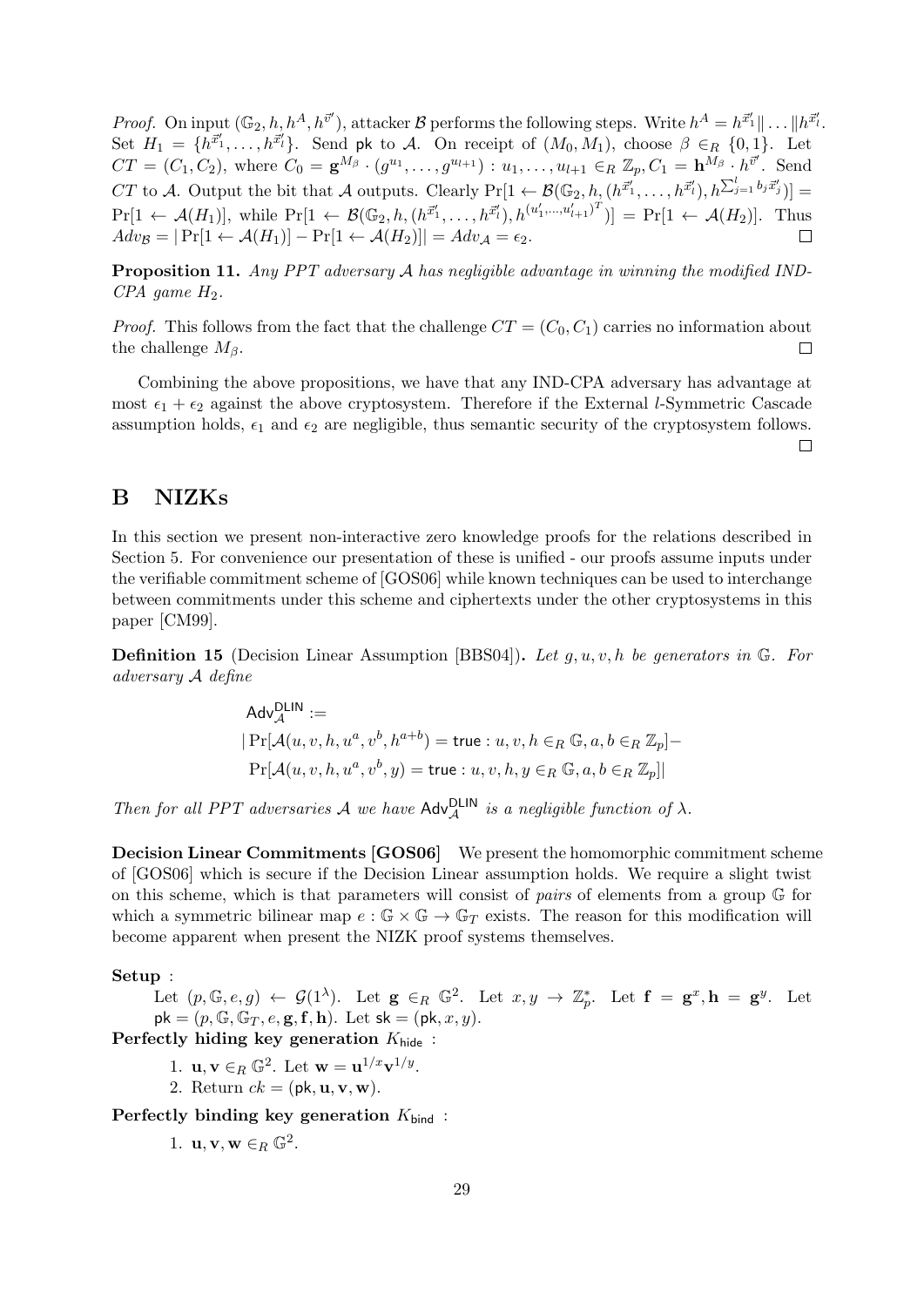2. Return  $ck = (pk, u, v, w)$ .

### Commitment :

To commit to message  $m \in \mathbb{Z}_p$  do

1.  $r, s \leftarrow \mathbb{Z}_p$ 

2. Return  $c = (c_1, c_2, c_3) = \text{com}(m; r, s) = (\mathbf{u}^m \mathbf{f}^r, \mathbf{v}^m \mathbf{h}^s, \mathbf{w}^m \mathbf{g}^{r+s}).$ 

### Trapdoor opening :

Given a commitment  $c = \text{com}(m; r, s)$  under a perfectly hiding key, we have  $c = \text{com}(m'; r (m'-m)x, s-(m'-m)y$ . Thus we can create a perfectly hiding commitment and open it to any value we wish if we have the trapdoor key  $(x, y)$ .

### B.1 Plaintext Equivalence Proof [AF07]

### Proof

Common Reference String :  $\sigma = (f, g, h, \rho k_1, \rho k_2)$  where  $\rho k_1 = (u_1, v_1, w_1), \rho k_2 = (u_2, v_2, w_2) \leftarrow$  $K_{\mathsf{bind}}(1^{\lambda}, \mathbf{f}, \mathbf{g}, \mathbf{h}).$ 

**Statement** :  $c, c'$  are commitments to m under  $pk_1$  and  $pk_2$ .

**Prover's Input** :  $(m, r, s, r', s')$  so that  $c_1 = (\mathbf{f}^r \mathbf{u}_1^m, \mathbf{h}^s \mathbf{v}_1^m, \mathbf{g}^{r+s} \mathbf{w}_1^m), c_2 = (\mathbf{f}^{r'} \mathbf{u}_2^m, \mathbf{h}^{s'} \mathbf{v}_2^m, \mathbf{g}^{r'+s'} \mathbf{w}_2^m)$ .

Proof :

$$
\pi_1 = \mathbf{g}^{r-r'}
$$

$$
\pi_2 = (\mathbf{u}_1^{-1} \mathbf{u}_2)^m
$$

$$
\pi_3 = (\mathbf{v}_1^{-1} \mathbf{v}_2)^m
$$

$$
\pi_4 = (\mathbf{w}_1^{-1} \mathbf{w}_2)^m
$$

Send  $\pi = (\pi_1, \pi_2, \pi_3, \pi_4)$  to the verifier.

Verifier : Check that

$$
e(\mathbf{f}, \pi_1) = e(\mathbf{g}, c_{11}c_{22}^{-1}\pi_2)
$$
  

$$
e(\mathbf{h}, \pi_1\pi_3c_{13}c_{23}^{-1}c_3) = e(\mathbf{g}, c_{11}c_{22}^{-1}\pi_4)
$$

#### B.2 Range Proof

We describe an adaption of the well-known range proof by bit decomposition of the input adapted to the decision linear commitments setting.

### Proof

Common Reference String :  $\sigma = (f, g, h, \rho k)$  where  $\rho k = (u, v, w) \leftarrow K_{bind}(1^{\lambda}, f, g, h)$ . Let  $[m]_j$  be the  $j^{th}$  bit of integer m.

**Statement** : *c* is a commitment to *m* under  $(\mathbf{u}, \mathbf{v}, \mathbf{w})$  and  $m \in [0, 2^{\lambda} - 1]$ .

**Prover's Input** :  $m, r, s$  so that  $c = (\mathbf{f}^r \mathbf{u}^m, \mathbf{h}^s \mathbf{v}^m, \mathbf{g}^{r+s} \mathbf{w}^m)$ .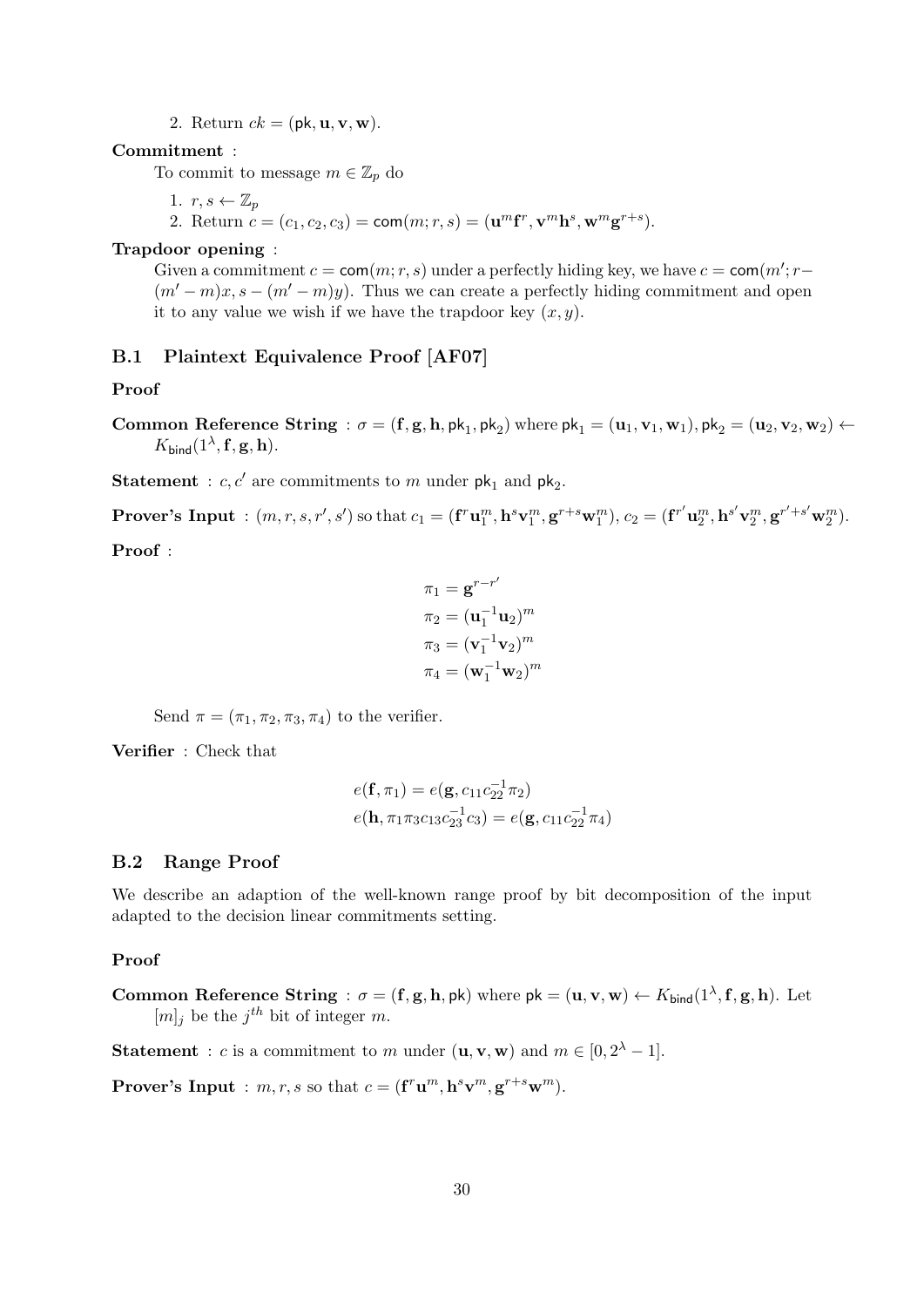**Proof** : For  $0 \leq j < \lambda$  let

$$
c_j = (\mathbf{f}^{r_j} \mathbf{u}^{[m]_j}, \mathbf{h}^{s_j} \mathbf{v}^{[m]_j}, \mathbf{g}^{r+s} \mathbf{w}^{[m]_j})
$$
  
\n
$$
\pi_{1j} = (\mathbf{u}^{2[m]_j-1} \mathbf{f}^{r_j})^{r_j}
$$
  
\n
$$
\pi_{2j} = (\mathbf{v}^{2[m]_j-1} \mathbf{h}^{s_j})^{s_j}
$$
  
\n
$$
\pi_{3j} = (\mathbf{w}^{2[m]_j-1} \mathbf{g}^{(r_j+s_j)})^{(r_j+s_j)}
$$

Let  $\pi' = \mathbf{g}^{r-\sum_{j=0}^{\lambda-1} 2^j \cdot r_j}$ . Send  $(c_j, \pi_{1j}, \pi_{2j}, \pi_{3j})_{0 \leq j < \lambda}$ , and  $\pi'$ .

**Verifier** : For  $0 \leq j \leq \lambda$  check that

$$
e(\mathbf{f}, \pi_{1j}) = e(c_{1j}, c_{1j}\mathbf{u}^{-1})
$$
  
\n
$$
e(\mathbf{h}, \pi_{2j}) = e(c_{2j}, c_{2j}\mathbf{v}^{-1})
$$
  
\n
$$
e(\mathbf{g}, \pi_{3j}) = e(c_{3j}, c_{3j}\mathbf{w}^{-1})
$$
  
\n
$$
e(\mathbf{f}, \pi') = e(\mathbf{g}, c_1 \cdot \prod_{j=0}^{\lambda-1} (c_{1j})^{2^j})
$$
  
\n
$$
e(\mathbf{h}, c_3 \cdot \prod_{j=0}^{\lambda-1} (c_{3j})^{2^j} \cdot \pi'^{-1}) = e(\mathbf{g}, c_2 \cdot \prod_{j=0}^{\lambda-1} (c_{2j})^{2^j})
$$

Theorem 12. The above range proof is perfectly complete, perfectly sound and is computational zero knowledge if the Decision Linear assumption holds. The proof consists of  $2 + 12 \lceil \log_2 m \rceil$ group elements.

- Completeness It is straightforward to check that the verification equations hold if the prover is honest.
- **Zero Knowledge** Under the decision linear assumption, the common reference string  $\sigma$  may be simulated so that  $(\mathbf{u}, \mathbf{v}, \mathbf{w})$  form a linear tuple, i.e., where  $\mathbf{u} \in \mathbb{Z}_p$ ,  $\mathbf{v} \in \mathbb{Z}_p$ ,  $\mathbf{w} =$  $\mathbf{u}^{1/x} \mathbf{v}^{1/y}$ . The simulator sets  $\mathbf{f} = \mathbf{g}^x, \mathbf{h} = \mathbf{g}^y : x, y \in_r \mathbb{Z}_p$  and outputs  $(\sigma, \tau)$  where  $\sigma = (\mathbf{f}, \mathbf{h}, \mathbf{g}, \mathbf{u}, \mathbf{v}, \mathbf{w})$  and  $\tau = (x, y)$ . The simulator chooses  $r_j, s_j \in \mathbb{Z}_p$  and computes  $c_j =$  $(c_{1j}, c_{2j}, c_{3j}) = (\mathbf{f}^{r_j}, \mathbf{h}^{s_j}, \mathbf{g}^{r_j+s_j}).$  It sets  $\pi_{1j} = (c_{1j}^2 \cdot \mathbf{f}^{-r_j} \cdot \mathbf{u}^{-1})^{r_j}, \pi_{2j} = (c_{2j}^2 \cdot \mathbf{h}^{-s_j} \cdot \mathbf{v}^{-1})^{s_j}$ and  $\pi_{3j} = (c_{3j}^2 \cdot \mathbf{g}^{-(r_j+s_j)} \cdot \mathbf{w}^{-1})^{(r_j+s_j)}$ . It sets  $\pi' = (c_1 \cdot (\prod_{j=0}^{\lambda-1} (c_{1j})^{2^j})^{-1})^{1/x}$ . By inspection,  $\pi_{1j}, \pi_{2j}, \pi_{3j}$  and  $\pi'$  are distributed identically as in the real protocol with respect to  $\sigma$  and  $(c_i)_i$  so computational zero knowledge follows.
- **Soundness** There exists  $r_j$  and  $s_j$  so that  $c_j = \text{com}(m_j; r_j, s_j)$  for some  $m_j$ . By the perfect binding property of the commitment scheme, these are all unique. Then valid  $\pi_{1j}$  implies that  $e(\mathbf{f}, \pi_{1j}) = e(\mathbf{u}, \mathbf{u})^{m_j(m_j-1)} e(\mathbf{f}, \mathbf{u}^{r_j(2m-1)}) e(\mathbf{f}, \mathbf{f}^{r_j^2})$ . If  $\mathbf{u} \notin \text{span}(\mathbf{f})$ , it follows that  $m_i (m_i - 1) = 0$ , thus  $m_i = 0$  or  $m_i = 1$ . Similarly valid  $\pi_{2i}$  and  $\mathbf{v} \notin \text{span}(\mathbf{h})$ , and valid  $\pi_{3j}$  and  $\mathbf{w} \notin \text{span}(\mathbf{g})$  imply the same result. On the other hand the perfect binding instantiation of the commitment scheme implies that  $(\mathbf{u}, \mathbf{v}, \mathbf{w})$  is a non-linear tuple, so one of  $\mathbf{u} \notin \text{span}(\mathbf{f}), \mathbf{v} \notin \text{span}(\mathbf{h}), \text{ or } \mathbf{w} \notin \text{span}(\mathbf{g})$  holds. It follows that  $m_j = 0 \lor m_j = 1$  for  $0 \leq j < \lambda$ . The existence of valid  $\pi'$  implies that r' and s' exist satisfying the equations  $\pi' = \mathbf{g}^{r'}, c_1 = \mathbf{f}^{r' + \sum_{j=0}^{\lambda-1} 2^{j} r_j}, c_2 = \mathbf{h}^{s' + \sum_{j=0}^{\lambda-1} 2^{j} s_j}, c_3 \cdot \prod_{j=0}^{\lambda-1} (c_{3j})^{2^{j}} \cdot \pi'^{-1} = g^{s'}$ . This implies  $c_3 = w^m g^{r'+s'}$ :  $m = \sum_{j=0}^{\lambda-1} m_j 2^j$ . Hence  $m \in [0, 2^{\lambda} - 1]$ .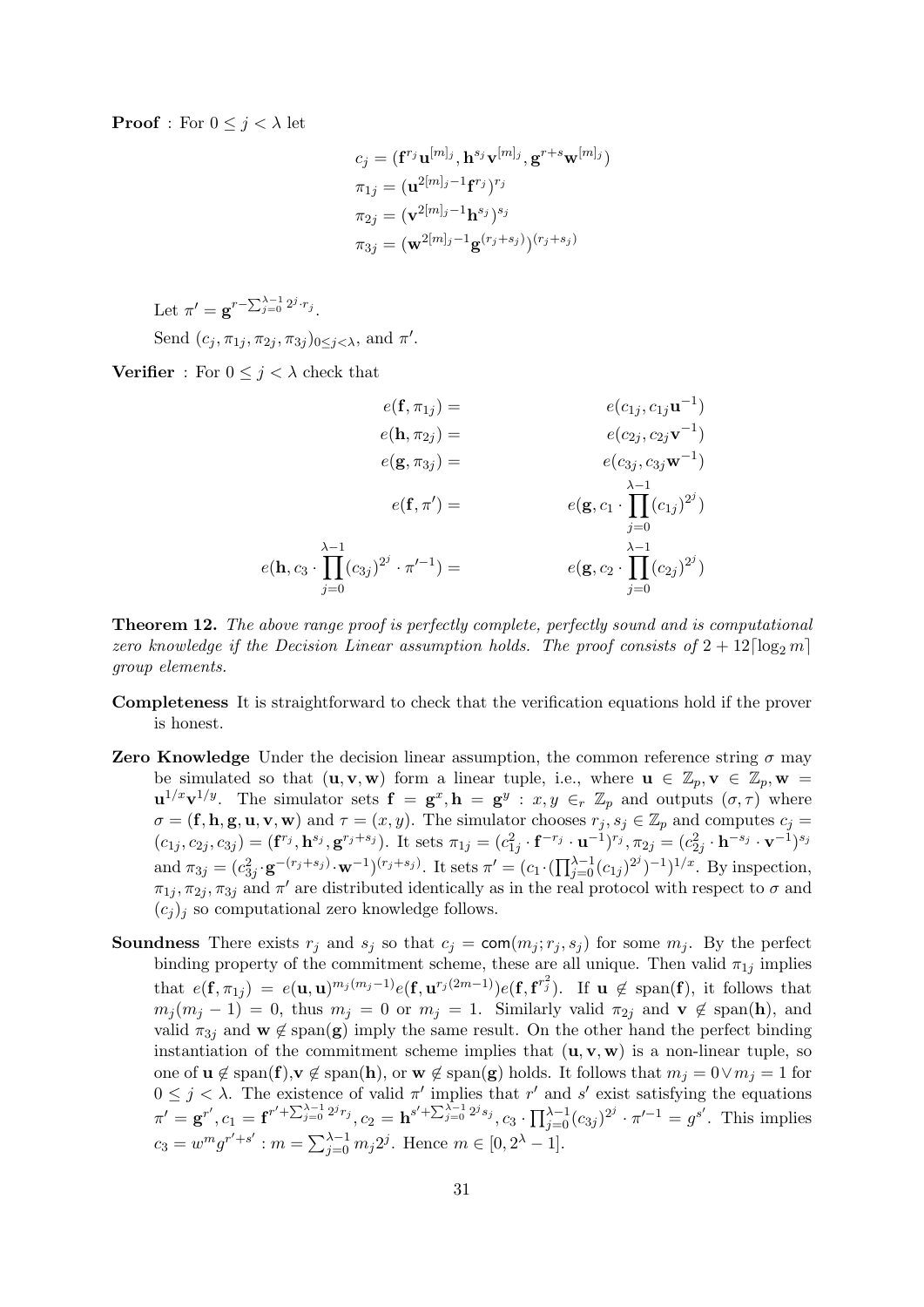Protocol  $\pi_{\text{COND}}$  ([ST04])

**Common Input** : Let  $[x]$ ,  $[y]$  denote encryptions with  $x \in \{-1, 1\} \subseteq M$  and  $y \in M$ .

**Private Input**: Player  $P_i$  holds a share of the secret key,  $sk_i$ .

Let  $x_0 = x$  and  $y_0 = y$ .

- 1. Player  $P_i$  takes  $[x_{i-1}]$  and  $[y_{i-1}]$  as input and broadcasts a commitment  $\langle \langle s_i \rangle \rangle$  with  $s_i \in_R \{-1,1\}$ . Then  $P_i$  computes  $[x_i] = [x_{i-1}] \otimes s_i \oplus [0]$  and  $[y_i] = [y_{i-1}] \otimes s_i \oplus$ [0] together with  $\varepsilon_i \leftarrow \mathcal{P}_{\mathsf{mul}}(\langle \langle s_i \rangle \rangle, [x_{i-1}], [x_i]), \mathcal{P}_{\mathsf{mul}}(\langle \langle s_i \rangle \rangle, [y_{i-1}], [y_i]).$  If  $P_i$  fails to complete this step it is discarded immediately.
- 2. The parties jointly decrypt  $[x_n]$  to obtain  $x_n$ . If decryption fails because the number of correct shares is insufficient, the entire protocol is aborted. If decryption fails because  $x_n \notin \{-1,1\}$  each party  $P_i$  is required to broadcast a proof that  $s_i \in \{-1,1\}$ . Parties failing to do so are are discarded, and the protocol is restarted. Given  $x_n$  and  $[y_n]$ and encryption  $[x_n y_n]$  is computed publicly.

Figure 11: Protocol  $\pi_{\text{COMP}}$  computing the conditional gate.

# C Distributed Key Generation Sub-Protocols

### C.1 Conditional Gate

Schoenmakers et al. [ST04] describe a protocol by which a certain multiplication gate may be distributed across N parties with shares of an additively homomorphic threshold cryptosystem. The first input to the gate is from a dichotomous (two-valued) domain while the second input is unrestricted. Let  $\mathcal{F}_{\text{COMP}}$  be the ideal functionality with the following behaviour.

• On input [x] and [y] returns an encryption of [xy] if  $x \in \{-1, =1\}$  and  $\perp$  otherwise.

Notation: In this section we use  $\oplus$ ,  $\otimes$  and  $\ominus$  to mean homomorphic addition, multiplication and subtraction respectively.

For properly formed ciphertexts [x] and [y] let  $[x] \star [y]$  denote the output of  $\mathcal{F}_{\text{COND}}([x], [y])$ . It is shown in [ST04] that players may compute an encryption of xor-sum of bit-valued inputs x and y according to the following sequence of transformations  $[x'] \leftarrow 2 \otimes [x] \ominus [1] : x' =$  $2x-1, [x'y] \leftarrow [x'] \star [y], [x \oplus y] \leftarrow [x] \ominus [x'y].$  The protocol is given in Figure 12. This sequence forms the basis for our protocol in Section C.3 which computes the private xor-sum of a number of encrypted inputs.

Theorem 1 [ST04] states that for all input pairs  $([x], [y]) : x \in \{-1, 1\}$  and any PPT adversary A corrupting at most T players in an execution of the above protocol, there exists a simulator S that interacts with the ideal world functionality computing the conditional gate,  $\mathcal{F}_{\text{COND}}$ , and outputs a transcript which is computationally indistinguishable from that obtained by execution in the real world. This simulator is described in Figure 15.

### C.2 Private Sum Modulo Two

**Theorem 13.** Protocol  $\pi_{\text{SUM}}$  securely computes encryption switching in the  $\mathcal{F}_{\text{COND}}$ -hybrid model against statically chosen adversaries if  $\mathcal{P}_{\text{bit}}$  is a secure NIZK proof system.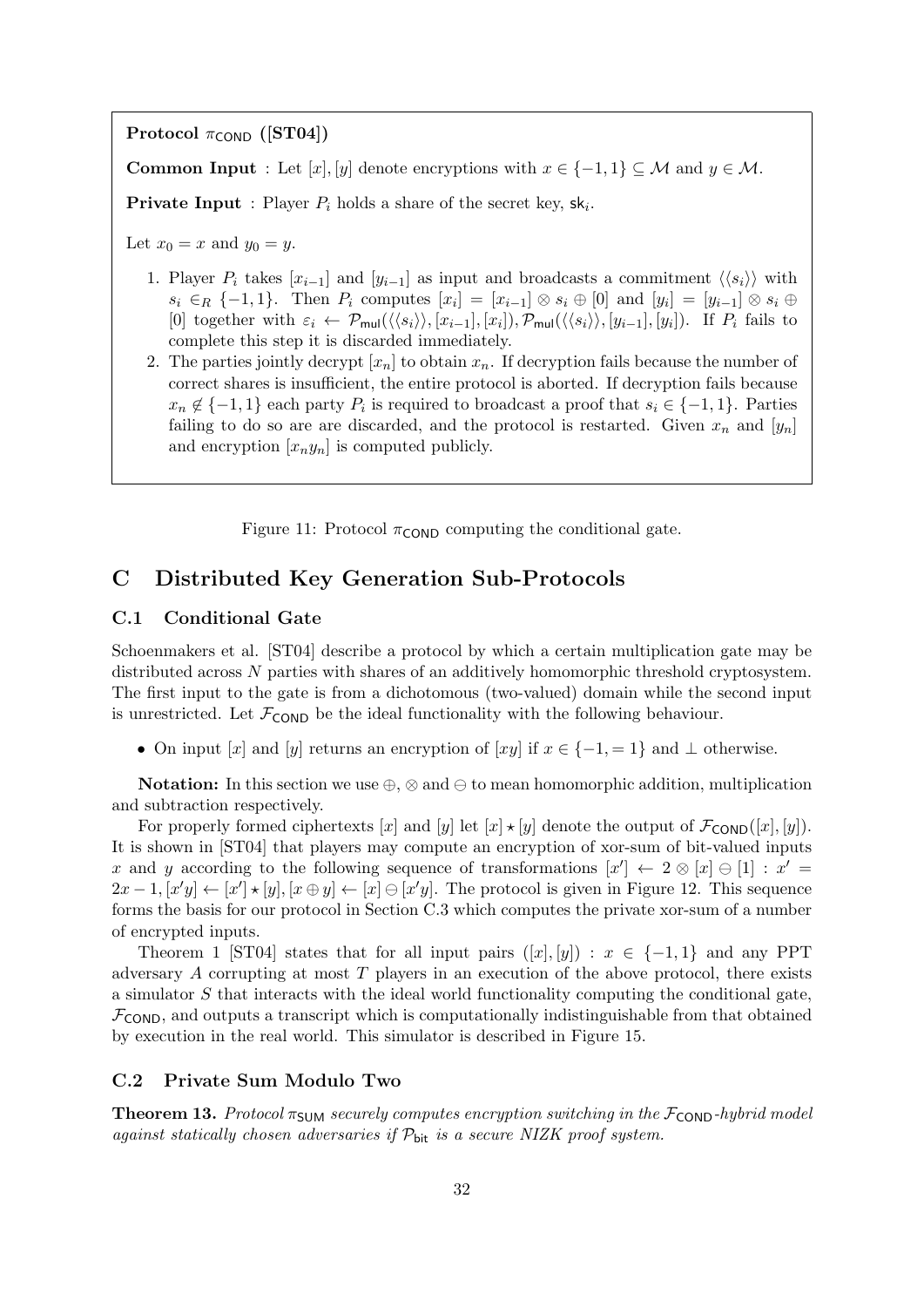Protocol  $\pi_{\text{SIM}}$ 

**Common Input** :  $[u_1], \ldots, [u_n]$  under  $\mathsf{Enc}_1$  and  $u_i \in \{0,1\}^{\lambda}$  for  $1 \le i \le n$ .

**Private Input** :  $P_i$  holds  $u_i$  and randomness  $r_i$  of  $[u_i]$  and share of secret key,  $sk_i$ 

Player P<sup>i</sup>

- 1. Let  $u_i = \sum_{j=0}^{\lambda-1} u_{ij} 2^j$  where  $u_{ij} \in \{0,1\}$ . Broadcast  $c_{ij} = [u_{ij}]$  under randomness  $r'_{ij}$ and  $\varepsilon_{ij} \leftarrow \mathcal{P}_{\text{bit}}(c_{ij}).$
- 2. Let  $C_0 = \ldots = C_{\lambda-1} = \text{Enc}_1^*(0)$ .
- 3. If any of the  $\varepsilon_{ij}$  do not pass verification output ⊥. Otherwise, for  $1 \leq k \leq N$ , for  $0 \leq j < \lambda$ , let:

(a) 
$$
c'_{kj} = 2 \otimes c_{kj} \ominus \text{Enc}^*_1(1)
$$
\n(b)  $c''_{kj} = \pi \text{conv}(sk_i, c'_{kj}, C_j)$ 

(c) 
$$
C_j = c_{kj} \ominus c_{kj}''
$$

4. Output  $\vec{C} = (C_0, \ldots, C_{\lambda-1}).$ 



# Simulator for  $\pi_{SUM}$  $\textbf{Input}\,:\,([u_1],\ldots,[u_N],\vec{C}=(\tilde{C}_0,\ldots,\tilde{C}_{\lambda-1})$ • Let  $B$  be the set of corrupted players. 1. Let  $(\hat{\sigma}_n, \tau_N) \leftarrow S_1(1^{\lambda})$ 2. Perform Steps 1–3 on behalf of honest players  $P_i : i \in \overline{B} \setminus \{N\}$  except that  $c''_{kj}$  is computed as  $\mathcal{F}_{\text{COND}}(c'_{kj}, C_j)$ . 3. For  $0 \leq j < \lambda$ (a) Let  $\tilde{C}'_j = 2 \otimes \tilde{C}_j \ominus \mathsf{Enc}^*_1(1), \tilde{C}''_j = \mathcal{F}_{\mathsf{COND}}(\tilde{C}'_j, C_j).$ (b) Publish  $c_{Nj} = \tilde{C}_j \ominus \tilde{C}_j''$  and  $\varepsilon_{Nj} \leftarrow S_2(\tau_N, c_{Nj}).$ (c) Let  $c'_{Nj} = 2 \otimes c_{Nj} \ominus \text{Enc}_1^*(1)$ . (d) Let  $c_{Nj}^{ij}$  be the output of  $\mathcal{F}_{\text{COND}}(c'_{Nj}, C_j)$ .

Figure 13: Simulator for protocol  $\pi$ <sub>SUM</sub>.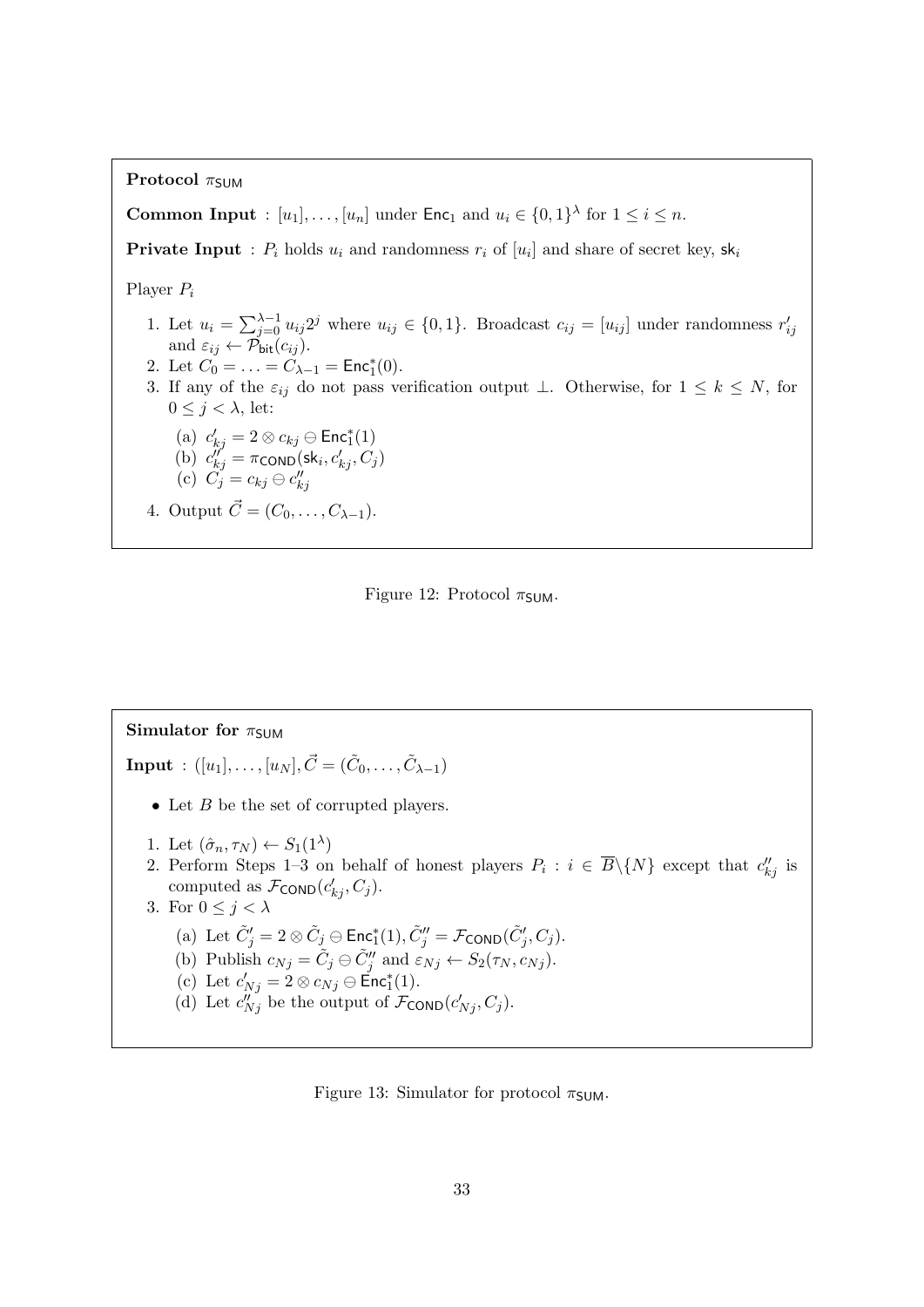Protocol  $\pi_{\text{DEC}}$ **Common Input** :  $C$  under  $Enc_1$ . **Private Input** :  $P_i$  holds a share of secret key,  $sk_i$ 

Player  $P_i$ :

1. Publishes  $C_i \leftarrow C^{\mathsf{sk}_i}$ . 2. Outputs  $m \leftarrow \prod_{i=1}^{N} C_i$ .



Simulator for  $\pi$ <sub>DEC</sub> **Input** :  $C, m$ 

- Let  $P_N$  be honest.
- 1. Perform the above steps for honest parties except  $P_N$ .
- 2.  $P_N$  publishes  $C_N \leftarrow \mu / \prod_{i=1}^{N-1} C_i$ .

Figure 15: Simulator for protocol  $\pi_{\text{DEC}}$ .

\*,  $c_{ij}''$ \* $)$ <sub>1≤i≤N</sub> be the output of the adversary interacting with the honest Proof. Let  $(c_{ij}^*, \varepsilon_{ij}^*, C_j^*, c_{ij}^{\prime})$ players in the real protocol conditional on the event  $C_j^* = \tilde{C}_j$ . Then by the assumption that at ∗ is a an encryption of the conditional product of the plaintexts most T players are corrupted,  $c_{ij}^{\prime\prime}$ \* and  $C_j^*$  for  $j \neq N$ . Moreover, by the soundness of the zero knowledge proof contained in  $c'_{ij}$ for  $\mathcal{R}_{\text{bit}}$ , ciphertext  $c_{ij}^*$  is a an encryption of  $u_{ij}^*$  where  $u_{ij}^* \in \{0,1\}$ . Let  $u_{ij}'^* = 2 * u_{ij}^* - 1$ .  $*$  hold at the  $k^{th}$  invocation Now the relations  $C_j = c_{kj} \ominus c_{kj}''$  and  $C_j = \sum_{i=1}^k u_{ij}^* \prod_{l=1}^k (-1)^k u_{lj}'$ of Step 3c. This holds by inspection for  $k < N$ . For  $k = N$  this follows since  $c_{Nj} = \tilde{C}_j \oplus \tilde{C}_j''$ implies  $c_{Nj} = C_j \ominus C''_j$  where  $C''_j = C'_j \star \tilde{C}_j : C'_j = 2 \otimes C_j - \text{Enc}^*_1(1)$ , exploiting the fact that  $\tilde{C}_j$ and  $\tilde{C}_j$  are known to be bit encryptions. Next  $c_{Nj} = C_j \ominus C''_j$  implies  $C_j = c_{Nj} \ominus C'_j \star \tilde{C}_j$  and hence that  $C_j = c_{Nj} \oplus c_{Nj}'$ . Also  $C_j = [u_{Nj}^*] - [(2*u_{Nj}^* - 1) \sum_{i=1}^{N-1} u_{ij}^* \prod_{l=i+1}^{N-1} (-1)^{N-1} u_{lj}'$  $\overline{\ }$  =  $[u_{Nj}^* - u'_{Nj}^* \sum_{i=1}^{N-1} u_{ij}^* \prod_{l=i+1}^{N-1} (-1)^{N-1} u'_{lj}]$  $\mathbf{F}^* = [\sum_{i=1}^N u_{ij}^* \prod_{l=i+1}^N (-1)^N u_{lj}^l$ ∗ ]. A hybrid argument thus implies that if the adversary could distinguish the simulated view, using the simulated expression for  $c_{Ni}$  in place of the real, they could break the semantic security of  $Enc<sub>1</sub>$  which by assumption is impossible.  $\Box$ 

#### C.3 Decryption Protocol

**Lemma 14.** Protocol  $\pi_{\text{DEC}}$  unconditionally computes encryption switching against statically chosen adversaries.

Proof. Since we are in the static adversarial model we may assume without loss of generality some player, e.g., player N is honest. Then  $P_N$ 's output,  $C_N$ , in the simulation satisfies  $\mu =$  $(\prod_{i=1}^{N-1} C_i) \cdot C_N = \prod_{i=1}^{N} C_i$  which is identically distributed to that in the real protocol. The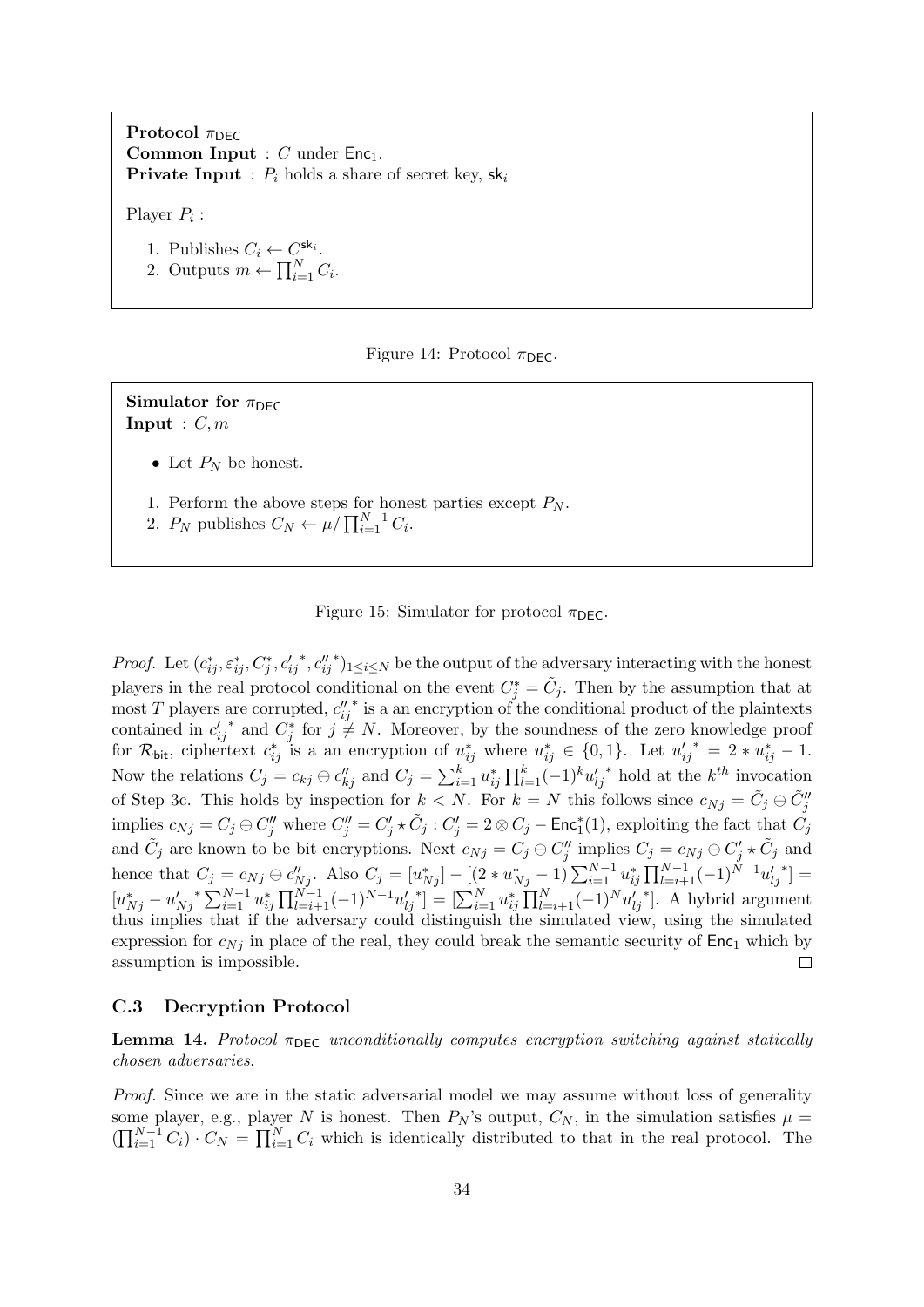proof follows.

### D Parameter Selection for Distributed Key Generation

The following theorem characterises the range of parameters under which key generation may proceed securely.

**Lemma 15.** Suppose that  $2\log_2 N + \log_2 \ell + 2\lambda_A + \lambda < \lambda_B$ . Then for each k the distribution of  $\gamma_k$  produced in Step 7 is statistically independent of the contributions by the honest players to the k<sup>th</sup> chunk of xx', i.e.,  $(xx'-[xx' \mod c_B^{k+1}]$  $\binom{k+1}{B}/c_B^k$ , except with error at most  $2^{-\lambda}$ .

*Proof.* Let  $SD(\cdot, \cdot)$  denote the statistical (i.e., total-variation) distance between random vari- $\sum_{f+g=k} \alpha_{if} \alpha'_{jg}$  and  $b_i = \beta_{ik}$ . Thus  $\gamma_k = \sum_{i,j \in Q} \sum_{f+g=k} \alpha_{if} \alpha'_{jg} + \sum_{i \in Q} \beta_{ik} = \sum_{i,j \in Q} a_{ij} +$ ables. Let  $C \subset Q$  be the set of players corrupted by the adversary. For fixed k, let  $a_{ii} =$  $\sum_{i\in Q} b_i = \sum_{i,j\in Q\setminus C} a_{ij} + \sum_{(i,j)\in C\times Q\cup Q\times C} a_{ij} + \sum_{i\in Q\setminus C} b_i + \sum_{i\in C} b_i = X + \overline{X} + Y + \overline{Y}$ . Clearly  $|X| \leq (|Q|-T)^2 \cdot \ell \cdot 2^{2\lambda_A}$ . On the other hand,  $Y \stackrel{d}{\approx} \mathcal{N}((|Q|-T) \cdot 2^{\lambda_b-1}, (|Q|-T) \cdot \frac{2^{2\lambda_B}}{12})$ . Then  $SD(X, X + Y) \geq 1 - 2^{-\lambda}$  holds when

$$
((|Q|-T)^2 \cdot \ell \cdot 2^{2\lambda_A} \cdot 2^{\lambda})^2 \le \frac{(|Q|-T) \cdot 2^{2\lambda_B}}{12}
$$

$$
\Leftrightarrow (|Q|-T)^3 \cdot \ell^2 \cdot 2^{4\lambda_A} \cdot 2^{2\lambda} \le \frac{2^{2\lambda_B}}{12}
$$

$$
\Leftrightarrow N^3 \cdot \ell^2 \cdot 2^{4\lambda_A} \cdot 2^{2\lambda} \le 2^{2\lambda_B}.
$$

$$
(3)
$$

By non-malleability of  $\Pi_{\text{range}}$  the random variables  $\overline{X}$  and  $\overline{Y}$  are independent of X and Y, so  $SD(X, X + \overline{X} + Y + \overline{Y}) \geq SD(X, X + Y) \geq 1 - 2^{-\lambda}$ . Taking logarithms of both sides of Equation 3 and multiplying by one-half yields the result.  $\Box$ 

# E Proving Correct Decryption

Protocol  $\pi_{\text{SWITCH}}$  uses a proof of correct decryption, which follows from the solution proposed in [SV15] for instance.

Protocol  $\pi_{CD}$  ([SV15]) **Input** : The tuple  $\{(d, d_i, v, v_i; s_i) \mid d_i \leftarrow d^{s_i}\}.$ Announcement :  $(v,v_i;s_i)$  :=  $u \in_R [0,2^{\log_2 N + \lambda}]; a = d^u; b =$  $v_i^u;$ return  $(a, b; u)$  $\textbf{Response}\,:\, \Sigma.\textsf{res}(d, d_i, v, v_i; a, b; u, c) := r := u + cs_i; \textbf{return}\,\, r$  $\textbf{Verification: } \Sigma.\mathsf{ver}(d, d_i, v, v_i; a, b; c; r) := d^r \stackrel{?}{=} a(d_i)^c \wedge v^r \stackrel{?}{=} b(v_i)^c$ Extractor :  $\Sigma$ .ext $(d, d_i, v, v_i; a, b; c; c'; r; r') := \textbf{return } (r - r') / (c - c')$  $\textbf{Simulator}\,:\, \Sigma.\textsf{sim}(d, d_i, v, v_i; c) := r \in_R [0, 2^{\log_2 N + \lambda}]; \textbf{return}\,\, (d^r(d_i)^{-c}, v^r(v_i)^{-c}; c; r)$ 

# F Definition of Universally Verifiable secure computation

The following ideal model for universally verifiable encryption switching is derived from [SV15], Process 5. A protocol is defined to implement verifiable secure function evaluation if, for every